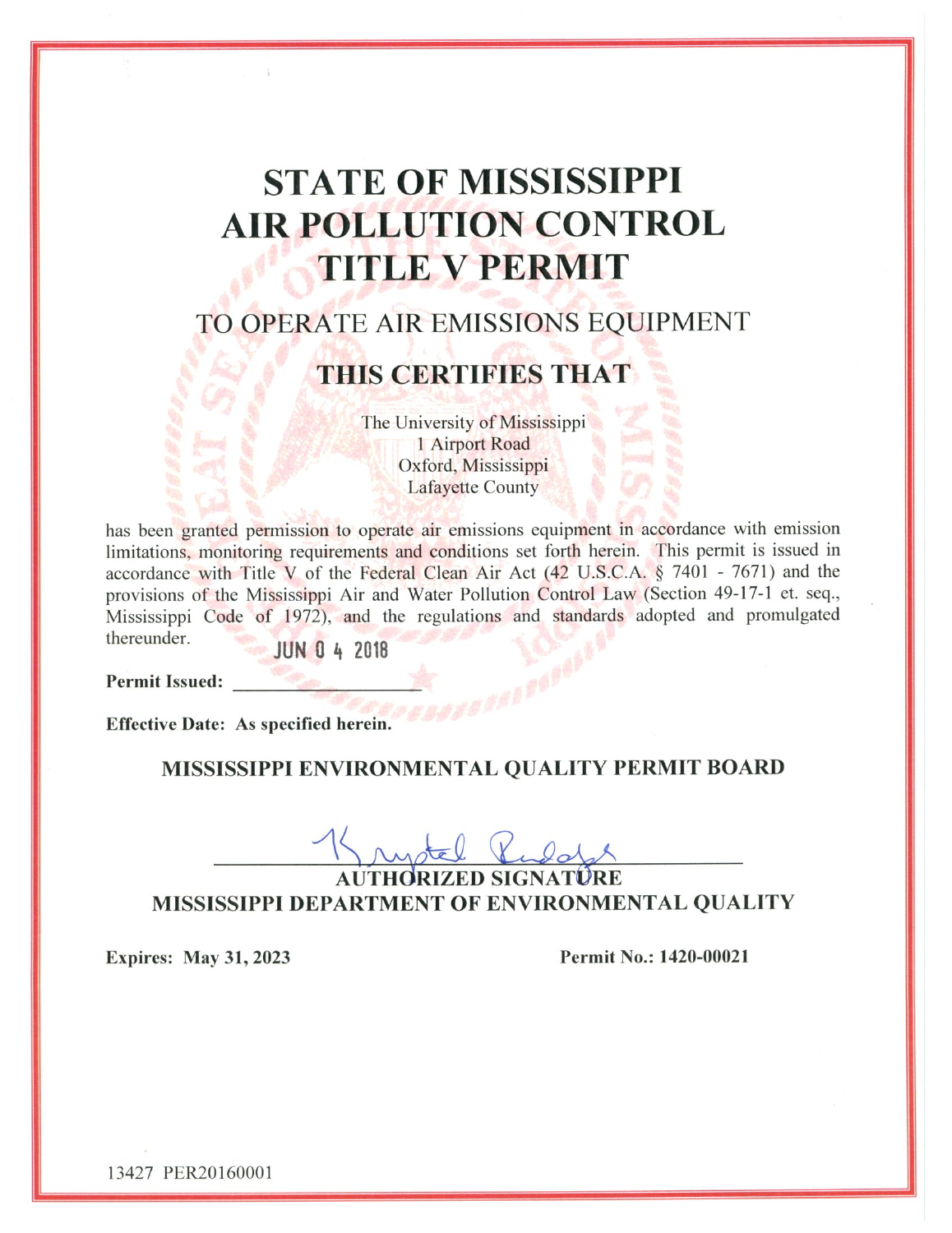# **TABLE OF CONTENTS**

|                   | A DDENINIV A I JIST OF A RRDEVILATIONS HSED IN THIS DEDMIT |  |
|-------------------|------------------------------------------------------------|--|
|                   |                                                            |  |
| <b>SECTION 8.</b> |                                                            |  |
| <b>SECTION 7.</b> |                                                            |  |
| <b>SECTION 6.</b> |                                                            |  |
| <b>SECTION 5.</b> | MONITORING, RECORDKEEPING & REPORTING REQUIREMENTS  25     |  |
| <b>SECTION 4.</b> |                                                            |  |
| <b>SECTION 3.</b> |                                                            |  |
| <b>SECTION 2.</b> |                                                            |  |
| <b>SECTION 1.</b> |                                                            |  |
|                   |                                                            |  |

#### **APPENDIX A LIST OF ABBREVIATIONS USED IN THIS PERMIT APPENDIX B LIST OF REGULATIONS REFERENCED IN THIS PERMIT**

**APPENDIX C NEW UNITS EXEMPTION FORM**

**APPENDIX D LIST OF EMERGENCY ENGINES**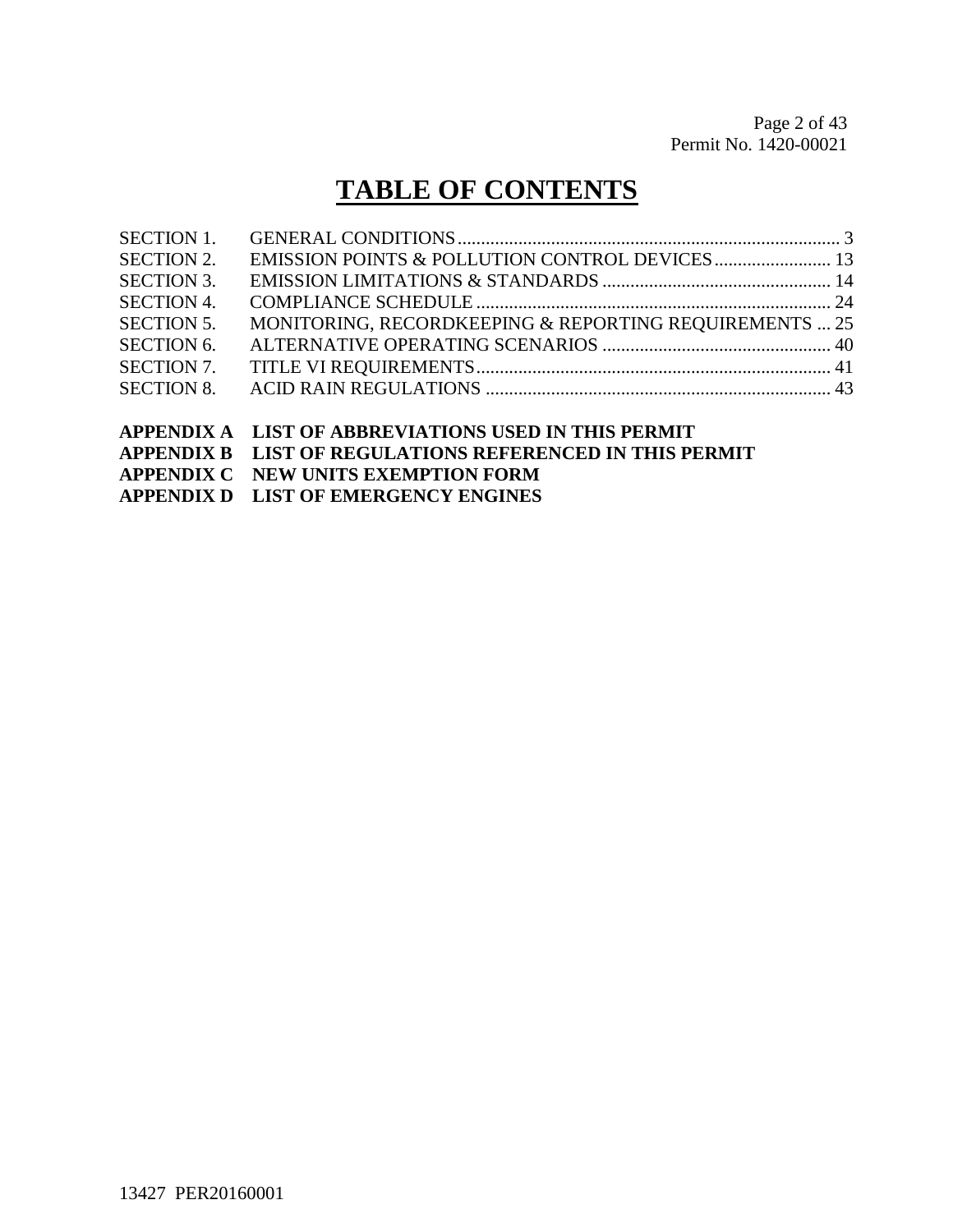### SECTION 1. GENERAL CONDITIONS

1.1 The permittee must comply with all conditions of this permit. Any permit noncompliance constitutes a violation of the Federal Act and is grounds for enforcement action; for permit termination, revocation and reissuance, or modification; or for denial of a permit renewal application.

(Ref.: 11 Miss. Admin. Code Pt. 2, R. 6.3.A(6)(a).)

1.2 It shall not be a defense for a permittee in an enforcement action that it would have been necessary to halt or reduce the permitted activity in order to maintain compliance with the conditions of this permit.

(Ref.: 11 Miss. Admin. Code Pt. 2, R. 6.3.A(6)(b).)

1.3 This permit and/or any part thereof may be modified, revoked, reopened, and reissued, or terminated for cause. The filing of a request by the permittee for a permit modification, revocation and reissuance, or termination, or of a notification of planned changes or anticipated noncompliance does not stay any permit condition.

#### (Ref.: 11 Miss. Admin. Code Pt. 2, R. 6.3.A(6)(c).)

- 1.4 Prior to its expiration, this permit may be reopened in accordance with the provisions listed below.
	- (a) This permit shall be reopened and revised under any of the following circumstances:
		- (1) Additional applicable requirements under the Federal Act become applicable to a major Title V source with a remaining permit term of 3 or more years. Such a reopening shall be completed no later than 18 months after promulgation of the applicable requirement. No such reopening is required if the effective date of the requirement is later than the date on which the permit is due to expire, unless the original permit or any of its terms and conditions has been extended.
		- (2) Additional requirements (including excess emissions requirements) become applicable to an affected source under the acid rain program. Upon approval by the Administrator, excess emissions offset plans shall be deemed to be incorporated into the permit.
		- (3) The Permit Board or EPA determines that the permit contains a material mistake or that inaccurate statements were made in establishing the emission standards or other terms or conditions of the permit.
		- (4) The Administrator or the Permit Board determines that the permit must be revised or revoked to assure compliance with the applicable requirements.
	- (b) Proceedings to reopen and issue this permit shall follow the same procedures as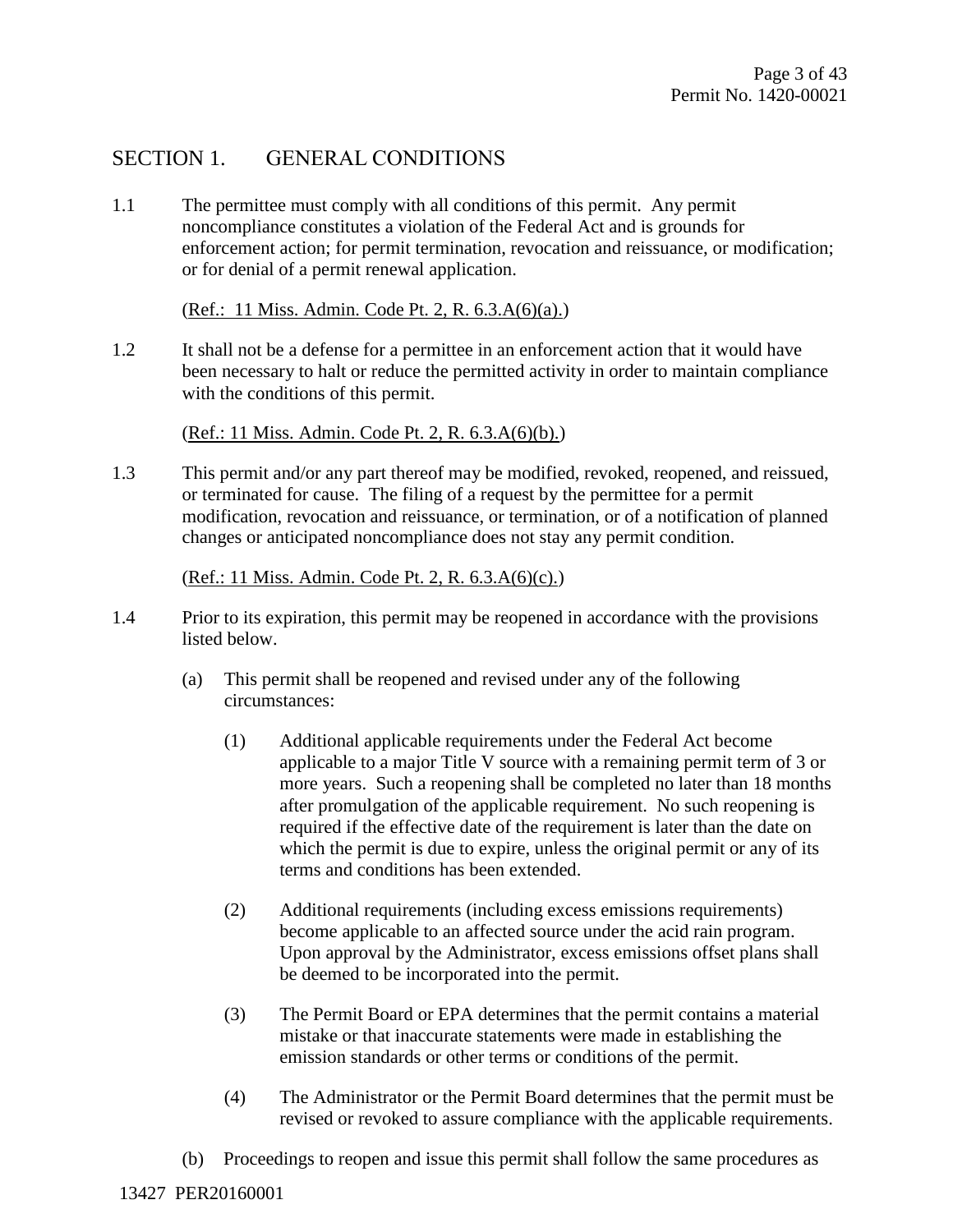apply to initial permit issuance and shall only affect those parts of the permit for which cause to reopen exists. Such reopening shall be made as expeditiously as practicable.

(c) Reopenings shall not be initiated before a notice of such intent is provided to the Title V source by the DEQ at least 30 days in advance of the date that the permit is to be reopened, except that the Permit Board may provide a shorter time period in the case of an emergency.

#### (Ref.: 11 Miss. Admin. Code Pt. 2, R. 6.4.G)

1.5 The permittee shall furnish to the DEQ within a reasonable time any information the DEQ may request in writing to determine whether cause exists for modifying, revoking and reissuing, or terminating the permit or to determine compliance with the permit. Upon request, the permittee shall also furnish to the DEQ copies of records required to be kept by the permittee or, for information to be confidential, the permittee shall furnish such records to DEQ along with a claim of confidentiality. The permittee may furnish such records directly to the Administrator along with a claim of confidentiality.

(Ref.: 11 Miss. Admin. Code Pt. 2, R. 6.3.A(6)(e).)

1.6 This permit does not convey any property rights of any sort, or any exclusive privilege.

(Ref.: 11 Miss. Admin. Code Pt. 2, R. 6.3.A(6)(d).)

1.7 The provisions of this permit are severable. If any provision of this permit, or the application of any provision of this permit to any circumstances, is challenged or held invalid, the validity of the remaining permit provisions and/or portions thereof or their application to other persons or sets of circumstances, shall not be affected thereby.

(Ref.: 11 Miss. Admin. Code Pt. 2, R. 6.3.A(5).)

- 1.8 The permittee shall pay to the DEQ an annual permit fee. The amount of fee shall be determined each year based on the provisions of regulated pollutants for fee purposes and the fee schedule specified in the Commission on Environmental Quality's order which shall be issued in accordance with the procedure outlined in Regulation 11 Miss. Admin. Code Pt. 2, Ch. 6.
	- (a) For purposes of fee assessment and collection, the permittee shall elect for actual or allowable emissions to be used in determining the annual quantity of emissions unless the Commission determines by order that the method chosen by the applicant for calculating actual emissions fails to reasonably represent actual emissions. Actual emissions shall be calculated using emission monitoring data or direct emissions measurements for the pollutant(s); mass balance calculations such as the amounts of the pollutant(s) entering and leaving process equipment and where mass balance calculations can be supported by direct measurement of process parameters, such direct measurement data shall be supplied; published emission factors such as those relating release quantities to throughput or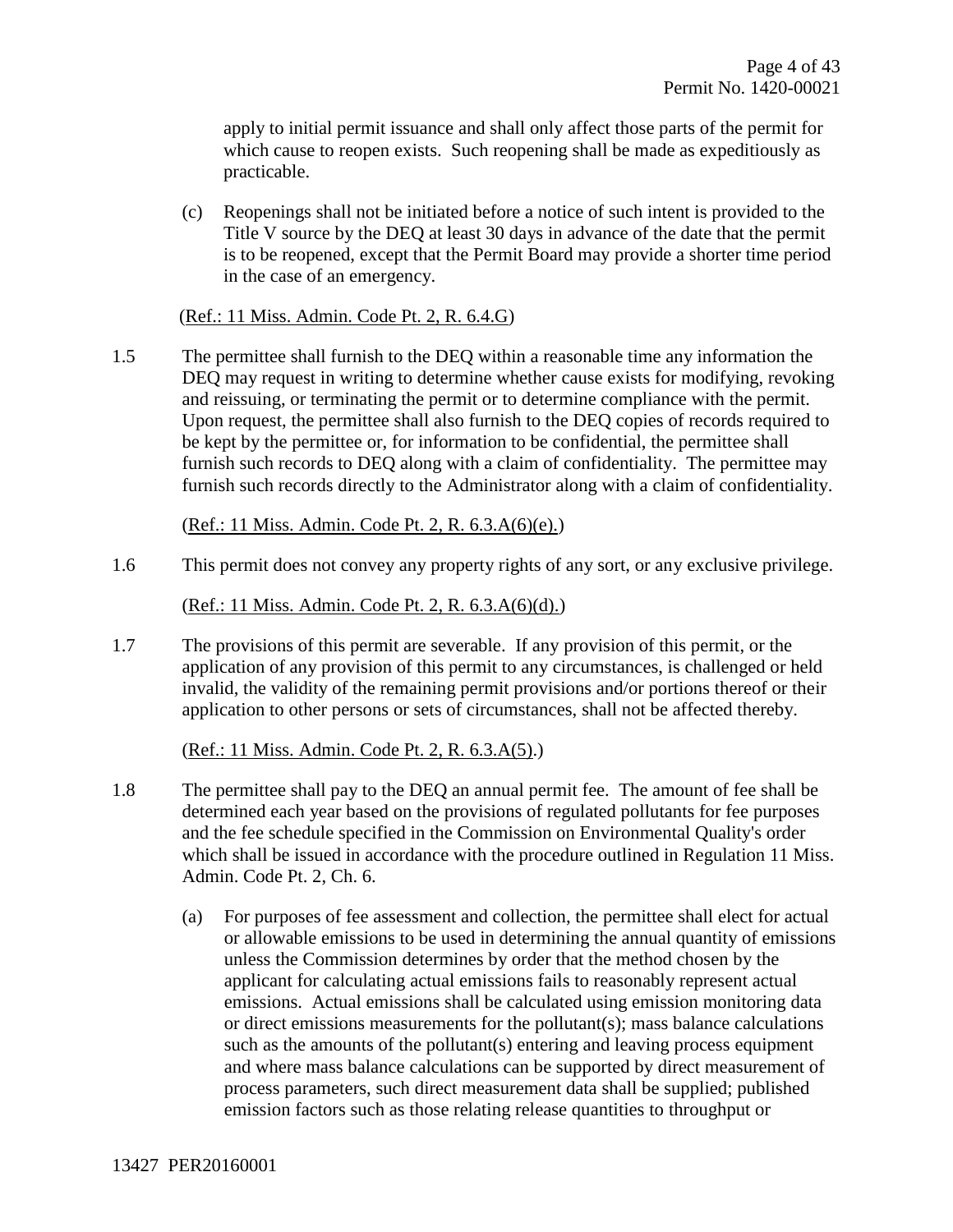equipment type (e.g., air emission factors); or other approaches such as engineering calculations (e.g., estimating volatilization using published mathematical formulas) or best engineering judgments where such judgments are derived from process and/or emission data which supports the estimates of maximum actual emission.

(Ref.: 11 Miss. Admin. Code Pt. 2, R. 6.6.A(2).)

(b) If the Commission determines that there is not sufficient information available on a facility's emissions, the determination of the fee shall be based upon the permitted allowable emissions until such time as an adequate determination of actual emissions is made. Such determination may be made anytime within one year of the submittal of actual emissions data by the permittee. (Ref.: 11 Miss. Admin. Code Pt. 2, R. 6.6.A(2).) If at any time within the year the Commission determines that the information submitted by the permittee on actual emissions is insufficient or incorrect, the permittee will be notified of the deficiencies and the adjusted fee schedule. Past due fees from the adjusted fee schedule will be paid on the next scheduled quarterly payment time.

(Ref.: 11 Miss. Admin. Code Pt. 2, R. 6.6.D(2).)

(c) The fee shall be due September 1 of each year. By July 1 of each year the permittee shall submit an inventory of emissions for the previous year on which the fee is to be assessed. The permittee may elect a quarterly payment method of four (4) equal payments; notification of the election of quarterly payments must be made to the DEQ by the first payment date of September 1. The permittee shall be liable for penalty as prescribed by State Law for failure to pay the fee or quarterly portion thereof by the date due.

(Ref.: 11 Miss. Admin. Code Pt. 2, R. 6.6.D.)

(d) If in disagreement with the calculation or applicability of the Title V permit fee, the permittee may petition the Commission in writing for a hearing in accordance with State Law. Any disputed portion of the fee for which a hearing has been requested will not incur any penalty or interest from and after the receipt by the Commission of the hearing petition.

(Ref.: 11 Miss. Admin. Code Pt. 2, R. 6.6.C.)

1.9 No permit revision shall be required under any approved economic incentives, marketable permits, emissions trading and other similar programs or processes for changes that are provided for in this permit.

(Ref.: 11 Miss. Admin. Code Pt. 2, R. 6.3.A(8).)

1.10 Any document required by this permit to be submitted to the DEQ shall contain a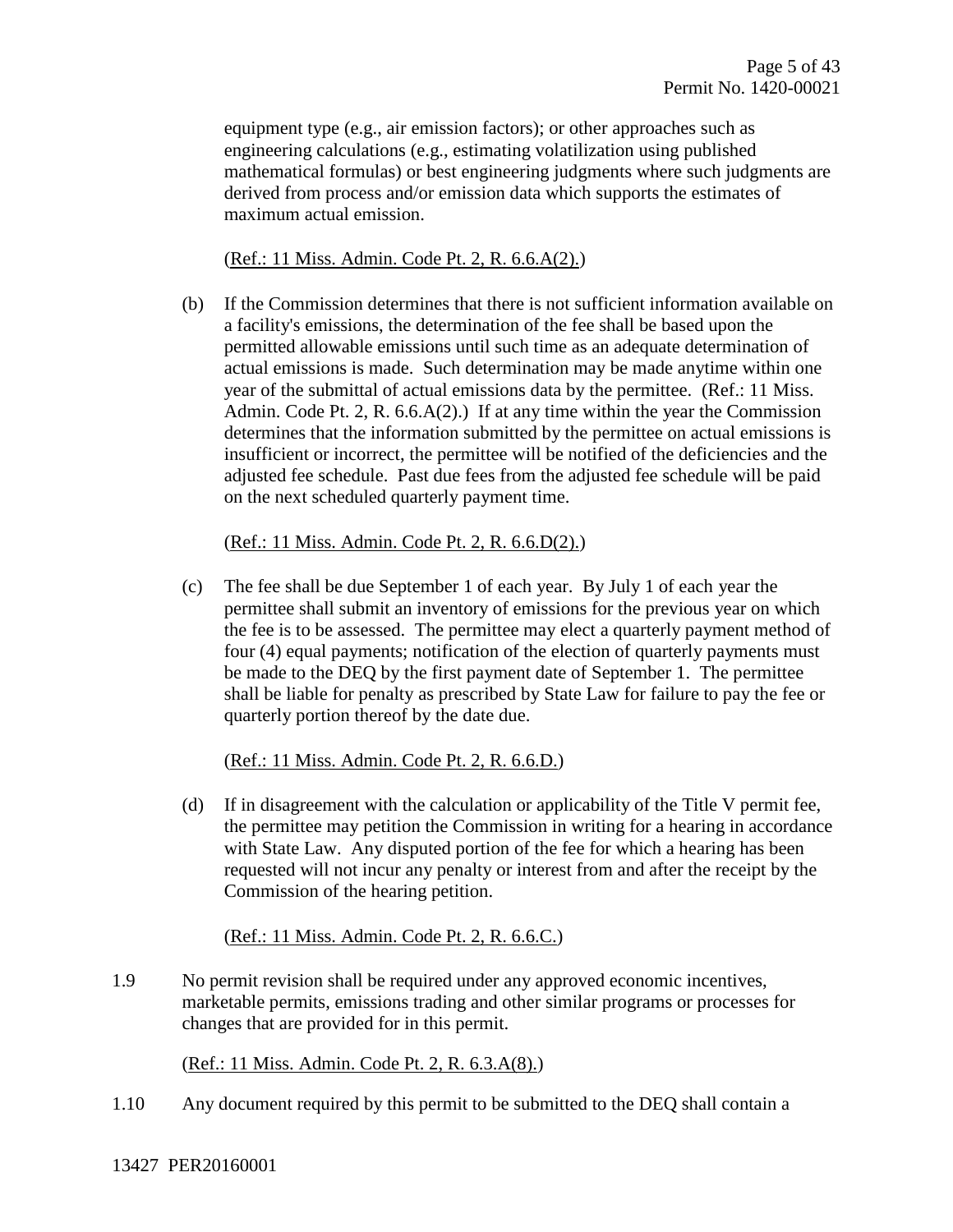certification by a responsible official that states that, based on information and belief formed after reasonable inquiry, the statements and information in the document are true, accurate, and complete.

(Ref.: 11 Miss. Admin. Code Pt. 2, R. 6.2.E.)

- 1.11 The permittee shall allow the DEQ, or an authorized representative, upon the presentation of credentials and other documents as may be required by law, to perform the following:
	- (a) enter upon the permittee's premises where a Title V source is located or emissions-related activity is conducted, or where records must be kept under the conditions of this permit;
	- (b) have access to and copy, at reasonable times, any records that must be kept under the conditions of this permit;
	- (c) inspect at reasonable times any facilities, equipment (including monitoring and air pollution control equipment), practices, or operations regulated or required under the permit; and
	- (d) as authorized by the Federal Act, sample or monitor, at reasonable times, substances or parameters for the purpose of assuring compliance with the permit or applicable requirements.

#### (Ref.: 11 Miss. Admin. Code Pt. 2, R. 6.3.C(2).)

1.12 Except as otherwise specified or limited herein, the permittee shall have necessary sampling ports and ease of accessibility for any new air pollution control equipment, obtained after May 8, 1970, and vented to the atmosphere.

(Ref.: 11 Miss. Admin. Code Pt. 2, R. 1.3.I(1).)

1.13 Except as otherwise specified or limited herein, the permittee shall provide the necessary sampling ports and ease of accessibility when deemed necessary by the Permit Board for air pollution control equipment that was in existence prior to May 8, 1970.

(Ref.: 11 Miss. Admin. Code Pt. 2, R. 1.3.I(2).)

1.14 Compliance with the conditions of this permit shall be deemed compliance with any applicable requirements as of the date of permit issuance where such applicable requirements are included and are specifically identified in the permit or where the permit contains a determination, or summary thereof, by the Permit Board that requirements specifically identified previously are not applicable to the source.

(Ref.: 11 Miss. Admin. Code Pt. 2, R. 6.3.F(1).)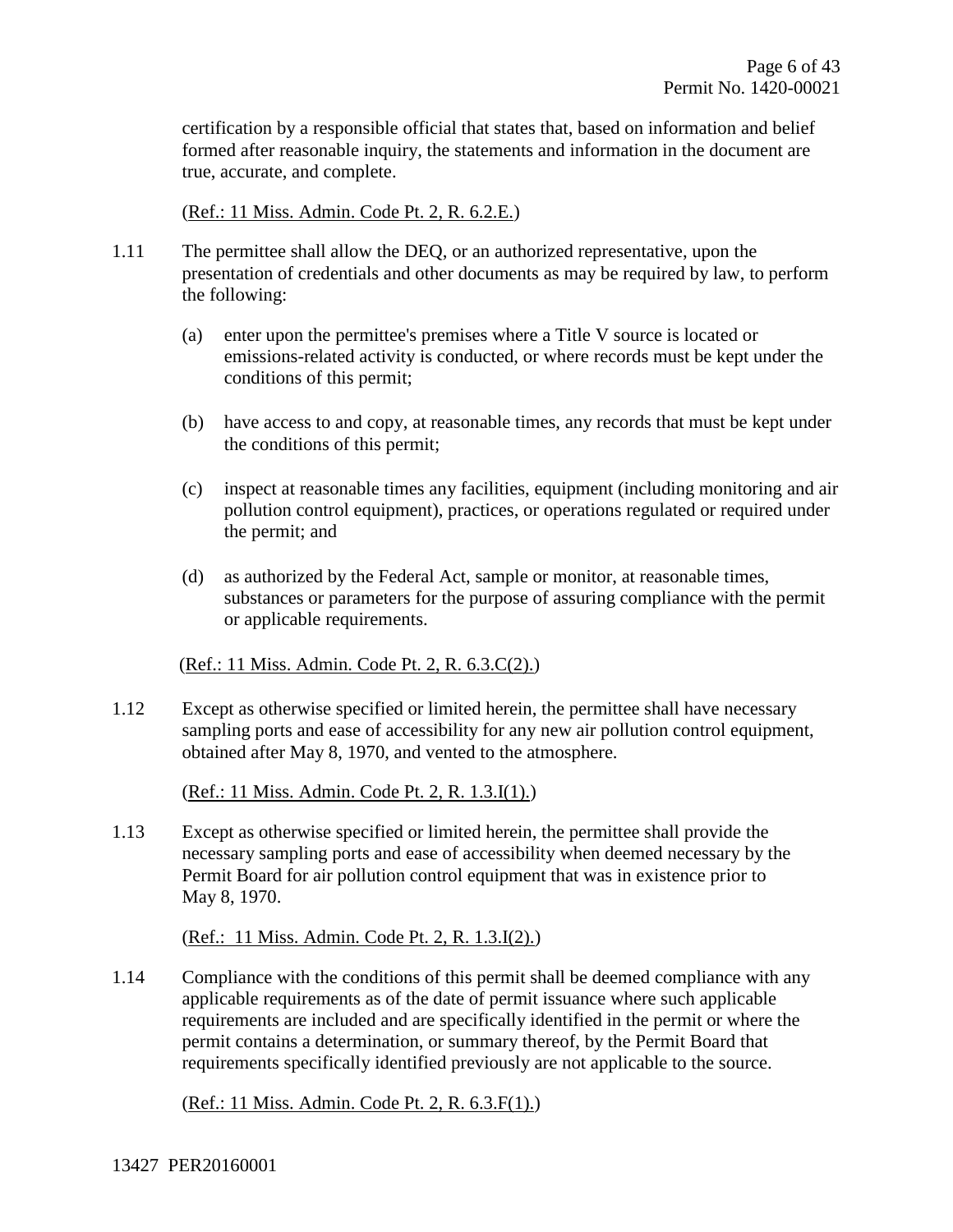- 1.15 Nothing in this permit shall alter or affect the following:
	- (a) the provisions of Section 303 of the Federal Act (emergency orders), including the authority of the Administrator under that section;
	- (b) the liability of an owner or operator of a source for any violation of applicable requirements prior to or at the time of permit issuance;
	- (c) the applicable requirements of the acid rain program, consistent with Section 408(a) of the Federal Act.
	- (d) the ability of EPA to obtain information from a source pursuant to Section 114 of the Federal Act.

#### (Ref.: 11 Miss. Admin. Code Pt. 2, R. 6.3.F(2).)

1.16 The permittee shall comply with the requirement to register a Risk Management Plan if permittee's facility is required pursuant to Section 112(r) of the Act to register such a plan.

(Ref.: 11 Miss. Admin. Code Pt. 2, R. 6.3.H.)

1.17 Expiration of this permit terminates the permittee's right to operate unless a timely and complete renewal application has been submitted. A timely application is one which is submitted at least six (6) months prior to expiration of the Title V permit. If the permittee submits a timely and complete application, the failure to have a Title V permit is not a violation of regulations until the Permit Board takes final action on the permit application. This protection shall cease to apply if, subsequent to the completeness determination, the permittee fails to submit by the deadline specified in writing by the DEQ any additional information identified as being needed to process the application.

(Ref.: 11 Miss. Admin. Code Pt. 2, R. 6.4.C(2)., R. 6.4.B., and R. 6.2.A(1)(c).)

- 1.18 The permittee is authorized to make changes within their facility without requiring a permit revision (ref: Section 502(b)(10) of the Act) if:
	- (a) the changes are not modifications under any provision of Title I of the Act;
	- (b) the changes do not exceed the emissions allowable under this permit;
	- (c) the permittee provides the Administrator and the Department with written notification in advance of the proposed changes (at least seven (7) days, or such other time frame as provided in other regulations for emergencies) and the notification includes: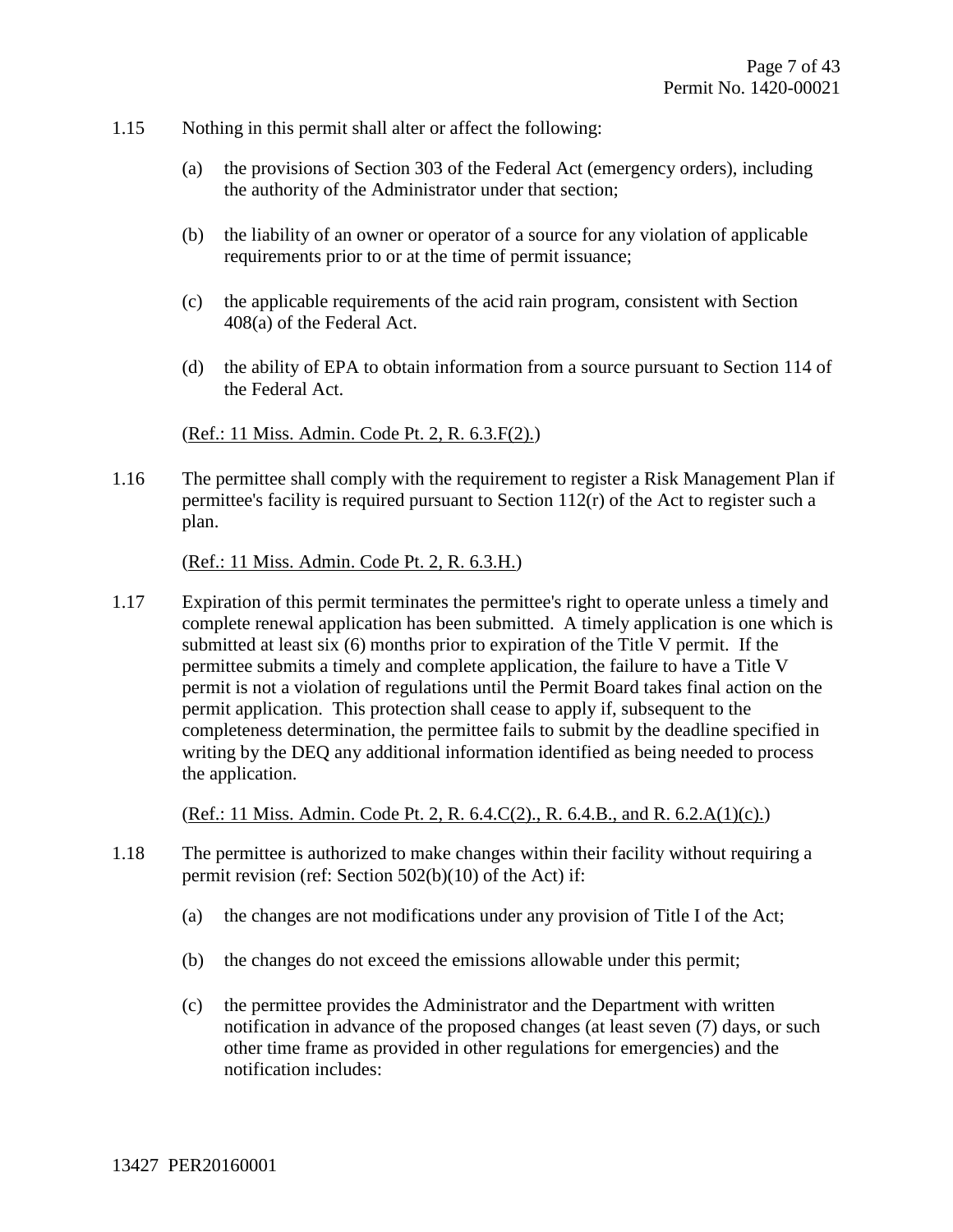- (1) a brief description of the change(s),
- (2) the date on which the change will occur,
- (3) any change in emissions, and
- (4) any permit term or condition that is no longer applicable as a result of the change;
- (d) the permit shield shall not apply to any Section  $502(b)(10)$  change.

(Ref.: 11 Miss. Admin. Code Pt. 2, R. 6.4.F(1).)

- 1.19 Should the Executive Director of the Mississippi Department of Environmental Quality declare an Air Pollution Emergency Episode, the permittee will be required to operate in accordance with the permittee's previously approved Emissions Reduction Schedule or, in the absence of an approved schedule, with the appropriate requirements specified in 11 Miss. Admin. Code Pt. 2, Ch. 3., "*Regulations for the Prevention of Air Pollution Emergency Episodes*" for the level of emergency declared. (Ref.: 11 Miss. Admin. Code Pt. 2, Ch. 3.)
- 1.20 Except as otherwise provided herein, a modification of the facility may require a Permit to Construct in accordance with the provisions of Regulations 11 Miss. Admin. Code Pt. 2, Ch. 2., "Permit Regulations for the Construction and/or Operation of Air Emissions Equipment", and may require modification of this permit in accordance with Regulations 11 Miss. Admin. Code Pt. 2, Ch. 6., "*Air Emissions Operating Permit Regulations for the Purposes of Title V of the Federal Clean Air Act*". Modification is defined as "*[a]ny physical change in or change in the method of operation of a facility which increases the actual emissions or the potential uncontrolled emissions of any air pollutant subject to regulation under the Federal Act emitted into the atmosphere by that facility or which results in the emission of any air pollutant subject to regulation under the Federal Act into the atmosphere not previously emitted*". A physical change or change in the method of operation shall not include:
	- (a) routine maintenance, repair, and replacement;
	- (b) use of an alternative fuel or raw material by reason of an order under Sections 2 (a) and (b) of the Federal Energy Supply and Environmental Coordination Act of 1974 (or any superseding legislation) or by reason of a natural gas curtailment plan pursuant to the Federal Power Act;
	- (c) use of an alternative fuel by reason of an order or rule under Section 125 of the Federal Act;
	- (d) use of an alternative fuel or raw material by a stationary source which: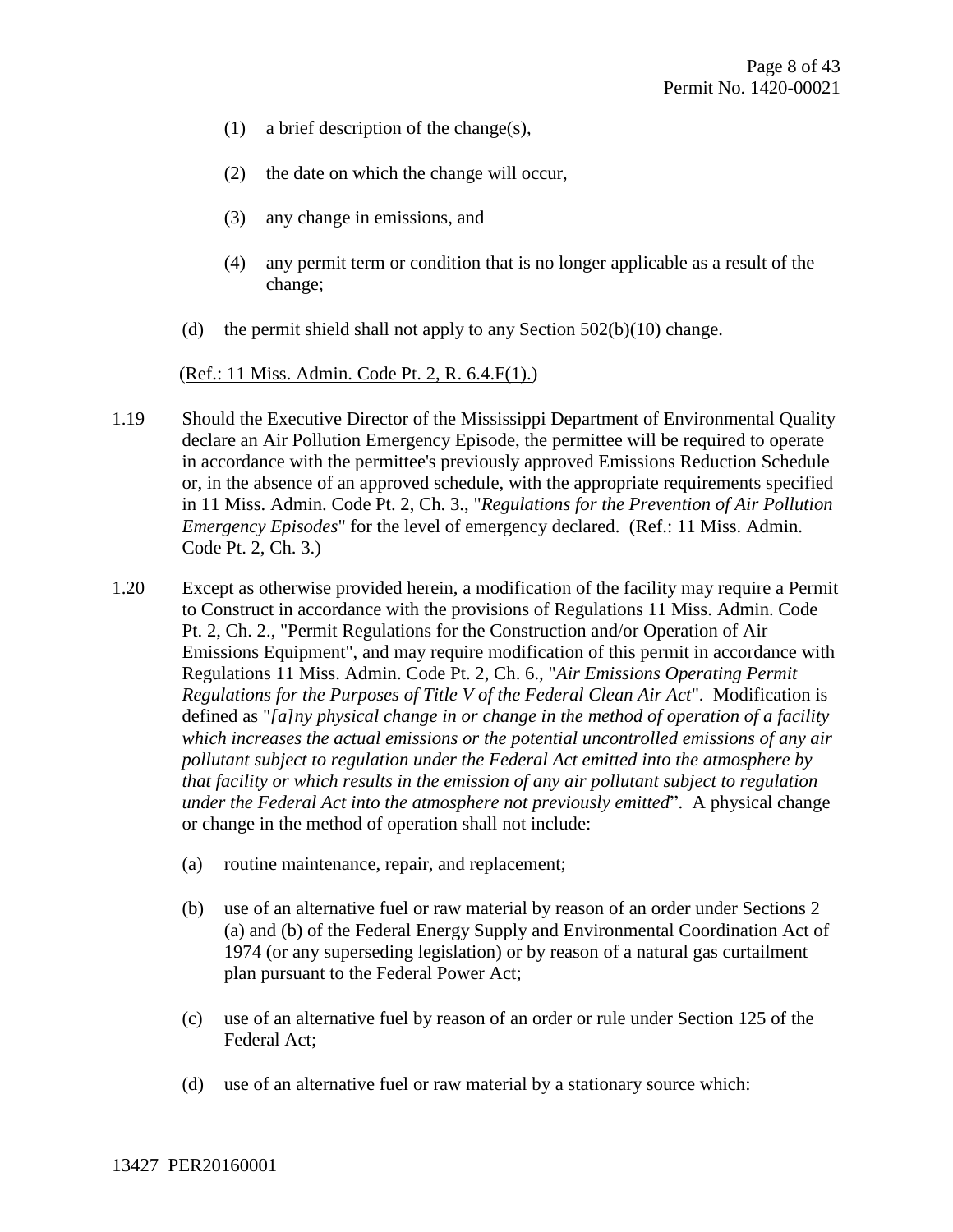- (1) the source was capable of accommodating before January 6, 1975, unless such change would be prohibited under any federally enforceable permit condition which was established after January 6, 1975, pursuant to 40 CFR 52.21 or under regulations approved pursuant to 40 CFR 51.166; or
- (2) the source is approved to use under any permit issued under 40 CFR 52.21 or under regulations approved pursuant to 40 CFR 51.166;
- (e) an increase in the hours of operation or in the production rate unless such change would be prohibited under any federally enforceable permit condition which was established after January 6, 1975, pursuant to 40 CFR 52.21 or under regulations approved pursuant to 40 CFR Subpart I or 40 CFR 51.166; or
- (f) any change in ownership of the stationary source.

(Ref.: 11 Miss. Admin. Code Pt. 2, R. 2.1.C(15).)

1.21 Any change in ownership or operational control must be approved by the Permit Board.

(Ref.: 11 Miss. Admin. Code Pt. 2, R. 6.4.D(4).)

1.22 This permit is a Federally approved operating permit under Title V of the Federal Clean Air Act as amended in 1990. All terms and conditions, including any designed to limit the source's potential to emit, are enforceable by the Administrator and citizens under the Federal Act as well as the Commission.

(Ref.: 11 Miss. Admin. Code Pt. 2, R. 6.3.B(1).)

- 1.23 Except as otherwise specified or limited herein, the open burning of residential, commercial, institutional, or industrial solid waste, is prohibited. This prohibition does not apply to infrequent burning of agricultural wastes in the field, silvicultural wastes for forest management purposes, land-clearing debris, debris from emergency clean-up operations, and ordnance. Open burning of land-clearing debris must not use starter or auxiliary fuels which cause excessive smoke (rubber tires, plastics, etc.); must not be performed if prohibited by local ordinances; must not cause a traffic hazard; must not take place where there is a High Fire Danger Alert declared by the Mississippi Forestry Commission or Emergency Air Pollution Episode Alert imposed by the Executive Director and must meet the following buffer zones.
	- (a) Open burning without a forced-draft air system must not occur within 500 yards of an occupied dwelling.
	- (b) Open burning utilizing a forced-draft air system on all fires to improve the combustion rate and reduce smoke may be done within 500 yards of but not within 50 yards of an occupied dwelling.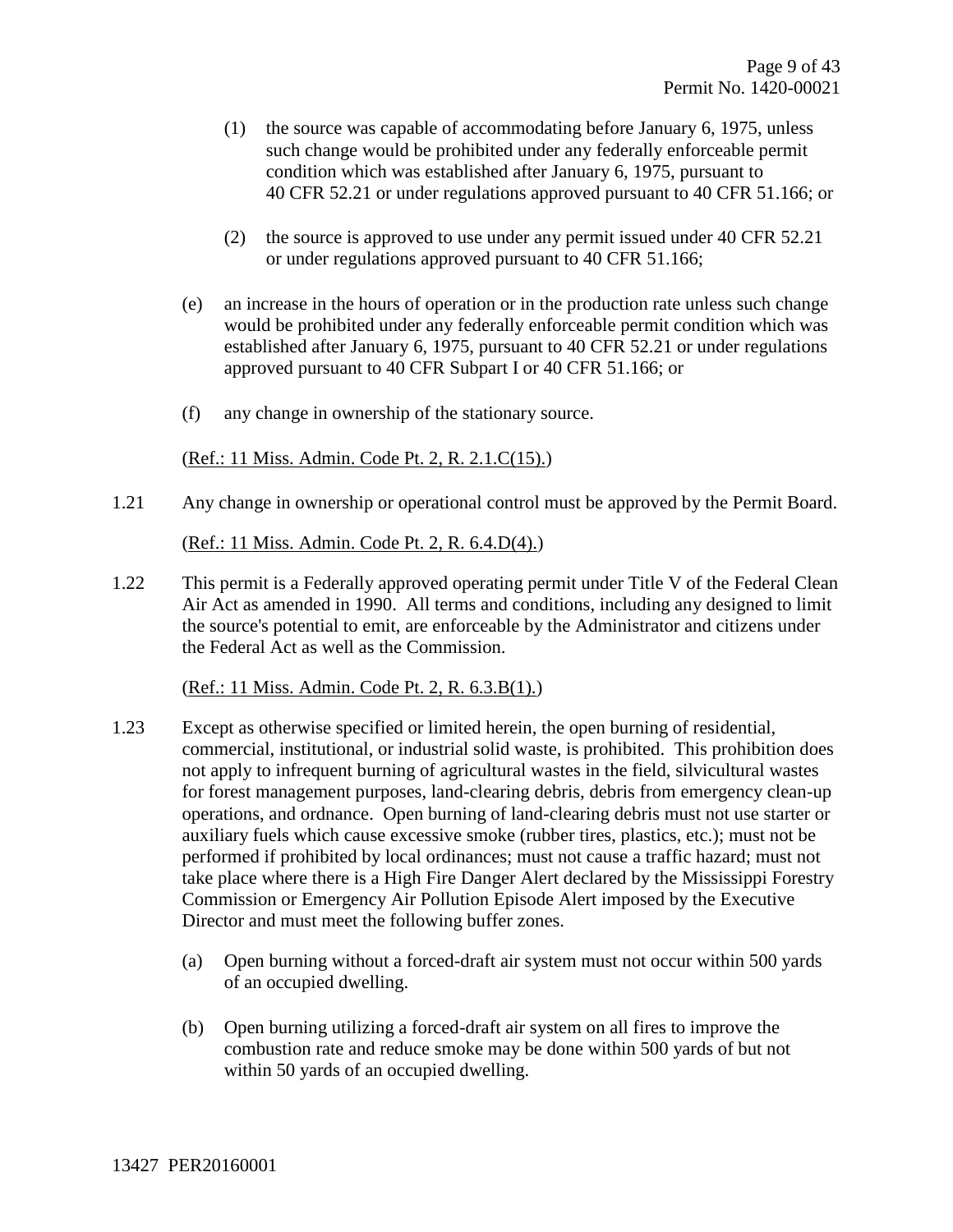(c) Burning must not occur within 500 yards of commercial airport property, private air fields, or marked off-runway aircraft approach corridors unless written approval to conduct burning is secured from the proper airport authority, owner or operator.

(Ref.: 11 Miss. Admin. Code Pt. 2, R. 1.3.G.)

- 1.24 Except as otherwise specified herein, the permittee shall be subject to the following provision with respect to emergencies:
	- (a) Except as otherwise specified herein, an "*emergency*" means any situation arising from sudden and reasonably unforeseeable events beyond the control of the source, including acts of God, which situation requires immediate corrective action to restore normal operation, and that causes the source to exceed a technology-based emission limitation under the permit, due to unavoidable increases in emissions attributable to the emergency. An emergency shall not include noncompliance to the extent caused by improperly designed equipment, lack of preventative maintenance, careless or improper operation, or operator error.
	- (b) An emergency constitutes an affirmative defense to an action brought for noncompliance with such technology-based emission limitations if the conditions specified in (c) following are met.
	- (c) The affirmative defense of emergency shall be demonstrated through properly signed contemporaneous operating logs, or other relevant evidence that include information as follows:
		- (1) an emergency occurred and that the permittee can identify the cause(s) of the emergency;
		- (2) the permitted facility was at the time being properly operated;
		- (3) during the period of the emergency the permittee took all reasonable steps to minimize levels of emissions that exceeded the emission standards, or other requirements in the permit; and
		- (4) the permittee submitted notice of the emergency to the DEQ within 2 working days of the time when emission limitations were exceeded due to the emergency. This notice must contain a description of the emergency, any steps taken to mitigate emissions, and corrective actions taken.
	- (d) In any enforcement proceeding, the permittee seeking to establish the occurrence of an emergency has the burden of proof.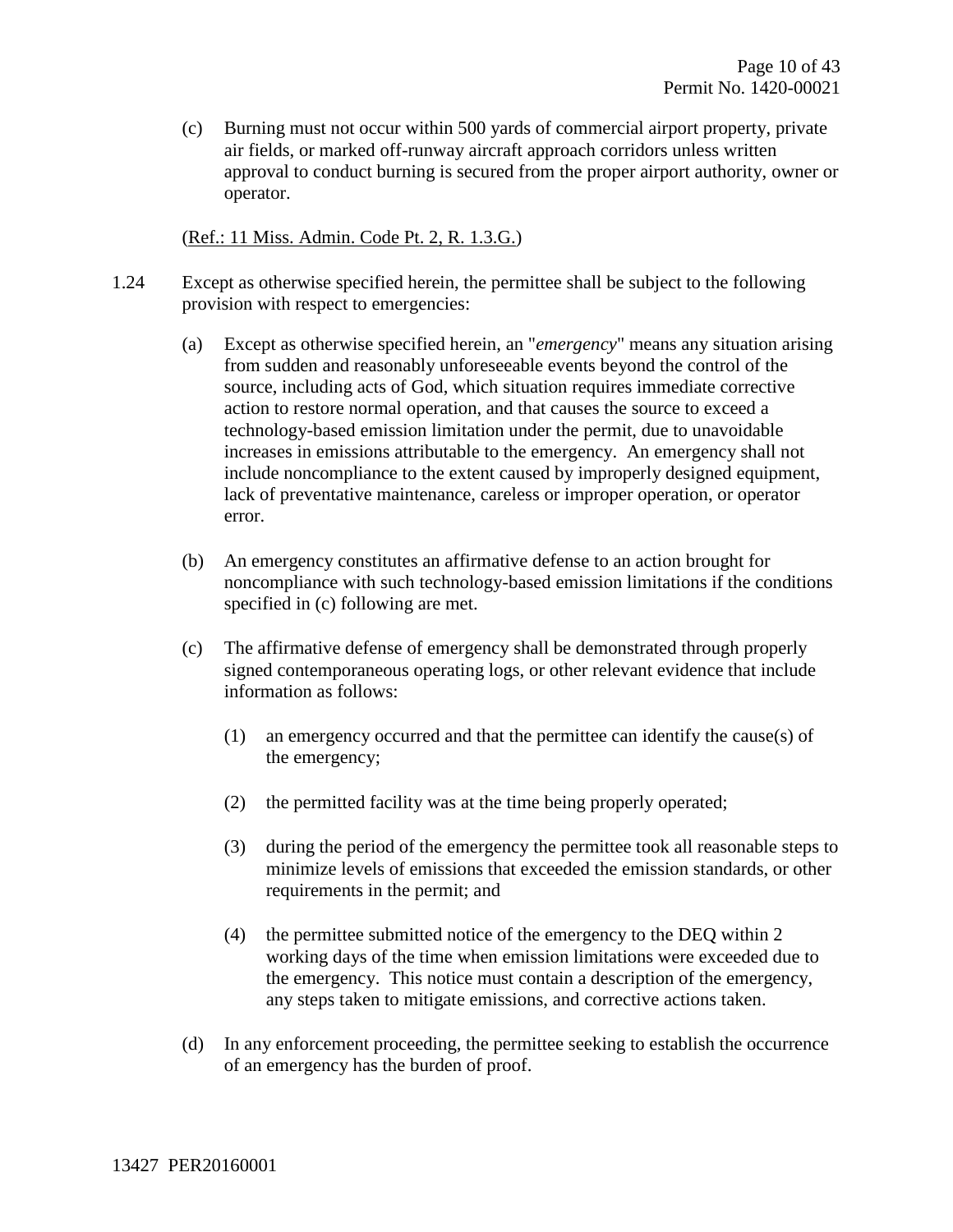(e) This provision is in addition to any emergency or upset provision contained in any applicable requirement specified elsewhere herein.

#### (Ref.: 11 Miss. Admin. Code Pt. 2, R. 6.3.G.)

- 1.25 Except as otherwise specified herein, the permittee shall be subject to the following provisions with respect to upsets, startups, and shutdowns.
	- (a) Upsets (as defined in 11 Miss. Admin. Code Pt. 2, R. 1.2.)
		- (1) For an upset, the Commission may pursue an enforcement action for noncompliance with an emission standard or other requirement of an applicable rule, regulation, or permit. In determining whether to pursue enforcement action, and/or the appropriate enforcement action to take, the Commission may consider whether the source has demonstrated through properly signed contemporaneous operating logs or other relevant evidence the following:
			- (i) An upset occurred and that the source can identify the cause(s) of the upset;
			- (ii) The source was at the time being properly operated;
			- (iii) During the upset the source took all reasonable steps to minimize levels of emissions that exceeded the emission standard or other requirement of an applicable rule, regulation, or permit;
			- (iv) That within 5 working days of the time the upset began, the source submitted a written report to the Department describing the upset, the steps taken to mitigate excess emissions or any other noncompliance, and the corrective actions taken and;
			- (v) That as soon as practicable but no later than 24 hours of becoming aware of an upset that caused an immediate adverse impact to human health or the environment beyond the source boundary or caused a general nuisance to the public, the source provided notification to the Department.
		- (2) In any enforcement proceeding by the Commission, the source seeking to establish the occurrence of an upset has the burden of proof.
		- (3) This provision is in addition to any upset provision contained in any applicable requirement.
		- (4) These upset provisions apply only to enforcement actions by the Commission and are not intended to prohibit EPA or third party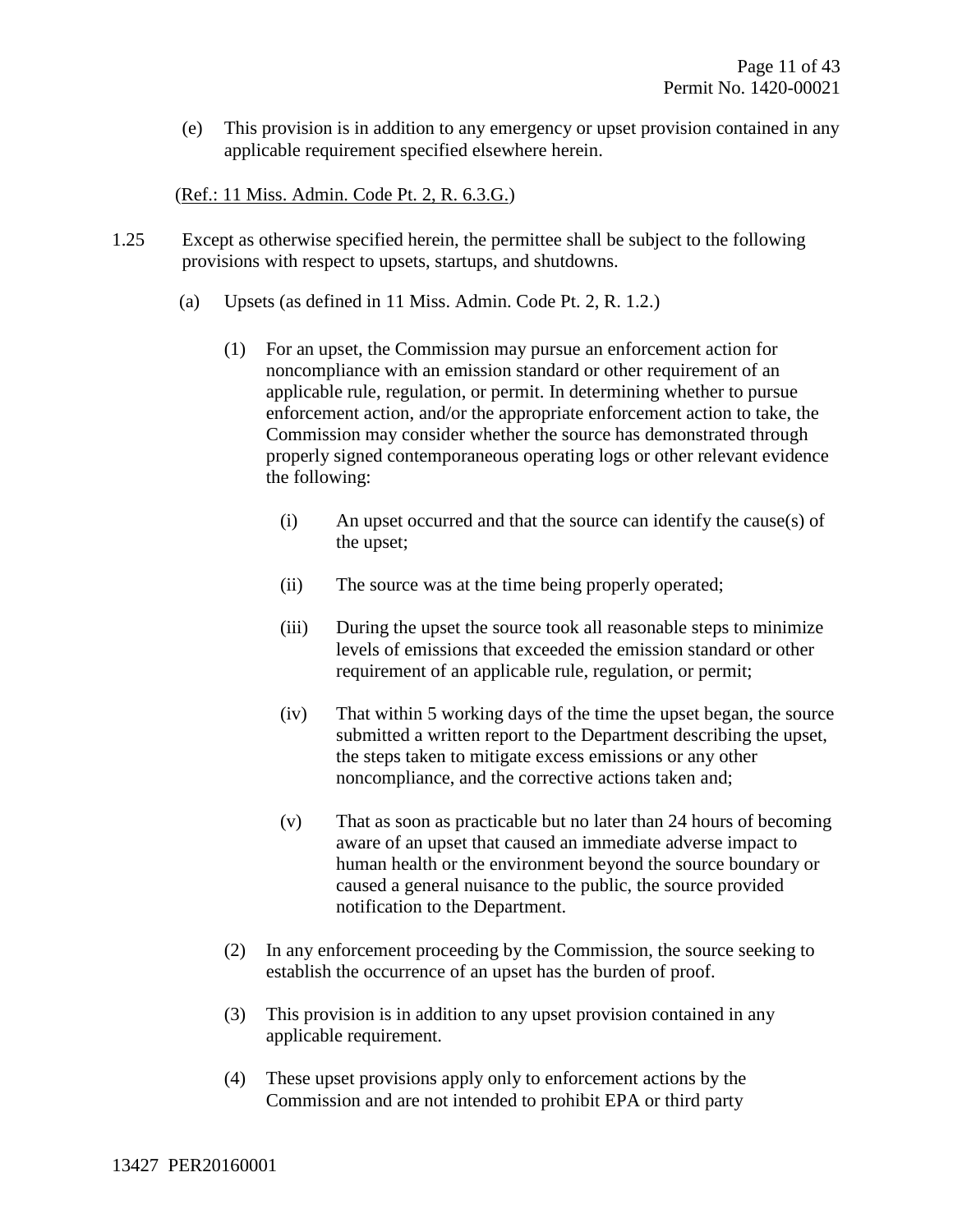enforcement actions.

- (b) Startups and Shutdowns (as defined in 11 Miss. Admin. Code Pt. 2, R. 1.2.)
	- (1) Startups and shutdowns are part of normal source operation. Emission limitations apply during startups and shutdowns unless source specific emission limitations or work practice standards for startups and shutdowns are defined by an applicable rule, regulation, or permit.
	- (2) Where the source is unable to comply with existing emission limitations established under the State Implementation Plan (SIP) and defined in this regulation, 11 Mississippi Administrative Code, Part 2, Chapter 1, the Department will consider establishing source specific emission limitations or work practice standards for startups and shutdowns. Source specific emission limitations or work practice standards established for startups and shutdowns are subject to the requirements prescribed in 11 Miss. Admin. Code Pt. 2, R. 1.10.B(2)(a) through (e).
	- (3) Where an upset as defined in Rule 1.2 occurs during startup or shutdown, see the upset requirements above.

#### (Ref.: 11 Miss. Admin. Code Pt. 2, R. 1.10.)

1.26 The permittee shall comply with all applicable standards for demolition and renovation activities pursuant to the requirements of 40 CFR Part 61, Subpart M, as adopted by reference in Regulation 11 Miss Admin. Code Pt. 2, R. 1.8. The permittee shall not be required to obtain a modification of this permit in order to perform the referenced activities.

(Ref.: 11 Miss Admin. Code Pt. 2, R. 1.8.)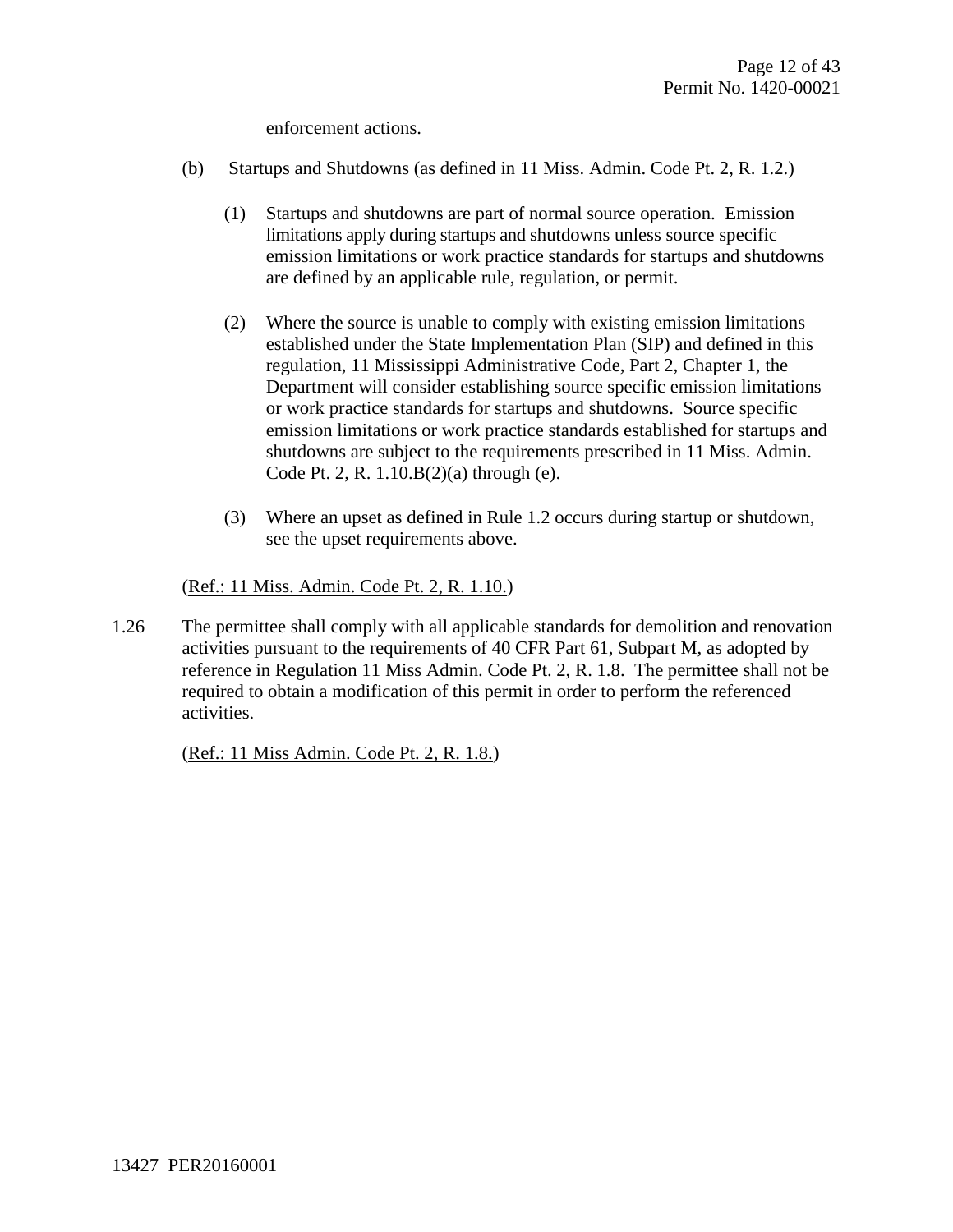### SECTION 2. EMISSION POINTS & POLLUTION CONTROL DEVICES

| <b>Emission Point</b> | <b>Description</b>                                                                                                                                                                                                                                                                              |
|-----------------------|-------------------------------------------------------------------------------------------------------------------------------------------------------------------------------------------------------------------------------------------------------------------------------------------------|
| AA-005                | Campus-wide diesel-fired and natural gas-fired emergency engines (full list in Appendix D)                                                                                                                                                                                                      |
| AA-006                | 18.63 MMBTU/hr (2,848 HP/2,000kW) diesel-fired Caterpillar compression ignition (CI), 4-stroke<br>rich burn (4SRB) stationary internal combustion engine (Model #3516B/Model Year 2001) equipped<br>with an oxidation catalyst. The engine is a non-emergency engine used for power generation. |
| AA-007                | 18.63 MMBTU/hr (2,848 HP/2,000kW) diesel-fired Caterpillar CI, 4SRB stationary internal<br>combustion engine (Model #3516B/Model Year 2001) equipped with an oxidation catalyst. The<br>engine is a non-emergency engine used for power generation.                                             |
| AA-008                | 18.63 MMBTU/hr (2,848 HP/2,000kW) diesel-fired Caterpillar CI, 4SRB stationary internal<br>combustion engine (Model #3516B/Model Year 2001) equipped with an oxidation catalyst. The<br>engine is a non-emergency engine used for power generation.                                             |
| AA-009                | 18.63 MMBTU/hr (2,848 HP/2,000kW) diesel-fired Caterpillar CI, 4SRB stationary internal<br>combustion engine (Model #3516B/Model Year 2001) equipped with an oxidation catalyst. The<br>engine is a non-emergency engine used for power generation.                                             |
| $AA-010$              | 18.63 MMBTU/hr (2,848 HP/2,000kW) diesel-fired Caterpillar CI, 4SRB stationary internal<br>combustion engine (Model #3516B/Model Year 2001) equipped with an oxidation catalyst. The<br>engine is a non-emergency engine used for power generation.                                             |
| AA-011                | 18.63 MMBTU/hr (2,848 HP/2,000kW) diesel-fired Caterpillar CI, 4SRB stationary internal<br>combustion engine (Model #3516B/Model Year 2001) equipped with an oxidation catalyst. The<br>engine is a non-emergency engine used for power generation.                                             |
| AA-012                | 18.63 MMBTU/hr (2,848 HP/2,000kW) diesel-fired Caterpillar CI, 4SRB stationary internal<br>combustion engine (Model #3516B/Model Year 2001) equipped with an oxidation catalyst. The<br>engine is a non-emergency engine used for power generation.                                             |
| AA-013                | 18.63 MMBTU/hr (2,848 HP/2,000kW) diesel-fired Caterpillar CI, 4SRB stationary internal<br>combustion engine (Model #3516B/Model Year 2001) equipped with an oxidation catalyst. The<br>engine is a non-emergency engine used for power generation.                                             |
| AA-014                | 18.63 MMBTU/hr (2,848 HP/2,000kW) diesel-fired Caterpillar CI, 4SRB stationary internal<br>combustion engine (Model #3516B/Model Year 2001) equipped with an oxidation catalyst. The<br>engine is a non-emergency engine used for power generation.                                             |
| AA-015                | 18.63 MMBTU/hr (2,848 HP/2,000kW) diesel-fired Caterpillar CI, 4SRB stationary internal<br>combustion engine (Model #3516B/Model Year 2001) equipped with an oxidation catalyst. The<br>engine is a non-emergency engine used for power generation.                                             |
| AA-023                | 12.0 MMBTU/hr natural gas/fuel oil-fired boiler                                                                                                                                                                                                                                                 |
| AA-024                | 12.55 MMBtu/hr natural gas/fuel oil-fired Cleaver Brooks boiler (located at the former Baptist<br>Hospital facility)                                                                                                                                                                            |
| AA-025                | 12.25 MMBtu/hr natural gas/fuel oil-fired Cleaver Brooks boiler (located at the former Baptist<br>Hospital facility)                                                                                                                                                                            |
| AA-026                | 10.46 MMBtu/hr natural gas/fuel oil-fired Cleaver Brooks boiler (located at the former Baptist<br>Hospital facility)                                                                                                                                                                            |
| AA-027                | Gasoline dispensing stations (three separate stations located at the Landscape Services Building)                                                                                                                                                                                               |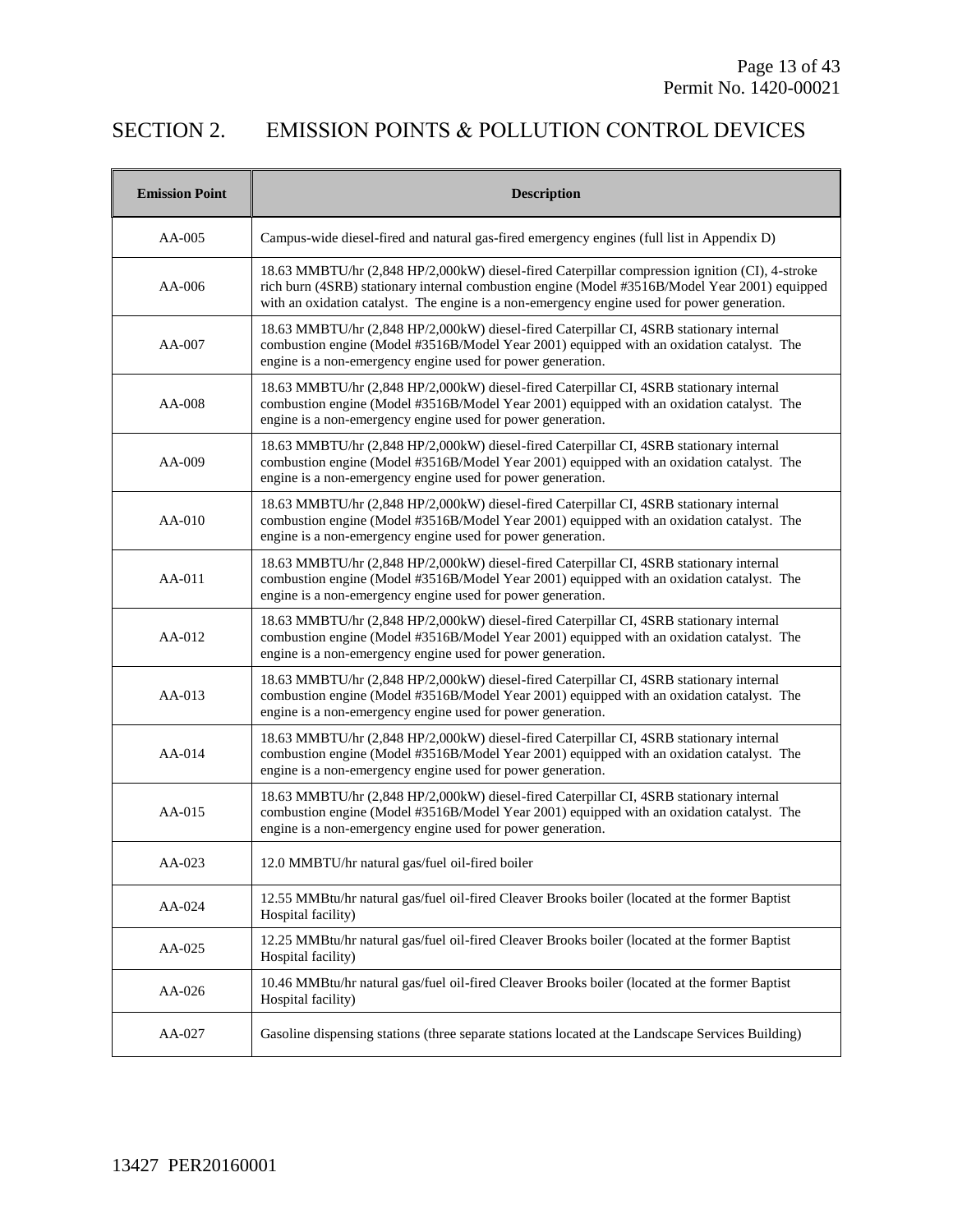### SECTION 3. EMISSION LIMITATIONS & STANDARDS

#### A. Facility-Wide Emission Limitations & Standards

- 3.A.1 Except as otherwise specified or limited herein, the permittee shall not cause, permit, or allow the emission of smoke from a point source into the open air from any manufacturing, industrial, commercial or waste disposal process which exceeds forty (40) percent opacity subject to the exceptions provided in (a)  $\&$  (b).
	- (a) Startup operations may produce emissions which exceed 40% opacity for up to fifteen (15) minutes per startup in any one hour and not to exceed three (3) startups per stack in any twenty-four (24) hour period.
	- (b) Emissions resulting from soot blowing operations shall be permitted provided such emissions do not exceed 60 percent opacity, and provided further that the aggregate duration of such emissions during any twenty-four (24) hour period does not exceed ten (10) minutes per billion BTU gross heating value of fuel in any one hour.

(Ref.: 11 Miss. Admin. Code Pt. 2, R. 1.3.A.)

3.A.2 Except as otherwise specified or limited herein, the permittee shall not cause, allow, or permit the discharge into the ambient air from any point source or emissions, any air contaminant of such opacity as to obscure an observer's view to a degree in excess of 40% opacity, equivalent to that provided in Paragraph 3.A.1. This shall not apply to vision obscuration caused by uncombined water droplets.

(Ref.: 11 Miss. Admin. Code Pt. 2, R. 1.3.B.)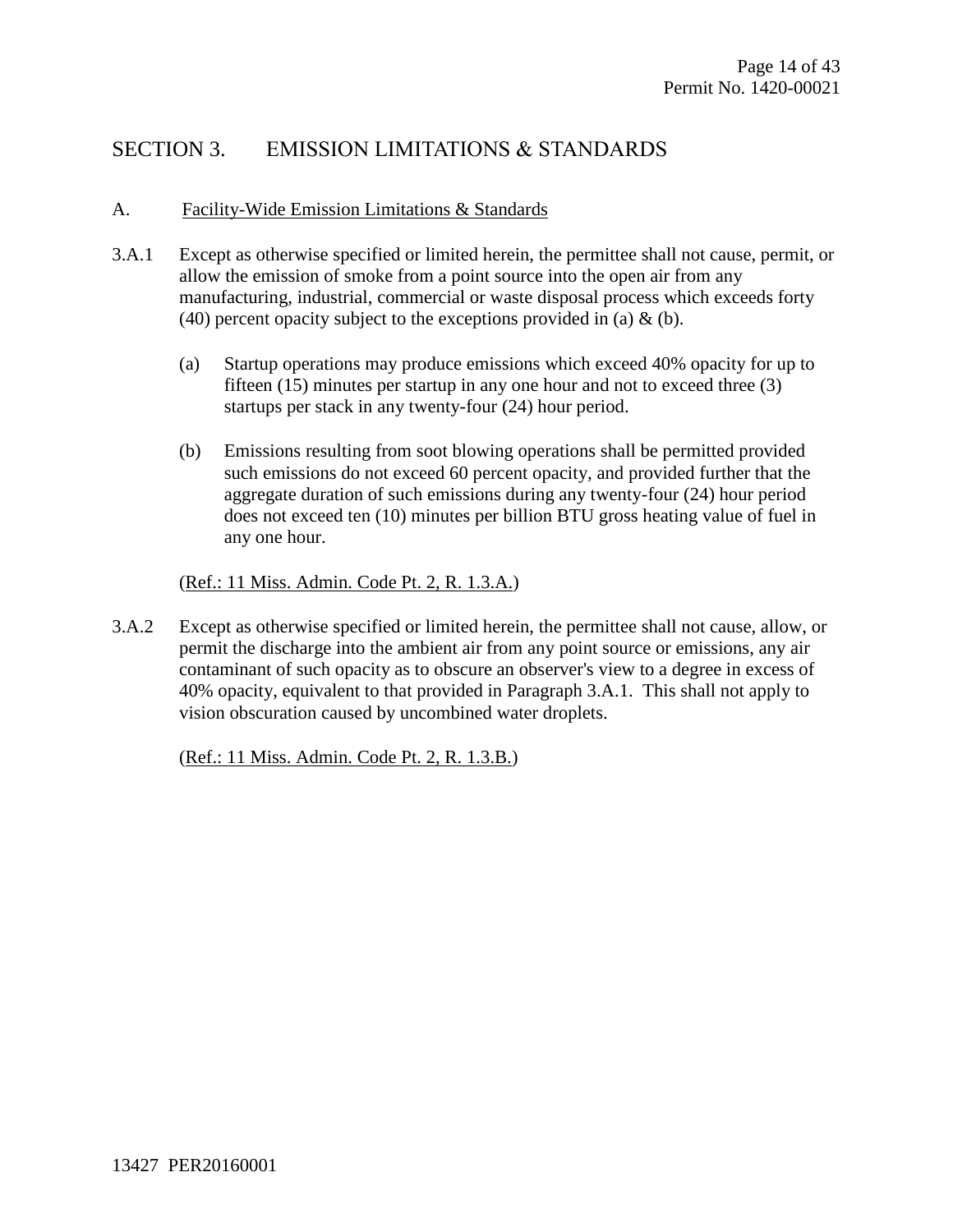| <b>Emission</b><br>Point(s) | <b>Applicable Requirement</b>                                                                                                                                                                                             |        | Pollutant/<br><b>Parameter</b>           | Limit/Standard                                                                         |
|-----------------------------|---------------------------------------------------------------------------------------------------------------------------------------------------------------------------------------------------------------------------|--------|------------------------------------------|----------------------------------------------------------------------------------------|
|                             |                                                                                                                                                                                                                           | 3.B.1  | Fuel                                     | $\leq$ 0.05% sulfur content by weight                                                  |
| Facility-                   | 11 Miss. Admin. Code Pt. 2, R.<br>2.15.C and TVOP issued September<br>19, 2011, modified January 20,                                                                                                                      | 3.B.2  | Restriction                              | $\leq$ 1,000,000,000 standard cubic feet of<br>natural gas per rolling 12-month period |
| Wide                        | 2016, and TVOP reissued as<br>specified herein                                                                                                                                                                            |        | NO <sub>X</sub>                          | $\leq$ 249.0 tons per year per rolling 12-<br>month period                             |
|                             |                                                                                                                                                                                                                           | 3.B.3  | CO                                       | $\leq$ 249.0 tons per year per rolling 12-<br>month period                             |
|                             | 11 Miss. Admin. Code Pt. 2, R.<br>$1.3.D(1)(a)$ .                                                                                                                                                                         | 3.B.4  | <b>PM</b><br>(filterable<br>only)        | $\leq$ 0.6 pounds / MMBTU                                                              |
|                             | <b>NESHAP</b> for Stationary<br>Reciprocating Internal Combustion<br>Engines, 40 CFR 63, Subpart ZZZZ<br>63.6580; 63.6585(a), (c), and (f)(3);<br>and $63.6590(a)(1)(iii)$ , $(a)(2)(iii)$ ,<br>and $(c)(1)$              | 3.B.5  | <b>HAPs</b>                              | Applicability                                                                          |
|                             | Standards of Performance for<br><b>Stationary Compression Ignition</b><br>Internal Combustion Engines, 40<br>CFR 60, Subpart IIII<br>$60.4200(a)(2)$ , $60.4205(a)$ and (b),<br>60.4206, 60.4211(a)(1)-(3) and<br>Table 1 | 3.B.6  | <b>PM</b><br>CO<br>NO <sub>X</sub><br>HC | <b>Emission Standards</b>                                                              |
| $AA-005$                    |                                                                                                                                                                                                                           |        |                                          | Sulfur content $\leq 15$ ppm, and                                                      |
|                             | $60.4207(b)$ and $80.510(b)$                                                                                                                                                                                              | 3.B.7  | Fuel<br>Restriction                      | Cetane index of 40 OR aromatic content<br>of 35 volume percent                         |
|                             | Standards of Performance for<br><b>Stationary Spark Ignition Internal</b><br>Combustion Engines, 40 CFR 60,<br>Subpart JJJJ<br>$60.4230(a)(4)(iv)$ , 60.4233(d) and<br>$(e)$ , and $60.4234$                              | 3.B.8  | $\rm CO$<br>NOx<br>$\rm VOC$             | <b>Emission Standards</b>                                                              |
|                             | $60.4209(a)$ , $60.4237(b)$ and (c), and<br>11 Miss. Admin Code Pt. 2, R.<br>6.3.A(3)                                                                                                                                     | 3.B.9  | Monitoring<br>Requirement                | Install hour meter                                                                     |
|                             | $60.4211(f)(1)-(3), 60.4243(d)(1)-(3),$<br>and $63.6640(f)(1)$ , $(2)$ , and $(4)$                                                                                                                                        | 3.B.10 | Operating<br>Limit                       | Emergency operation requirements                                                       |

### B. Emission Point Specific Emission Limitations & Standards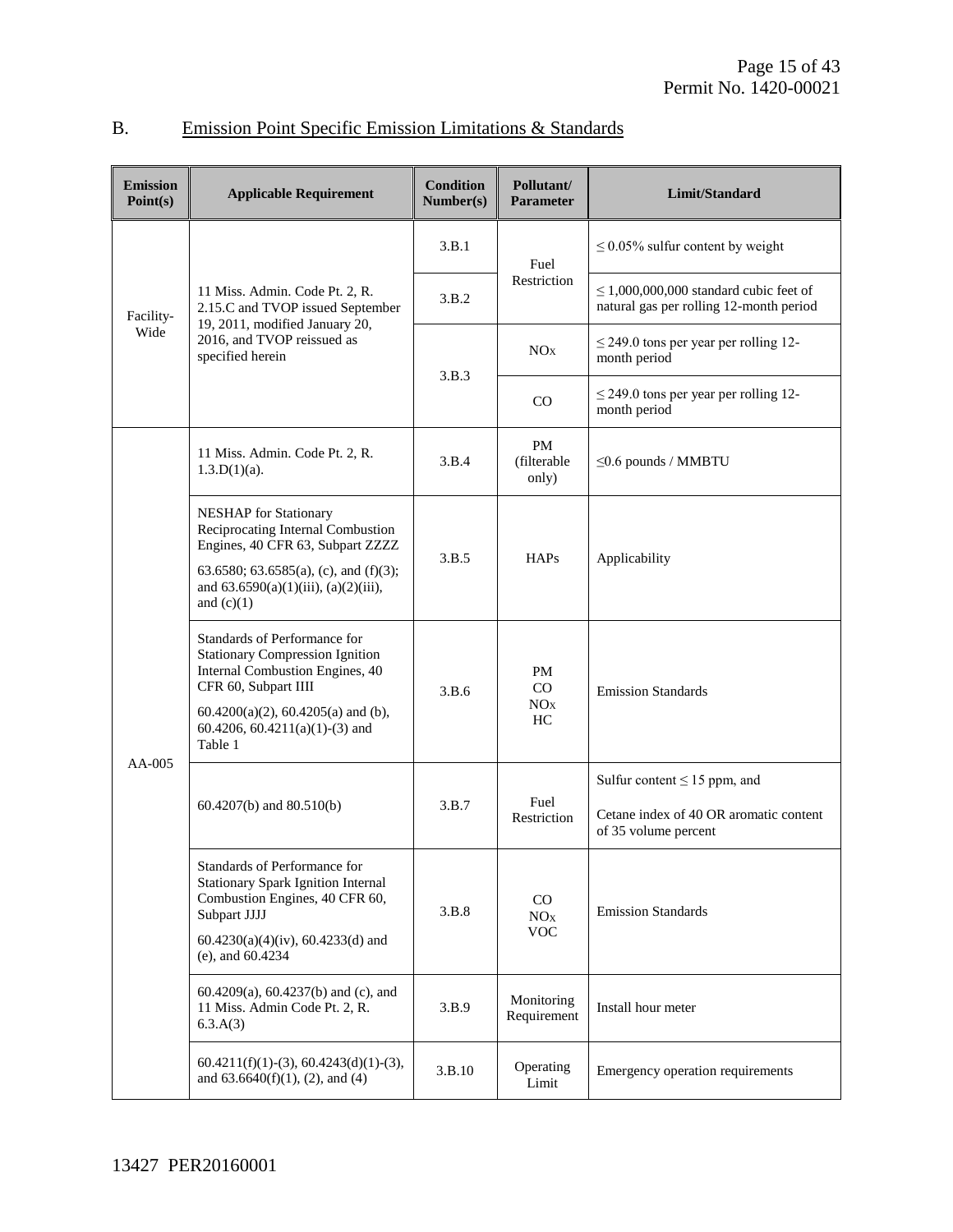| <b>Emission</b><br>Point(s) | <b>Applicable Requirement</b>                                                                                                                                   | <b>Condition</b><br>Number(s) | Pollutant/<br><b>Parameter</b>     | Limit/Standard                                                                                            |
|-----------------------------|-----------------------------------------------------------------------------------------------------------------------------------------------------------------|-------------------------------|------------------------------------|-----------------------------------------------------------------------------------------------------------|
|                             | 11 Miss. Admin. Code Pt. 2, R.<br>1.3.D(1)(b).                                                                                                                  | 3.B.11                        | <b>PM</b><br>(filterable<br>only)  | E=0.8808*I-0.1667                                                                                         |
|                             | 11 Miss. Admin. Code Pt. 2, R.<br>2.15.C. and TVOP reissued as<br>specified herein                                                                              | 3.B.12                        | Operating<br>Restriction           | $\leq$ 5,000 hours of total operating time for<br>the combined generators per rolling 12-<br>month period |
|                             | 11 Miss. Admin. Code Pt. 2, R.<br>2.15.C. and TVOP issued September<br>19, 2011, and modified January 20,<br>2016                                               | 3.B.13                        | CO                                 | Emissions routed through an oxidation<br>catalyst                                                         |
| $AA-006$<br>through         | 40 CFR 72.7                                                                                                                                                     | 3.B.14                        | SO <sub>2</sub><br>NO <sub>X</sub> | New Unit Exemption                                                                                        |
| AA-015                      | <b>NESHAP</b> for Stationary<br>Reciprocating Internal Combustion<br>Engines, 40 CFR 63, Subpart ZZZZ<br>63.6580, 63.6585(a) and (c), and<br>63.6590(a)(1)(iii) | 3.B.15<br>Applicability       |                                    |                                                                                                           |
|                             | $63.6603(a)$ and Table 2d                                                                                                                                       | 3.B.16                        | <b>HAPs</b>                        | Reduce CO emissions by 70% or more                                                                        |
|                             | $63.6603(a)$ and Table 2b                                                                                                                                       | 3.B.17                        |                                    | Maintain pressure drop across catalyst<br>and catalyst inlet temperature                                  |
|                             | 63.6605 and 63.6625(h)                                                                                                                                          | 3.B.18                        |                                    | General operating requirements                                                                            |
|                             | 11 Miss. Admin. Code Pt. 2, R.<br>$1.3.D(1)(b)$ .                                                                                                               | 3.B.11                        | <b>PM</b><br>(filterable<br>only)  | $E=0.8808*I^{-0.1667}$                                                                                    |
|                             | 11 Miss. Admin. Code Pt. 2, R.<br>$1.4.A(1)$ .                                                                                                                  | 3.B.19                        | SO <sub>2</sub>                    | 4.8 pounds / MMBTU                                                                                        |
| AA-023<br>AA-024            | 11 Miss. Admin. Code Pt. 2, R.<br>2.15.C. and 40 CFR 63.11237                                                                                                   | 3.B.20                        | Fuel<br>Restriction                | Each boiler limited to burning fuel oil for<br>less than 48 hours/year on a calendar year<br>basis        |
| AA-025<br>AA-026            | Standards of Performance for Small<br>Industrial-Commercial-Institutional<br>Steam Generating Units, 40 CFR 60,<br>Subpart Dc<br>60.40c(a)                      | 3.B.21                        | SO <sub>2</sub>                    | Applicability                                                                                             |
|                             | $60.42c(d)$ and (i)                                                                                                                                             | 3.B.22                        |                                    | Sulfur content in fuel $\leq 0.5$ weight<br>percent                                                       |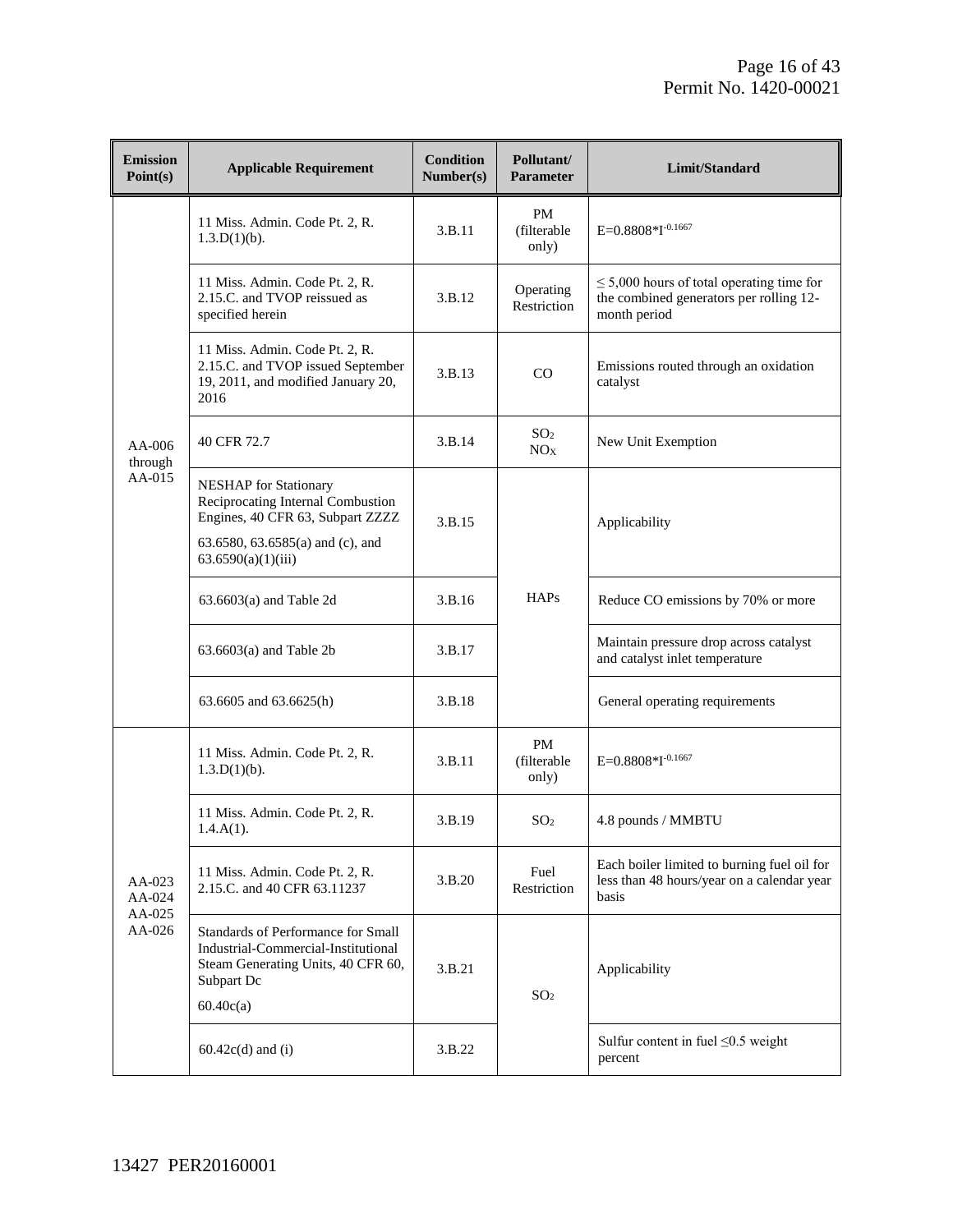| <b>Emission</b><br>Point(s) | <b>Applicable Requirement</b>                                                                                                                    | <b>Condition</b><br>Number(s) | Pollutant/<br><b>Parameter</b> | Limit/Standard       |
|-----------------------------|--------------------------------------------------------------------------------------------------------------------------------------------------|-------------------------------|--------------------------------|----------------------|
| $AA-027$                    | NESHAP for Gasoline Dispensing<br>Facilities, 40 CFR 63, Subpart<br><b>CCCCCC</b><br>63.11110, 63.11111(a) and (b), and<br>$63.11112(a)$ and (d) | 3.B.23                        | <b>HAPs</b>                    | Applicability        |
|                             | 63.11115(a) and 63.11116(a)                                                                                                                      | 3.B.24                        |                                | General requirements |

3.B.1 The permittee shall not burn any liquid fuels that contain sulfur in excess of 0.05 percent by weight.

> (Ref.: 11 Miss. Admin. Code Pt. 2, R. 2.15.C and TVOP issued September 19, 2011, modified January 20, 2016, and TVOP reissued as specified herein)

3.B.2 The permittee is limited to burning no more than 1,000,000,000 standard cubic feet (1,000 MMscf) of natural gas in any rolling 12-month period.

> (Ref.: 11 Miss. Admin. Code Pt. 2, R. 2.15.C and TVOP issued September 19, 2011, modified January 20, 2016, and TVOP reissued as specified herein)

3.B.3 The permittee is limited to emitting 249.0 tons per year of  $NO<sub>x</sub>$  and CO, each, in any rolling 12-month period.

(Ref.: 11 Miss. Admin. Code Pt. 2, R. 2.15.C and TVOP issued September 19, 2011, modified January 20, 2016, and TVOP reissued as specified herein)

3.B.4 For all the engines listed under Emission Point AA-005, the maximum permissible emission of ash and/or particulate matter (PM) shall not exceed 0.6 pounds per million BTU (MMBTU) per hour heat input.

(Ref.: 11 Miss. Admin. Code Pt. 2, R. 1.3.D(1)(a).)

3.B.5 The engines listed under Emission Point AA-005 are subject to and shall comply with the applicable requirements of the National Emission Standards for Hazardous Air Pollutants (NESHAP) for Stationary Reciprocating Internal Combustion Engines (RICE), 40 CFR 63, Subpart ZZZZ.

The engines in Appendix D that are highlighted in yellow are engines that were constructed at an area source of HAP emissions prior to June 12, 2006, and as such are considered existing institutional emergency stationary engines that are not subject to the provisions of Subpart ZZZZ except that the engine must comply with the provisions for emergency stationary RICE found in 40 CFR 63.6640(f).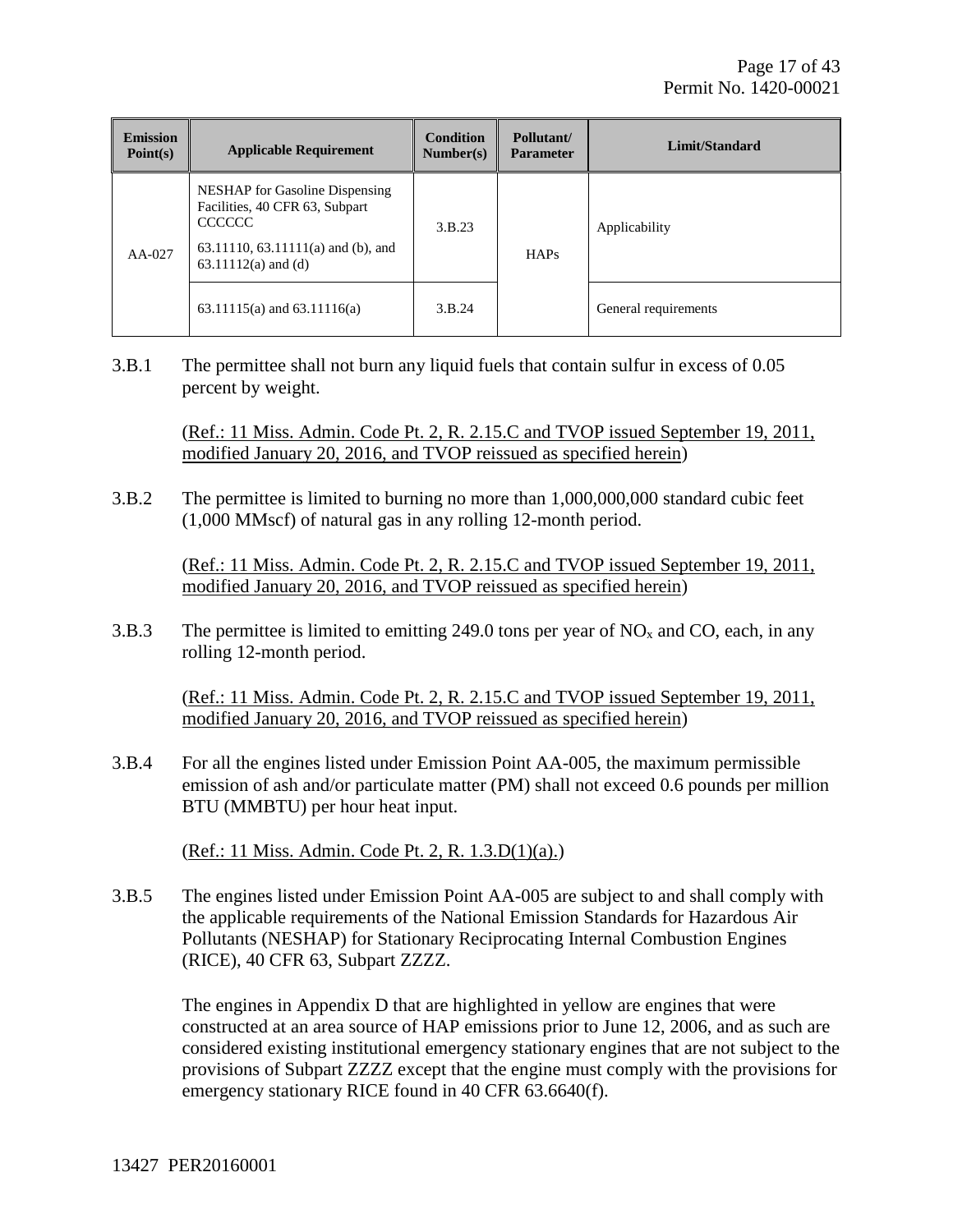The engines in Appendix D that are highlighted in green are not subject to Subpart ZZZZ because they are either portable engines that do not meet the definition of a stationary engine or they are considered new units under Subpart ZZZZ that would be evaluated for applicability to 40 CFR 60, Subpart JJJJ.

The remaining engines in Appendix D are considered new compression ignition (CI) and new spark ignition (SI) engines. Per 40 CFR 63.6590(c), each engine shall meet the requirements of Subpart ZZZZ by meeting the applicable requirements of the Standards of Performance for Stationary Compression Ignition Internal Combustion Engines, 40 CFR 60, Subpart IIII and the Standards of Performance for Stationary Spark Ignition Internal Combustion Engines, 40 CFR 60, Subpart JJJJ.

(Ref.: 40 CFR 63.6580; 63.6585(a), (c), and (f)(3); and 63.6590(a)(1)(iii), (a)(2)(iii), and  $(c)(1)$ )

3.B.6 For the CI engines under Emission Point AA-005 subject to the requirements of Subpart IIII, the pre-2007 model year emergency engines shall comply with the emission standards in Table 1 of Subpart IIII. The engines that are 2007 model year and later must meet the applicable emission standards from 60.4202(a)(1) and (2) that apply to the model year and maximum engine power of each engine. The permittee shall operate and maintain these engines such that they meet these standards over the entire life of the engines.

The permittee shall operate and maintain each engine according to the manufacturer's emission related instructions, change only those emission related settings that are permitted by the manufacturer, and meet the applicable requirements of 40 CFR parts 89, 94, and/or 1068.

 $(Ref.: 40 CFR 60.4200(a)(2), 60.4205(a)$  and (b),  $60.4206, 60.4211(a)(1)-(3)$  and Table 1 of Subpart IIII)

3.B.7 For the CI engines under Emission Point AA-005, the permittee shall use diesel fuel with a sulfur content  $\leq 15$  ppm **and** either a cetane index of 40 **OR** an aromatic content of 35 volume percent.

#### (Ref.: 40 CFR 60.4207(b) and 40 CFR 80.510(b))

3.B.8 For the SI engines under Emission Point AA-005 subject to the requirements of Subpart JJJJ, the emergency engines shall comply with the applicable emission standards for the appropriate maximum engine power listed in Table 1 of Subpart JJJJ. The permittee shall operate and maintain these engines such that they meet these standards over the entire life of the engine.

 $(Ref.: 40 CFR 60.4230(a)(4)(iv), 60.4233(d) and (e) and 60.4234)$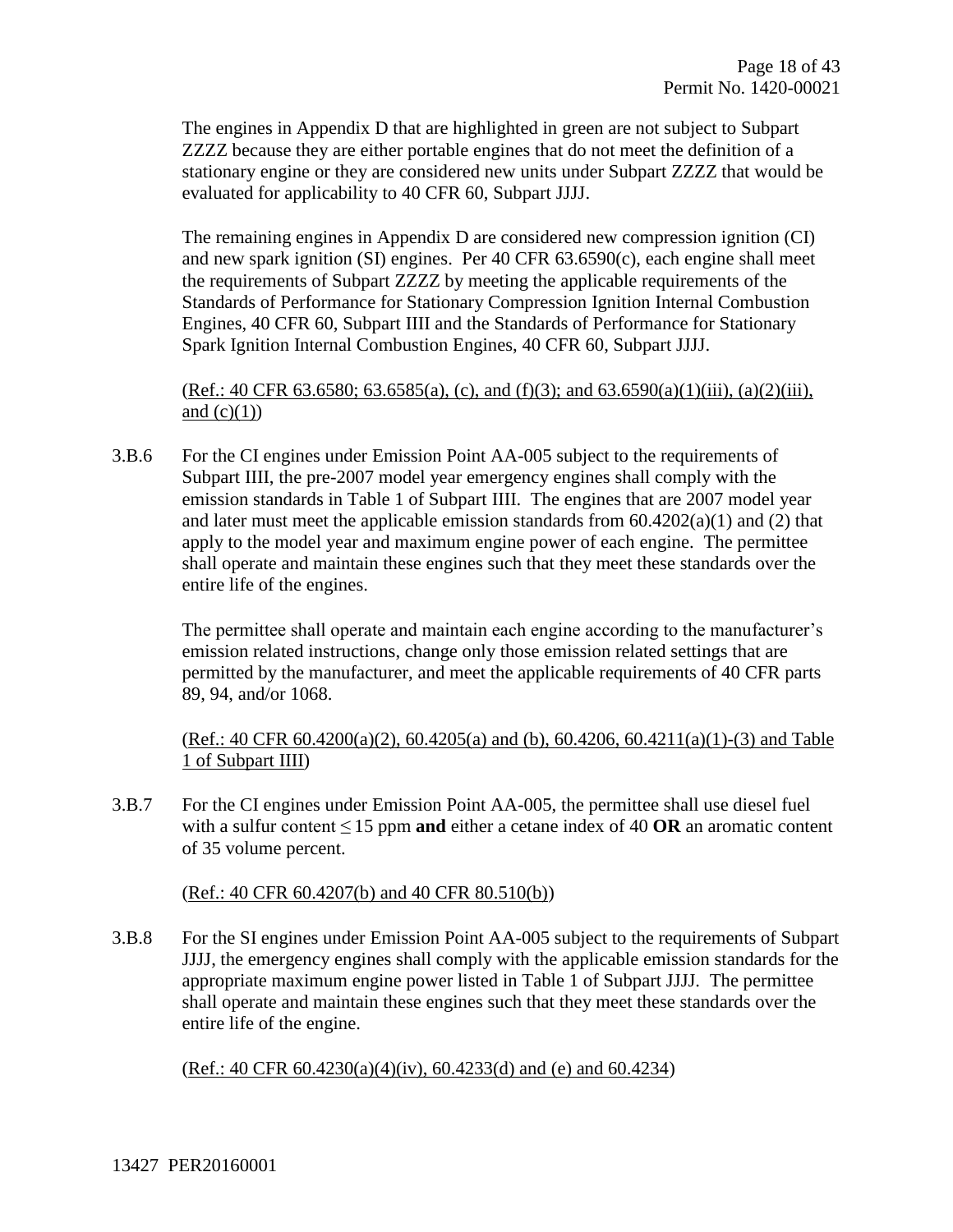3.B.9 For the CI and SI engines under Emission Point AA-005, the permittee shall install a non-resettable hour meter on each engine regardless of whether the engine is required to do so by a federal regulation.

(Ref.: 40 CFR 60.4209(a), 60.4237(b) and (c), and 11 Miss. Admin. Code Pt. 2, R.  $6.3.A(3)$ 

- 3.B.10 The CI and SI engines under Emission Point AA-005 are considered emergency engines under the applicable NESHAP (Subpart ZZZZ) and NSPS (Subparts IIII and JJJJ) regulations. In order for these engines to be considered emergency engines under Subparts IIII, JJJJ, and ZZZZ, any operation other than emergency operation, maintenance and testing, and operation in non-emergency situations for 50 hours per year as described in (c) below, is prohibited. If the permittee does not operate the engines according to the requirements in (a) through (c) below, the engines will not be considered emergency engines under these Subparts and must meet the applicable requirements for non-emergency engines.
	- (a) There is no limit on the use of any engine during emergency situations.
	- (b) The permittee may operate the engines for maintenance checks and readiness testing for a maximum of 100 hours per calendar year provided the tests are recommended by federal, state, or local government, the manufacturer, the vendor, or the insurance company associated with the engines. The permittee may petition the Administrator for approval of additional hours to be used for maintenance checks and readiness testing, but a petition is not required if the permittee maintains records indicating that federal, state, or local standards require maintenance and testing of an emergency engine in excess of 100 hours per year.
	- (c) The permittee may operate an emergency engine for up to 50 hours per calendar year in non-emergency situations. The 50 hours of operation in non-emergency situations are counted as part of the 100 hours per calendar year for maintenance and testing allowed in paragraph (b). The 50 hours per calendar year for nonemergency situations cannot be used for peak shaving or non-emergency demand response unless the permittee meets the criteria in 60.4211(f)(3)(i), 60.4243(d)(3)(i), or  $63.6640(f)(4)(i)$  or(ii), as applicable.

 $(Ref.: 40 CFR 60.4211(f)(1)-(3), 60.4243(d)(1)-(3), and 63.6640(f)(1),(2), and (4))$ 

3.B.11 For Emission Points AA-006 through AA-015 and AA-023 through AA-026, the maximum permissible emission of ash and/or PM shall not exceed an emission rate as determined by the relationship:

$$
E = 0.8808*(I)^{-0.1667}
$$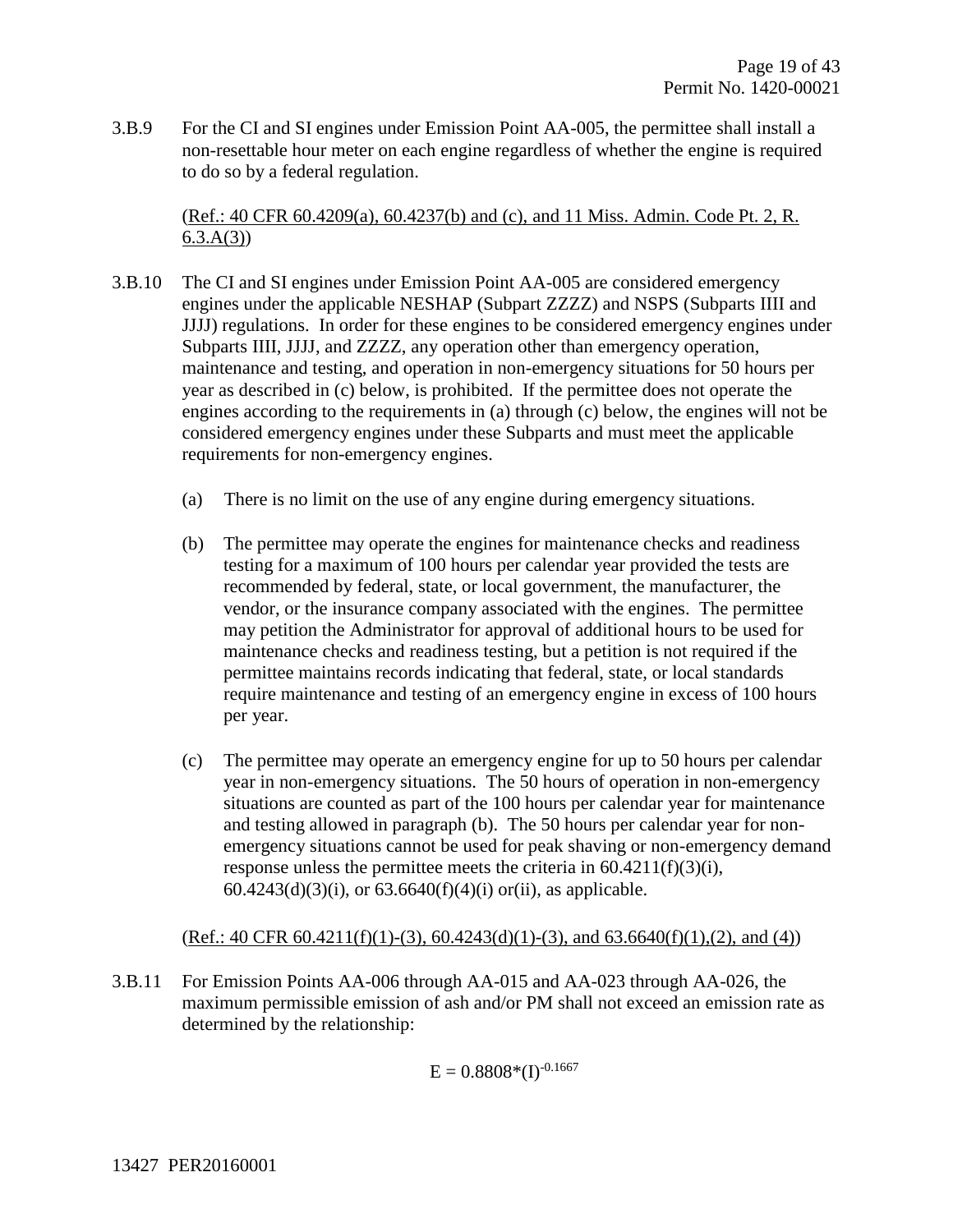where "*E*" is the emission rate in pounds per million BTU (MMBTU) per hour heat input and "*I*" is the heat input in MMBTU per hour.

(Ref.: 11 Miss. Admin. Code Pt. 2, R. 1.3.D(1)(b).)

3.B.12 For Emission Points AA-006 through AA-015, the permittee shall limit operation of the engines to a combined 5,000 hours in any rolling 12-month period.

(Ref.: 11 Miss. Admin. Code Pt. 2, R. 2.15.C. and TVOP reissued as specified herein)

3.B.13 For Emission Points AA-006 through AA-015, the permittee shall route emissions from the diesel-fired electric generators through an oxidation catalyst at all times.

(Ref.: 11 Miss. Admin. Code Pt. 2, R. 2.15.C., TVOP issued September 19, 2011, and modified January 20, 2016)

3.B.14 For Emission Points AA-006 through AA-015, the permittee shall meet the requirements of the New Unit Exemption as outlined in Section 8 of this permit.

(Ref.: 40 CFR 72.7)

3.B.15 Emission Points AA-006 through AA-015 are subject to and shall comply with all applicable requirements of the NESHAP for Stationary RICE, 40 CFR 63, Subpart ZZZZ.

For purposes of this subpart, these engines are considered existing, compression ignition, non-emergency, four stroke rich burn engines with a site rating greater than 500 HP located at an area source of HAPs.

 $(Ref.: 40 CFR 63.6580, 63.6585(a) and (c), and 63.6590(a)(1)(iii))$ 

3.B.16 For Emission Points AA-006 through AA-015, the permittee shall reduce CO emissions from each engine by 70 percent or more.

#### (Ref.: 40 CFR 63.6603(a) and Table 2d, Item 3 of Subpart ZZZZ)

3.B.17 For Emission Points AA-006 through AA-015, the permittee shall maintain the oxidation catalyst such that the pressure drop across the catalyst does not change by more than 2 inches of water from the pressure drop across the catalyst that is measured during a performance test. Additionally, the permittee shall maintain the temperature of each engine's exhaust such that the catalyst inlet temperature is greater than 450 °F and less than or equal to 1,350 °F.

(Ref.: 40 CFR 63.6603(a) and Table 2b, Item 1 of Subpart ZZZZ)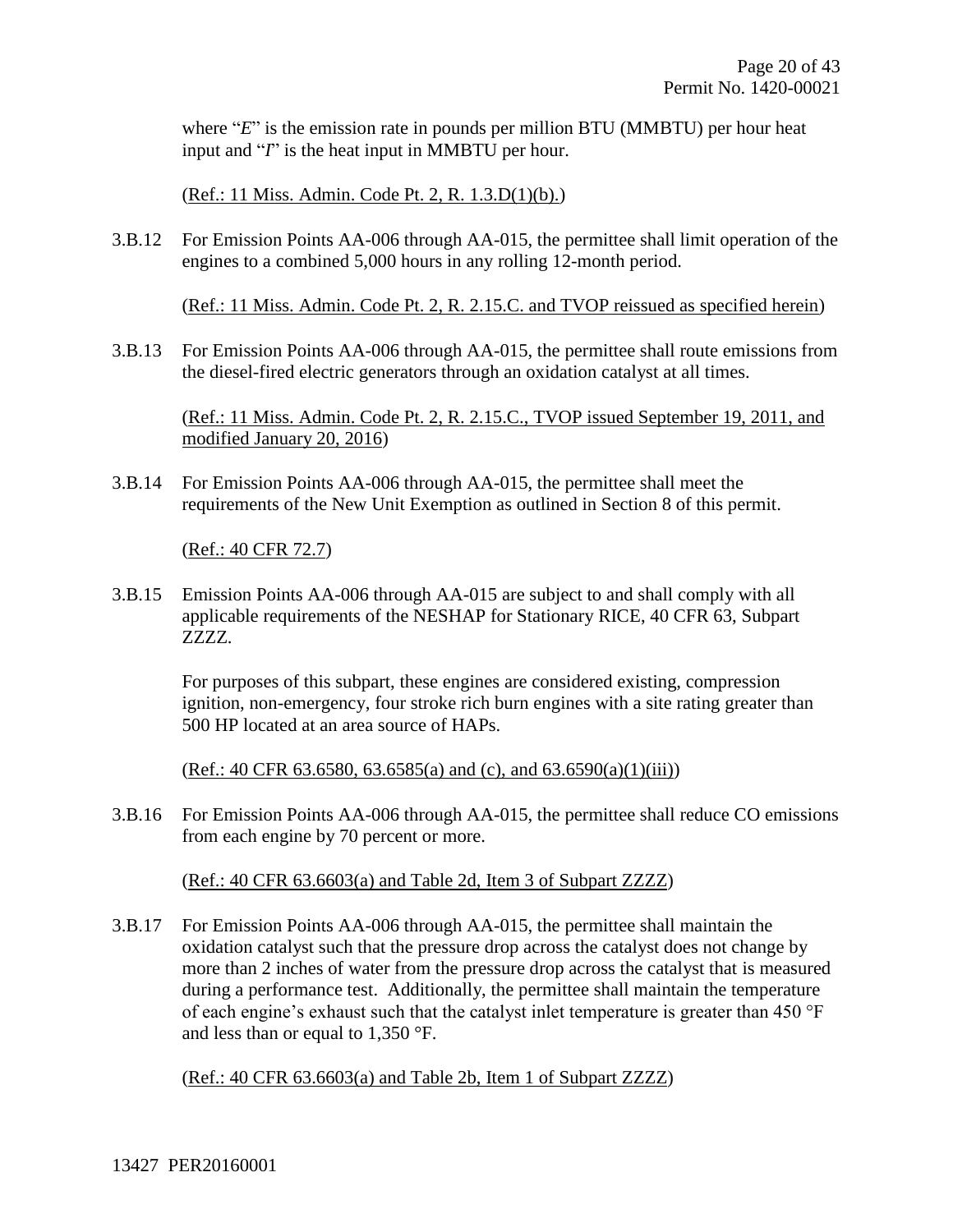3.B.18 For Emission Points AA-006 through AA-015, the permittee shall, at all times, be in compliance with the applicable requirements of Subpart ZZZZ and shall operate and maintain the engine, including air pollution control and monitoring equipment, in a manner consistent with safety and good air pollution control practices for minimizing emissions. The general duty to minimize emissions does not require you to make any further efforts to reduce emissions if levels required by Subpart ZZZZ have been achieved. Determination of whether such operation and maintenance procedures are being used will be based on information available to the MDEQ which may include, but is not limited to, monitoring results, review of operation and maintenance procedures, review of operation and maintenance records, and inspection of the source.

For each engine, the permittee shall minimize the time spent at idle during startup and minimize each engine's startup time to a period needed for appropriate and safe loading of the engine, not to exceed 30 minutes, after which time the 70 percent or more CO reduction requirement applies.

(Ref.: 40 CFR 63.6605 and 63.6625(h))

3.B.19 For Emission Points AA-023 through AA-026, the maximum discharge of sulfur oxides from any fuel burning installation in which fuel is burned primarily to produce heat or power by indirect heat transfer shall not exceed 4.8 pounds (measured as sulfur dioxide) per million BTU heat input.

(Ref.: 11 Miss. Admin. Code Pt. 2, R. 1.4.A(1).)

3.B.20 For Emission Points AA-023 through AA-026, the permittee shall limit the burning of fuel oil in each boiler to less than 48 hours per calendar year.

(Ref.: 11 Miss. Admin. Code Pt. 2, R. 2.15.C and 40 CFR 63.11237)

3.B.21 Emission Points AA-023 through AA-026 are subject to and shall comply with all applicable requirements of the Standards of Performance for Small Industrial-Commercial-Institutional Steam Generating Units, 40 CFR 60, Subpart Dc.

 $(Ref.: 40 CFR 60.40c(a))$ 

3.B.22 For Emission Points AA-023 through AA-026, the permittee shall not burn any fuel oil with a sulfur content in excess of 0.5 weight percent. The fuel oil sulfur limit applies at all times, including startup, shutdown, and malfunction.

(Ref.: 40 CFR 60.42c(d) and (i))

3.B.23 Emission Point AA-027 is subject to and shall comply with all applicable requirements of the NESHAP for Gasoline Dispensing Facilities (GDF), 40 CFR 63, Subpart CCCCCC. Emission sources affected by the requirements of this subpart include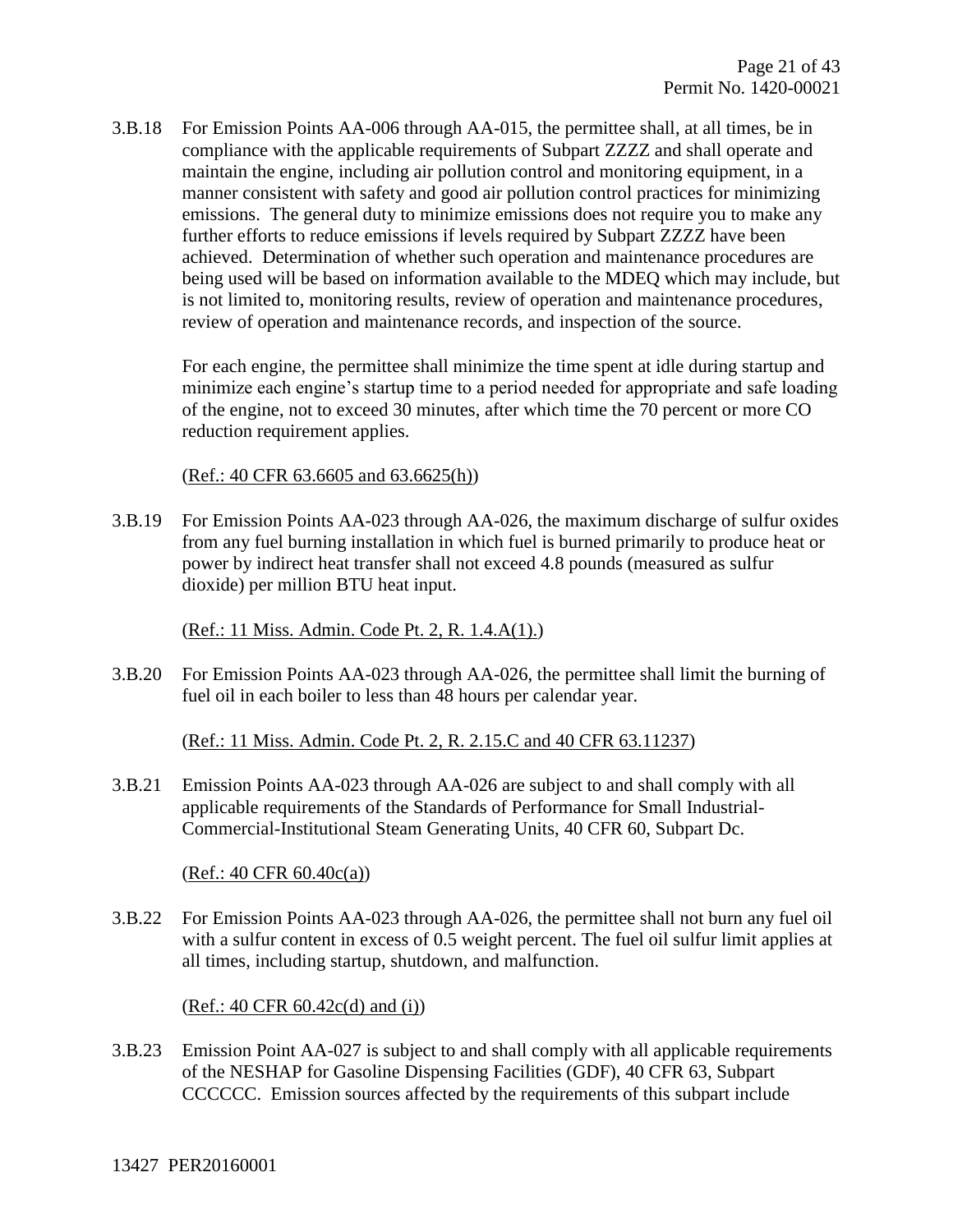gasoline storage tanks and associated equipment components in vapor or liquid gasoline service, pressure/vacuum vents on gasoline storage tanks, and any equipment necessary to unload product from cargo tanks into the storage tanks at the GDF.

(Ref.: 40 CFR 63.11110, 63.11111(a) and (b), and 63.11112(a) and (d))

- 3.B.24 For Emission Point AA-027, the permittee shall not allow gasoline to be handled in a manner that would result in vapor releases to the atmosphere for extended periods of time. Preventive measures to be taken include, but are not limited to:
	- (a) minimize gasoline spills;
	- (b) clean up spills as expeditiously as practicable;
	- (c) cover all open gasoline containers and all gasoline storage tank fill-pipes with a gasketed seal when not in use; and
	- (d) minimize gasoline sent to open waste collection systems that collect and transport gasoline to reclamation and recycling devices, such as oil/water separators.

The permittee shall, at all times, operate and maintain all affected sources, in a manner consistent with safety and good air pollution control practices for minimizing emissions. Determination of whether such operation and maintenance procedures are being used will be based on information available to the MDEQ which may include, but is not limited to, monitoring results, review of operation and maintenance procedures, review of operation and maintenance records, and inspection of the source.

 $(Ref.: 40 CFR 60.11115(a) and 60.11116(a))$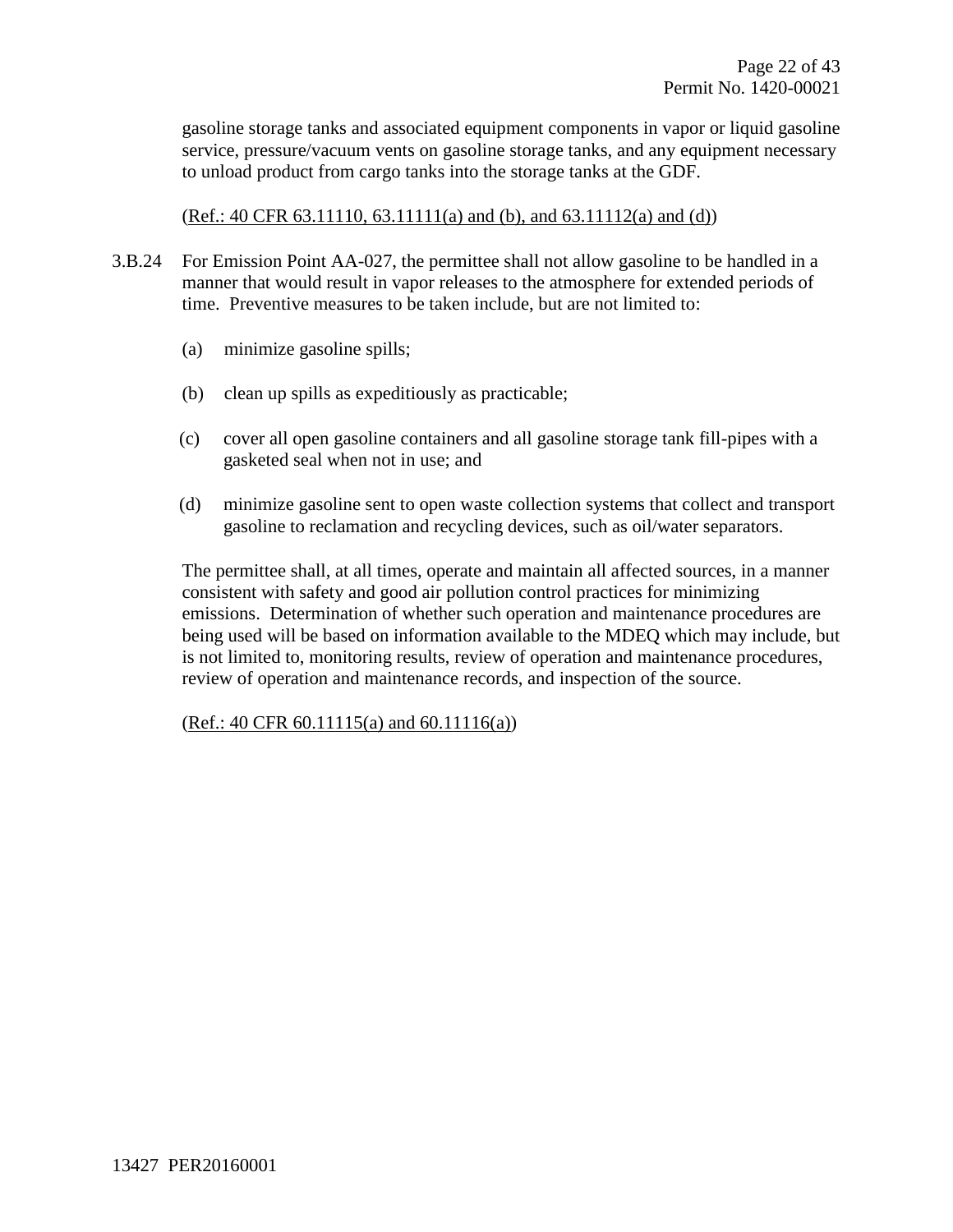#### C. Insignificant and Trivial Activity Emission Limitations & Standards

| <b>Applicable Requirement</b>                     | <b>Condition</b><br>Number(s) | Pollutant/<br><b>Parameter</b> | Limit/Standard     |
|---------------------------------------------------|-------------------------------|--------------------------------|--------------------|
| 11 Miss. Admin. Code Pt. 2, R.<br>$1.3.D(1)(a)$ . | 3.C.1                         | <b>PM</b>                      | 0.6 pounds / MMBTU |
| 11 Miss. Admin. Code Pt. 2, R.<br>$1.4.A(1)$ .    | 3.C.2                         | SO <sub>2</sub>                | 4.8 pounds / MMBTU |

3.C.1 The maximum permissible emission of ash and/or particulate matter from fossil fuel burning installations of less than 10 million BTU (MMBTU) per hour heat input shall not exceed 0.6 pounds per MMBTU per hour heat input.

(Ref.: 11 Miss. Admin. Code Pt. 2, R. 1.3.D(1)(a).)

3.C.2 The maximum discharge of sulfur oxides from any fuel burning installation in which the fuel is burned primarily to produce heat or power by indirect heat transfer shall not exceed 4.8 pounds (measured as sulfur dioxide) per million BTU (MMBTU) heat input.

(Ref.: 11 Miss. Admin. Code Pt. 2, R. 1.4.A(1).)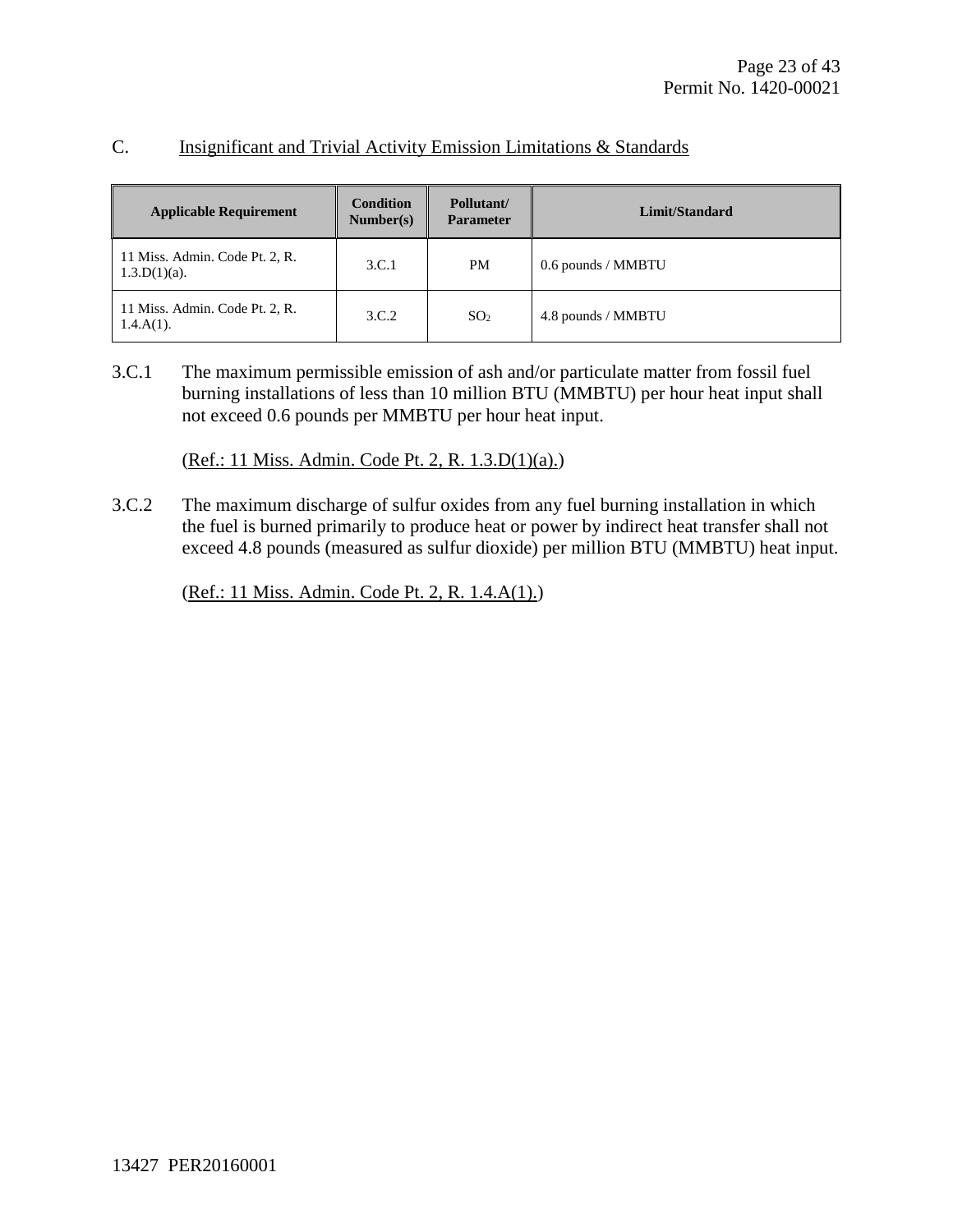### SECTION 4. COMPLIANCE SCHEDULE

- 4.1 Unless otherwise specified herein, the permittee shall be in compliance with all requirements contained herein upon issuance of this permit.
- 4.2 Except as otherwise specified herein, the permittee shall submit to the Permit Board and to the Administrator of EPA Region IV a certification of compliance with permit terms and conditions, including emission limitations, standards, or work practices, by January 31 for the preceding calendar year. Each compliance certification shall include the following:
	- (a) the identification of each term or condition of the permit that is the basis of the certification;
	- (b) the compliance status;
	- (c) whether compliance was continuous or intermittent;
	- (d) the method(s) used for determining the compliance status of the source, currently and over the applicable reporting period;
	- (e) such other facts as may be specified as pertinent in specific conditions elsewhere in this permit.

(Ref.: 11 Miss. Admin. Code Pt. 2, R. 6.3.C(5)(a), (c), & (d).)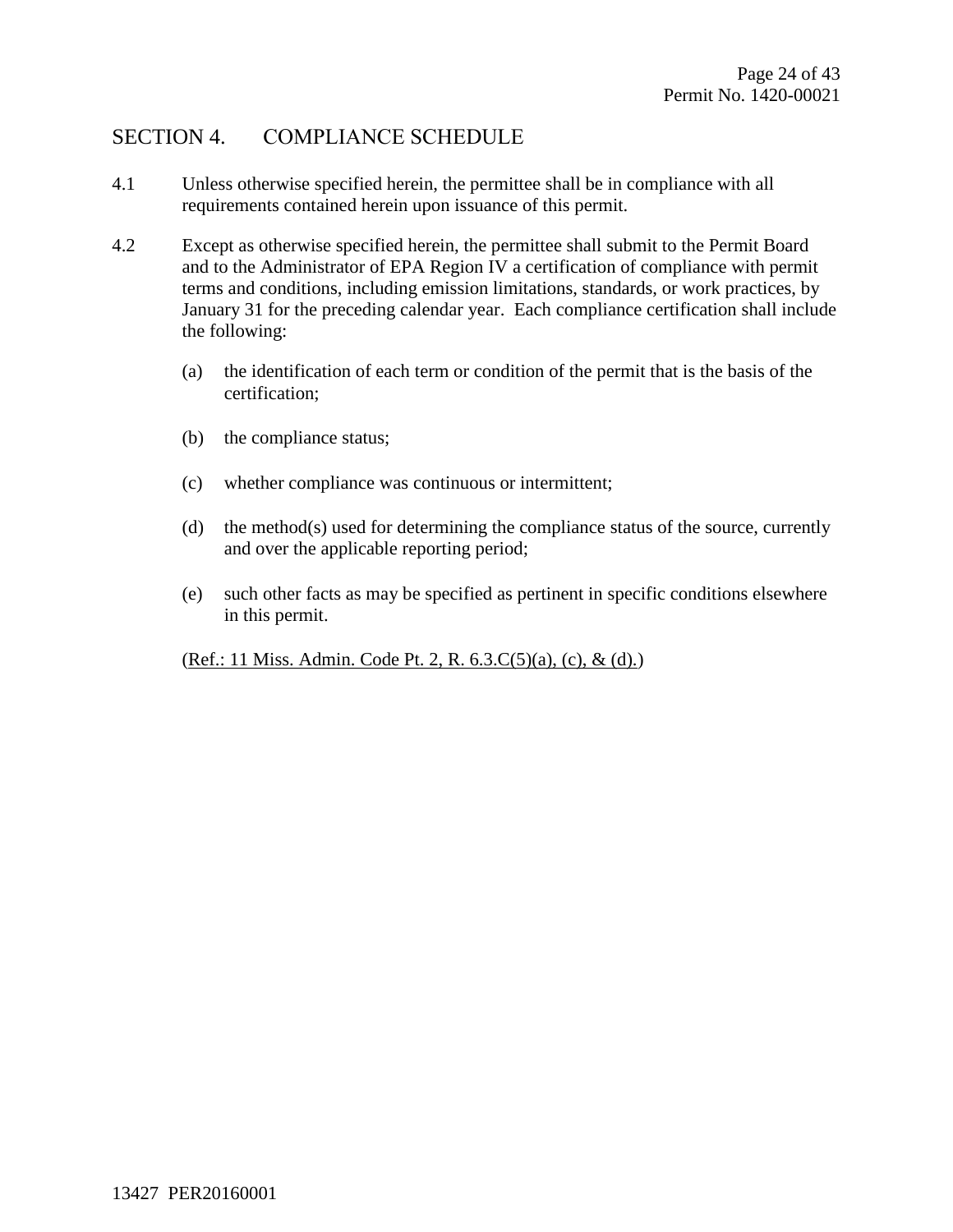### SECTION 5. MONITORING, RECORDKEEPING & REPORTING REQUIREMENTS

#### A. General Monitoring, Recordkeeping and Reporting Requirements

5.A.1 The permittee shall install, maintain, and operate equipment and/or institute procedures as necessary to perform the monitoring and recordkeeping specified below.

#### (Ref.: 11 Miss. Admin. Code Pt. 2, R. 6.3.A(3).)

- 5.A.2 In addition to the recordkeeping specified below, the permittee shall include with all records of required monitoring information the following:
	- (a) the date, place as defined in the permit, and time of sampling or measurements;
	- (b) the date(s) analyses were performed;
	- (c) the company or entity that performed the analyses;
	- (d) the analytical techniques or methods used;
	- (e) the results of such analyses; and
	- (f) the operating conditions existing at the time of sampling or measurement.

### (Ref.: 11 Miss. Admin. Code Pt. 2, R. 6.3.A(3)(b)(1).)

5.A.3 Except where a longer duration is specified in an applicable requirement, the permittee shall retain records of all required monitoring data and support information for a period of at least five (5) years from the date of the monitoring sample, measurement, report, or application. Support information includes all calibration and maintenance records, all original strip-chart recordings for continuous monitoring instrumentation, and copies of all reports required by the permit.

(Ref.: 11 Miss. Admin. Code Pt. 2, R. 6.3.A(3)(b)(2).)

5.A.4 Except as otherwise specified herein, the permittee shall submit reports of any required monitoring by July 31 and January 31 for the preceding six-month period. All instances of deviations from permit requirements must be clearly identified in such reports and all required reports must be certified by a responsible official consistent with 11 Miss. Admin. Code Pt. 2, R. 6.2.E.

(Ref.: 11 Miss. Admin. Code Pt. 2, R. 6.3.A(3)(c)(1).)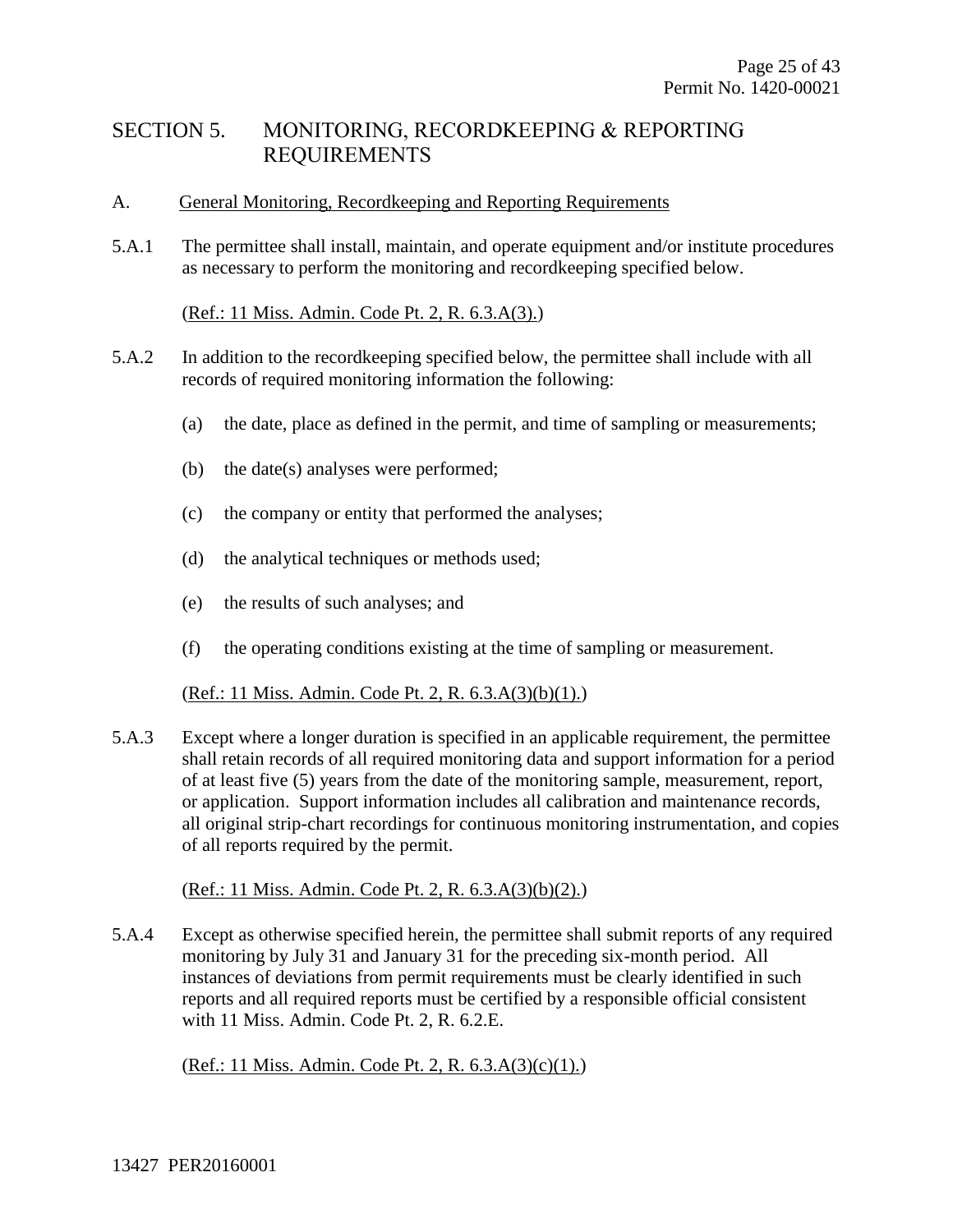5.A.5 Except as otherwise specified herein, the permittee shall report all deviations from permit requirements, including those attributable to upsets, the probable cause of such deviations, and any corrective actions or preventive measures taken. Said report shall be made within five (5) days of the time the deviation began.

(Ref.: 11 Miss. Admin. Code Pt. 2, R. 6.3.A(3)(c)(2).)

5.A.6 Except as otherwise specified herein, the permittee shall perform emissions sampling and analysis in accordance with EPA Test Methods and with any continuous emission monitoring requirements, if applicable. All test methods shall be those versions or their equivalents approved by the DEQ and the EPA.

(Ref.: 11 Miss. Admin. Code Pt. 2, R. 6.3.A(3).)

5.A.7 The permittee shall maintain records of any alterations, additions, or changes in equipment or operation.

(Ref.: 11 Miss. Admin. Code Pt. 2, R. 6.3.A(3).)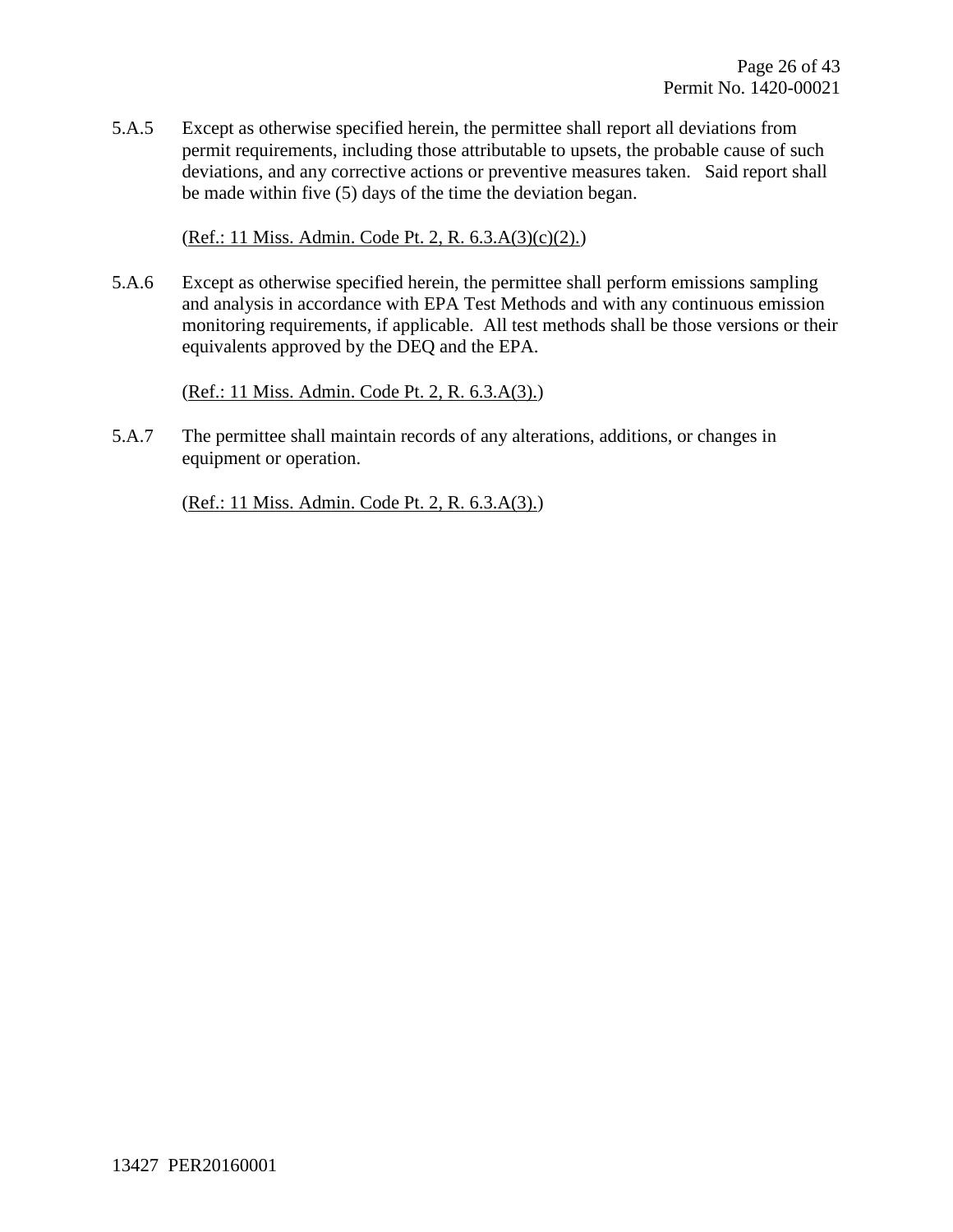| Specific Monitoring and Record keeping Requirements |
|-----------------------------------------------------|
|-----------------------------------------------------|

| <b>Emission</b><br>Point(s)     | <b>Applicable Requirement</b>                                                            | <b>Condition</b><br><b>Number</b> | Pollutant /<br><b>Parameter</b><br><b>Monitored</b> | <b>Monitoring/Recordkeeping Requirement</b>                                                                            |
|---------------------------------|------------------------------------------------------------------------------------------|-----------------------------------|-----------------------------------------------------|------------------------------------------------------------------------------------------------------------------------|
|                                 |                                                                                          | 5.B.1                             | <b>Fuel Restrictions</b>                            | Record and maintain the sulfur content and<br>gallons of fuel oil used monthly and for each<br>rolling 12-month period |
| Facility-<br>Wide               | 11 Miss. Admin. Code Pt. 2,<br>R. 6.3.A(3).                                              | 5.B.2                             | Natural Gas Usage                                   | Record and maintain the amount of natural<br>gas used monthly and for each rolling 12-<br>month period                 |
|                                 |                                                                                          | 5.B.3                             | NO <sub>X</sub><br>CO                               | Calculate facility-wide emissions of each<br>pollutant for each rolling 12-month period                                |
|                                 | 11 Miss. Admin. Code Pt. 2,<br>R. 6.3.A(3).                                              | 5.B.4                             | <b>Engine List</b>                                  | Record and maintain list of engines                                                                                    |
| $AA-005$                        | 11 Miss. Admin. Code Pt. 2.<br>R. 6.3.A(3) and<br>60.4214(b)<br>60.4245(b)<br>63.6655(f) | 5.B.5                             | Emergency<br>Operations                             | Record hours of operation and reason for<br>operation                                                                  |
|                                 | $60.4211(b)(1)$ , and (c)<br>$60.4243(b)(1)$ and<br>60.4245(a)(3)                        | 5.B.6                             | Engine<br>Certification                             | Purchase certified engines/keep records of<br>engine certification                                                     |
|                                 | 11 Miss. Admin. Code Pt. 2,<br>R. 6.3.A(3).                                              | 5.B.7                             | Operating<br>Restriction                            | Record the hours each unit operated monthly<br>and the total hours operated each rolling 12-<br>month period           |
| $AA-006$<br>through<br>$AA-015$ | 11 Miss. Admin. Code Pt. 2,<br>R. $6.3.A(3)(a)(2)$ .                                     | 5.B.8                             | Opacity                                             | Visual observations / VEE                                                                                              |
|                                 |                                                                                          | 5.B.9                             | NO <sub>x</sub>                                     | Performance testing                                                                                                    |
|                                 | 40 CFR 72.7(d)(3) and (f)(3)                                                             | 5.B.10                            | SO <sub>2</sub>                                     | Annual average sulfur content of fuel                                                                                  |
|                                 | 63.6615, 63.6620(a), (b), (d),<br>(e), and (i) and Tables 3 and<br>4 of Subpart ZZZZ     | 5.B.11                            | HAPs<br>$\rm CO$                                    | Periodic stack tests                                                                                                   |
|                                 | 63.6625(b)                                                                               | 5.B.12                            | <b>HAPs</b>                                         | CPMS requirements                                                                                                      |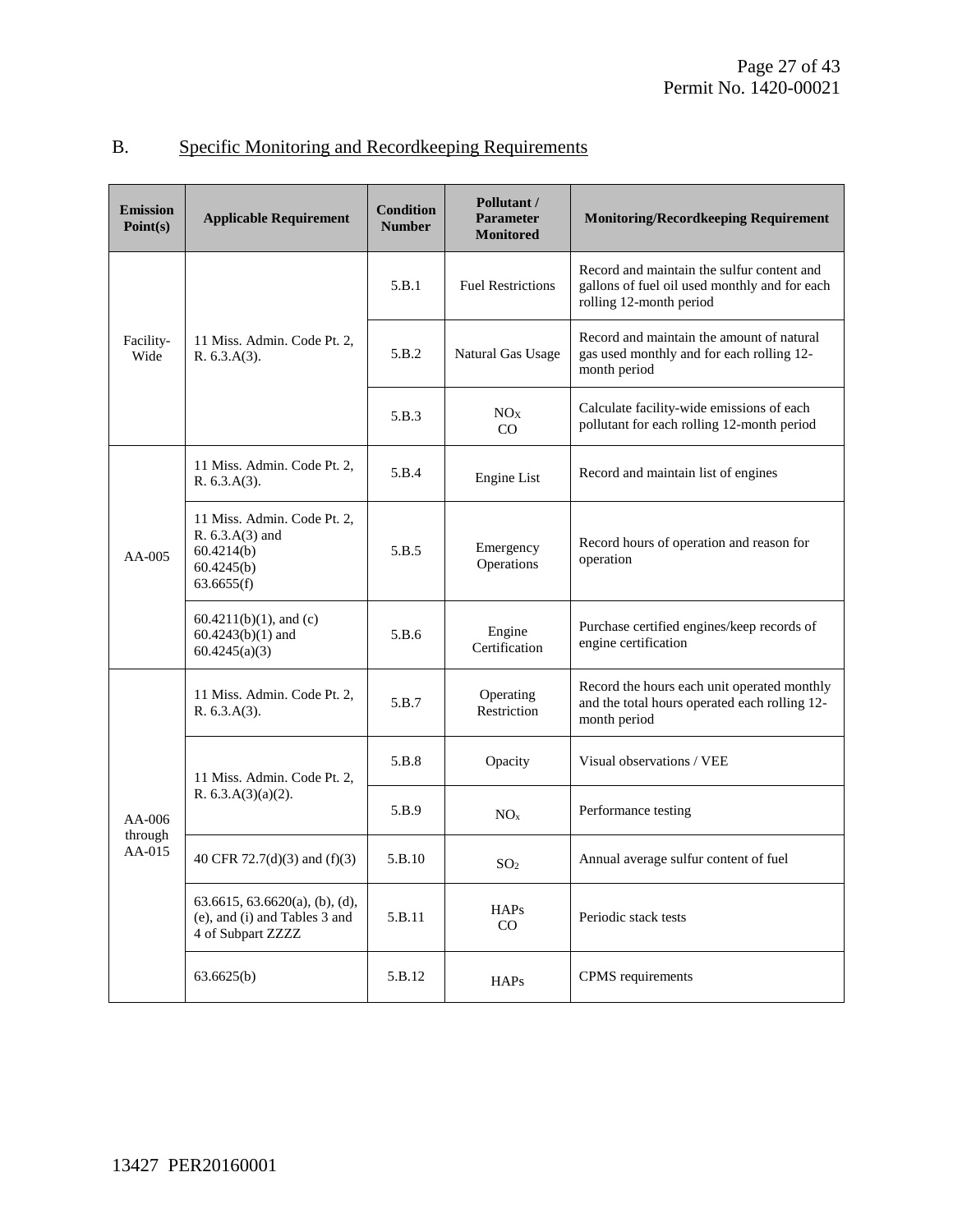| <b>Emission</b><br>Point(s) | <b>Applicable Requirement</b>                                  | <b>Condition</b><br><b>Number</b> | Pollutant /<br><b>Parameter</b><br><b>Monitored</b> | <b>Monitoring/Recordkeeping Requirement</b>                                                                                          |
|-----------------------------|----------------------------------------------------------------|-----------------------------------|-----------------------------------------------------|--------------------------------------------------------------------------------------------------------------------------------------|
| $AA-006$                    | $63.6635, 63.6640(a)$ , and<br>Table 6 of Subpart ZZZZ         | 5.B.13                            | HAPs                                                | Continuous compliance                                                                                                                |
| through<br>$AA-015$         | $63.6655(a)$ , (b), and (d) and<br>63.6660                     | 5.B.14                            |                                                     | Recordkeeping                                                                                                                        |
| $AA-023$                    | $60.44c(h)$ , $60.46c(e)$ and<br>$60.48c(f), (g)(2)$ , and (i) | 5.B.15                            | SO <sub>2</sub>                                     | Monitor sulfur content in fuel                                                                                                       |
| through<br>$AA-026$         | 11 Miss. Admin. Code Pt. 2,<br>R. 6.3.A(3).                    | 5.B.16                            | <b>Fuel Restrictions</b>                            | Monitor and record the hours each unit.<br>operated monthly while firing fuel oil and the<br>total hours operated each calendar year |
| AA-027                      | 63.11116(b)                                                    | 5.B.17                            | <b>HAPs</b>                                         | Gasoline throughput records                                                                                                          |

5.B.1 The permittee shall record and maintain information demonstrating the volume of fuel oil (in gallons) used both monthly and on a rolling 12-month basis. This information shall also include documentation that denotes the sulfur content of the utilized fuel oil.

(Ref.: 11 Miss. Admin. Code Pt. 2, R. 6.3.A(3).)

5.B.2 The permittee shall record and maintain information demonstrating the volume of natural gas used (in million standard cubic feet – MMscf) both monthly and on a rolling 12-month basis.

(Ref.: 11 Miss. Admin. Code Pt. 2, R. 6.3.A(3).)

- 5.B.3 The permittee shall demonstrate continuous compliance with the 249.0 tons/year emission limit for  $NO<sub>x</sub>$  and  $CO$  by respectively calculating the total emissions both monthly and on a rolling 12-month basis. The total emissions shall be determined using the following information:
	- (a) For emergency engines (Emission Point AA-005), the permittee shall use the hours of operation and corresponding emission factors (e.g. AP-42 or manufacturer's guarantee) approved in the Title V application to determine  $NO<sub>x</sub>$ and CO emissions from each engine and shall assume the engines are operated at their maximum rated capacity, unless more accurate information is monitored and recorded;
	- (b) For non-emergency engines (Emission Points AA-006 through AA-015), the permittee shall use the hours of operation and either corresponding emission factors approved in the Title V application or the results of the most recent stack test, whichever is greater, to determine  $NO<sub>x</sub>$  and CO emissions from each engine and shall assume the engines are operated at their maximum rated capacity, unless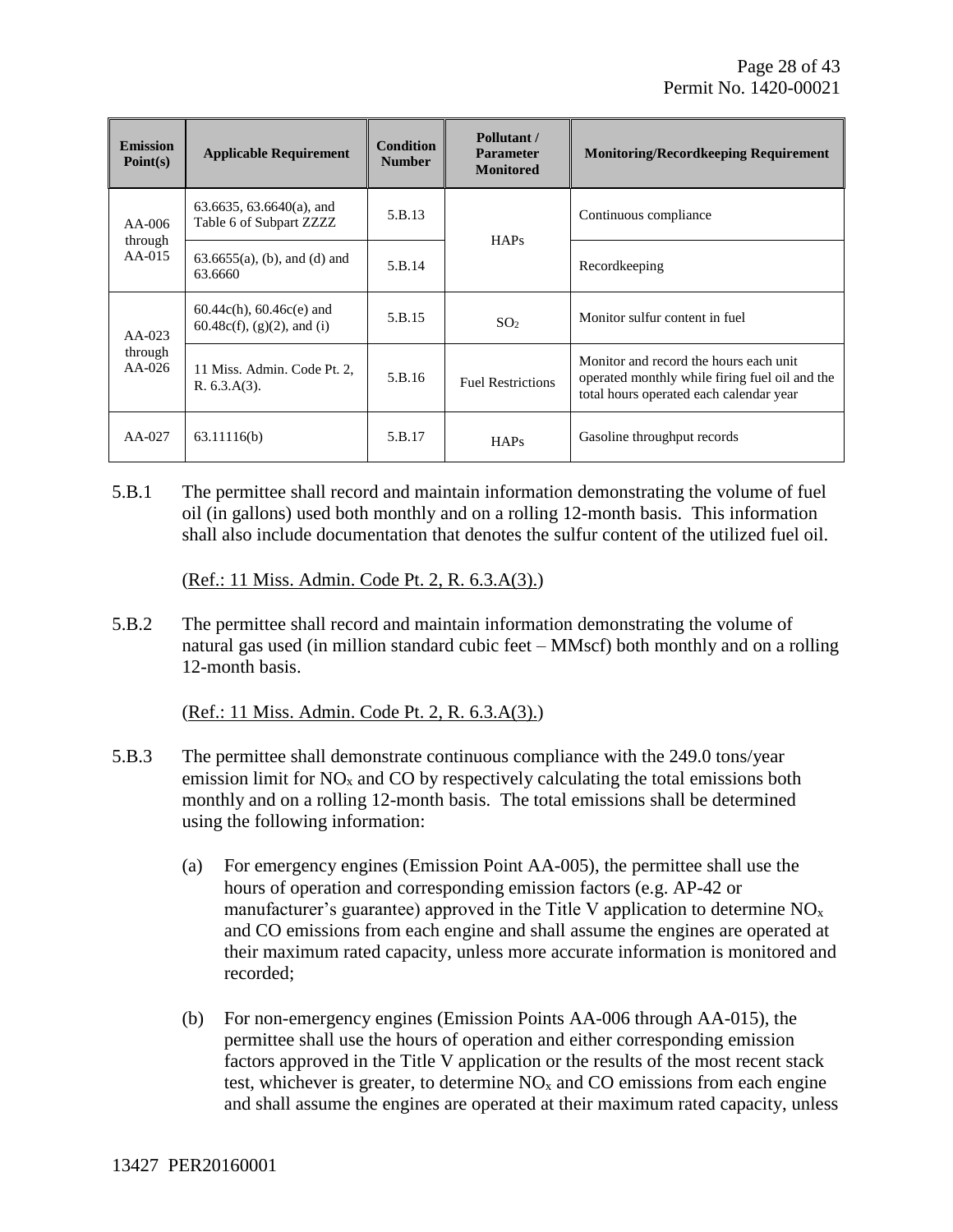more accurate information is monitored and recorded;

- (c) For natural gas-fired sources, the permittee shall use the monthly amount of natural gas combusted and corresponding emission factors approved in the Title V application to determine emissions of  $NO<sub>x</sub>$  and CO;
- (d) For dual-fired boilers (Emission Points AA-023 through AA-026), the permittee shall use the monthly amount of diesel (i.e. fuel oil) combusted and the corresponding emission factors approved in the Title V application to determine emissions of  $NO<sub>x</sub>$  and CO.

(Ref.: 11 Miss. Admin. Code Pt. 2, R. 6.3.A(3).)

5.B.4 For Emission Point AA-005, the permittee shall identify and maintain an up-to-date listing of internal combustion engines that includes the make and model number, location, installation date, manufacturer date, horsepower rating, displacement (L/cylinder), and type of use (e.g. emergency or fire pump). Based on the information submitted by the permittee, all units listed in Emission Point AA-005 are considered emergency generators engines or fire pump engines. This information shall also include whether each unit is equipped with a non-resettable hour meter or a particulate filter with a backpressure monitor.

(Ref.: 11 Miss. Admin. Code Pt. 2, R. 6.3.A(3).)

5.B.5 For Emission Point AA-005, the permittee shall keep records documenting the hours of operation recorded through the non-resettable hour meter for each engine. These records must identify how many hours are spent in emergency operation, including what classified the operation as an emergency, and how many hours are spent in nonemergency operation and the type of non-emergency operation.

(Ref.: 11 Miss. Admin. Code Pt. 2, R. 6.3.A(3)., 60.4214(b), 60.4245(b), and 63.6655(f))

5.B.6 For the engines within Emission Point AA-005 subject to emission standards under Subpart IIII, the permittee shall demonstrate compliance with the emission standards by purchasing engines certified according to 40 CFR part 89 or 94, as applicable, for the same model year and maximum engine power. The engines must be installed and configured according to the manufacturer's specifications.

For the engines within Emission Point AA-005 subject to emission standards under Subpart JJJJ, the permittee shall demonstrate compliance with the emission standards by purchasing engines certified according to Subpart JJJJ for the same model year, operating and maintaining the engines according to the manufacturer's emission-related written instructions, and keeping records of any conducted maintenance.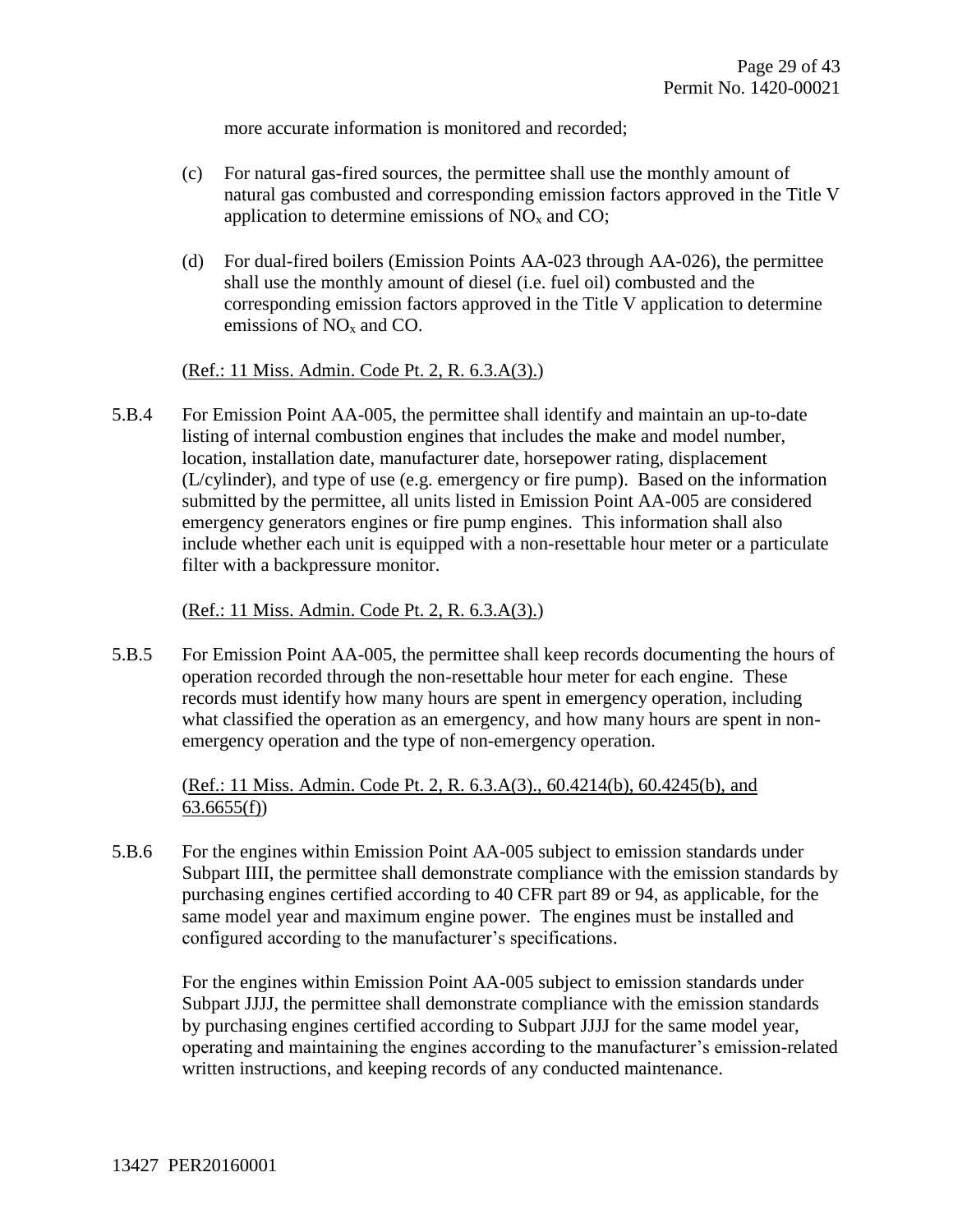The permittee shall maintain a copy of the manufacturer's documentation certifying that the engines meet the applicable Subpart IIII and JJJJ emission standards.

 $(Ref.: 40 CFR 60.4211(b)(1)$  and  $(c), 60.4243(b)(1)$ , and  $60.4245(a)(2)$  and  $(3)$ )

5.B.7 For Emission Points AA-006 through AA-015, the permittee shall record the hours of operation for each engine monthly and maintain a record of the total hours of operation for each rolling 12-month period.

(Ref.: 11 Miss. Admin. Code Pt. 2, R. 6.3.A(3).)

5.B.8 For Emission Points AA-006 through AA-015, the permittee shall perform a visible emissions observation during any performance testing event being conducted on an engine. If visible emissions are observed, the permittee shall perform a visual emissions evaluation (VEE) in accordance with EPA Reference Method 9 to demonstrate compliance with the opacity limit referenced in Condition 3.A.2.

The permittee must maintain a log documenting all visual observations, the nature and cause of any visible emissions, any corrective action(s) taken to prevent or minimize emissions, and the date / time when visual emission observations were conducted. The results of each respective observation and evaluation shall be recorded and maintained on-site.

(Ref.: 11 Miss. Admin. Code Pt. 2, R. 6.3.A(3)(a)(2).)

- 5.B.9 For Emission Points AA-006 through, AA-015, the permittee shall conduct performance testing in accordance within the following provisions to establish an appropriate emission factor for nitrogen oxides  $(NO_X)$ , as specified by Condition 5.B.3(b):
	- (a) Performance testing for the referenced pollutant shall be conducted using either EPA Test Method 7, 7A, 7B, 7C, 7D, or 7E (or any other approved alternative). All tests previously specified shall be those versions, or the approved equivalents, which are in effect upon permit issuance.
	- (b) The selected engines must respectively be operating at no less than 80% of their maximum capacity during entirety of the performance testing.
	- (c) Performance testing must be performed on a minimum of three (3) individual engines within 270 days upon issuance of this permit. Thereafter, the permittee shall calculate an average from the results of the cumulative stack testing events to determine an emission factor for the referenced pollutant.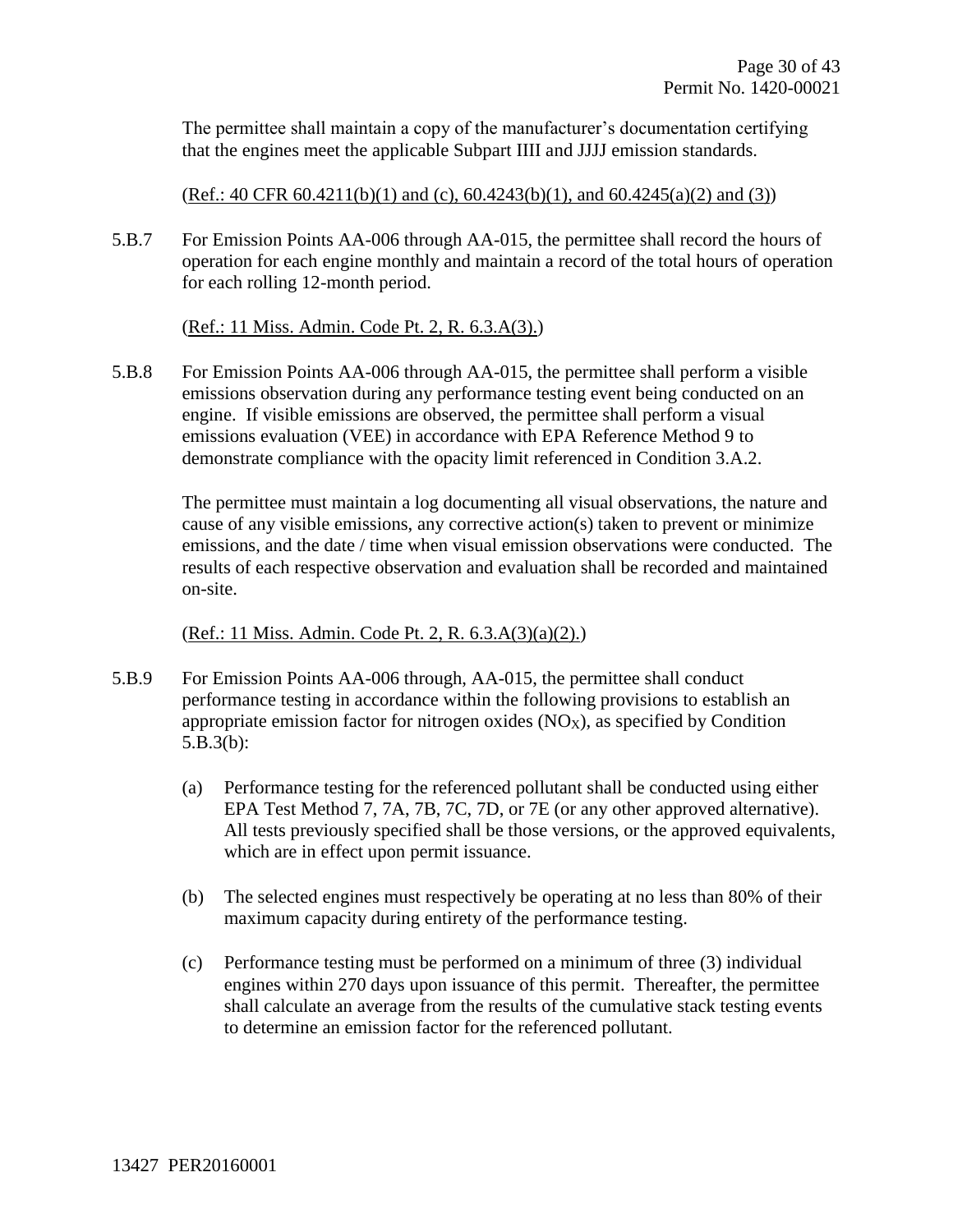The permittee may conduct the outlined performance testing in conjunction with the performance testing event(s) required by Condition 5.B.11 provided that the provisions within this condition are met.

(Ref.: 11 Miss. Admin. Code Pt. 2, R. 6.3.A(3)(a)(2).)

5.B.10 For Emission Points AA-006 through AA-015, the permittee shall use the equation in 40 CFR 72.7(d)(2) to calculate the annual average sulfur content of the fuel oil fired in the engines. The fuel records used to calculate the average sulfur content may be provided by the fuel supplier for each shipment received or by sampling each shipment as it is received.

#### $(Ref.: 40 CFR 72.7(d)(3)$  and  $(f)(3)$

5.B.11 For Emission Points AA-006 through AA-015, the permittee shall conduct performance testing on each engine to demonstrate compliance with the carbon monoxide (CO) reduction requirement referenced in Condition 3.B.16 once every 8,760 hours of operation or every three (3) years, whichever comes first. The performance tests must be conducted in accordance with the requirements contained in Table 4, Item 1 of Subpart ZZZZ. If an engine is not operational at the time the next performance test is due, the engine(s) do not have to be started up solely to conduct the performance test(s). However, the performance test(s) will need to be conducted once the engine(s) are started up again.

Each performance test will consist of three (3), sixty (60) minute test runs and the CO percent reduction will be determined using Equation 1 of 40 CFR 63.6620(e)(1). The permittee shall also keep the necessary records to determine what the engine percent load was during the performance test.

The permittee may also utilize the data collected from the outlined performance testing to establish an appropriate emission factor for CO, as specified by Condition 5.B.3(b), if the following criteria is achieved:

- (a) A minimum of 3 individual engines must be tested within 270 days upon issuance of this permit. Thereafter, the permittee shall calculate an average from the results of the cumulative stack testing events to determine an emission factor for CO.
- (b) The selected engines must respectively be operating at no less than 80% of their maximum capacity for the entire of the performance testing.

(Ref.: 40 CFR 63.6615, 63.6620(a), (b), (d), (e), and (i) and Tables 3 and 4 of Subpart ZZZZ; 11 Miss. Admin. Code Pt. 2, R. 6.3.A(3)(a)(2).)

5.B.12 For Emission Points AA-006 through AA-015, the permittee shall install, operate, and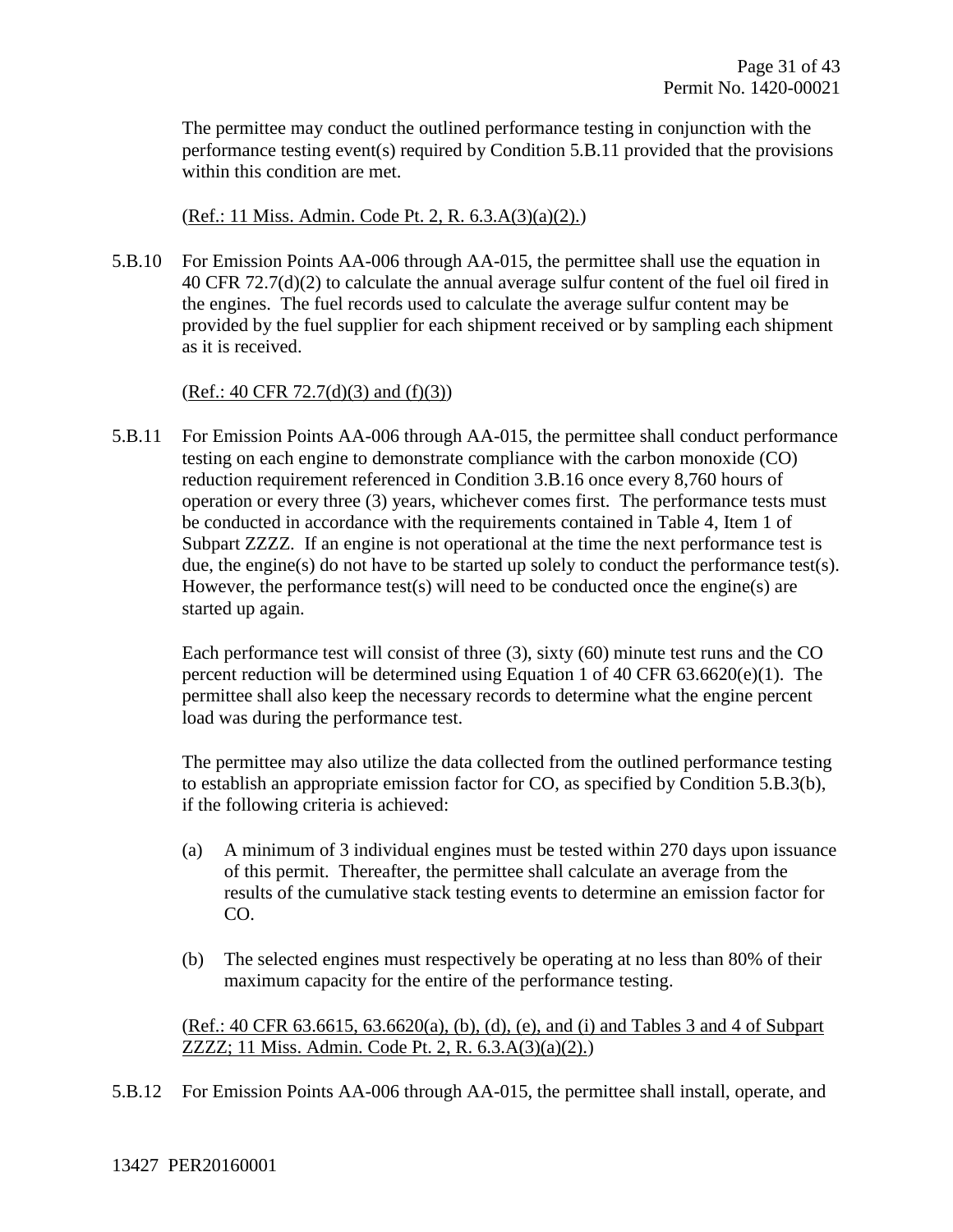maintain the continuous parameter monitoring systems (CPMS) used to monitor the catalyst inlet temperature in accordance with the following:

- (a) The permittee shall prepare a site-specific monitoring plan that addresses the monitoring system design, data collection, and the quality assurance and quality control elements outlined in (i) through (v) below:
	- (i) The performance criteria and design specifications for the monitoring system equipment, including the sample interface, detector signal analyzer, and data acquisition and calculations;
	- (ii) Sampling interface (e.g., thermocouple) location such that the monitoring system will provide representative measurements;
	- (iii) Equipment performance evaluations, system accuracy audits, or other audit procedures;
	- (iv) Ongoing operation and maintenance procedures in accordance with provisions in  $63.8(c)(1)(ii)$  and  $(c)(3)$ ; and
	- (v) Ongoing reporting and recordkeeping procedures in accordance with provisions in  $63.10(c)$ , (e)(1) and (e)(2)(i).
- (b) The permittee shall install, operate, and maintain each CPMS in continuous operation according to the procedures in your site-specific monitoring plan.
- (c) The CPMS must collect data at least once every 15 minutes.
- (d) The temperature sensor must have a minimum tolerance of 2.8 degrees Celsius (5 degrees Fahrenheit) or 1 percent of the measurement range, whichever is larger.
- (e) The permittee must conduct the CPMS equipment performance evaluation, system accuracy audits, or other audit procedures specified in your site-specific monitoring plan at least annually.

#### (Ref.: 40 CFR 63.6625(b))

- 5.B.13 For Emission Points AA-006 through AA-015, the permittee shall demonstrate continuous compliance with the CO percent reduction requirement referenced in Condition 3.B.16 for each engine in accordance with the following:
	- (a) Collect the catalyst inlet temperature data, reduce the data to 4-hour rolling averages, and maintain the 4-hour rolling averages within the operating limits for the catalyst inlet temperature.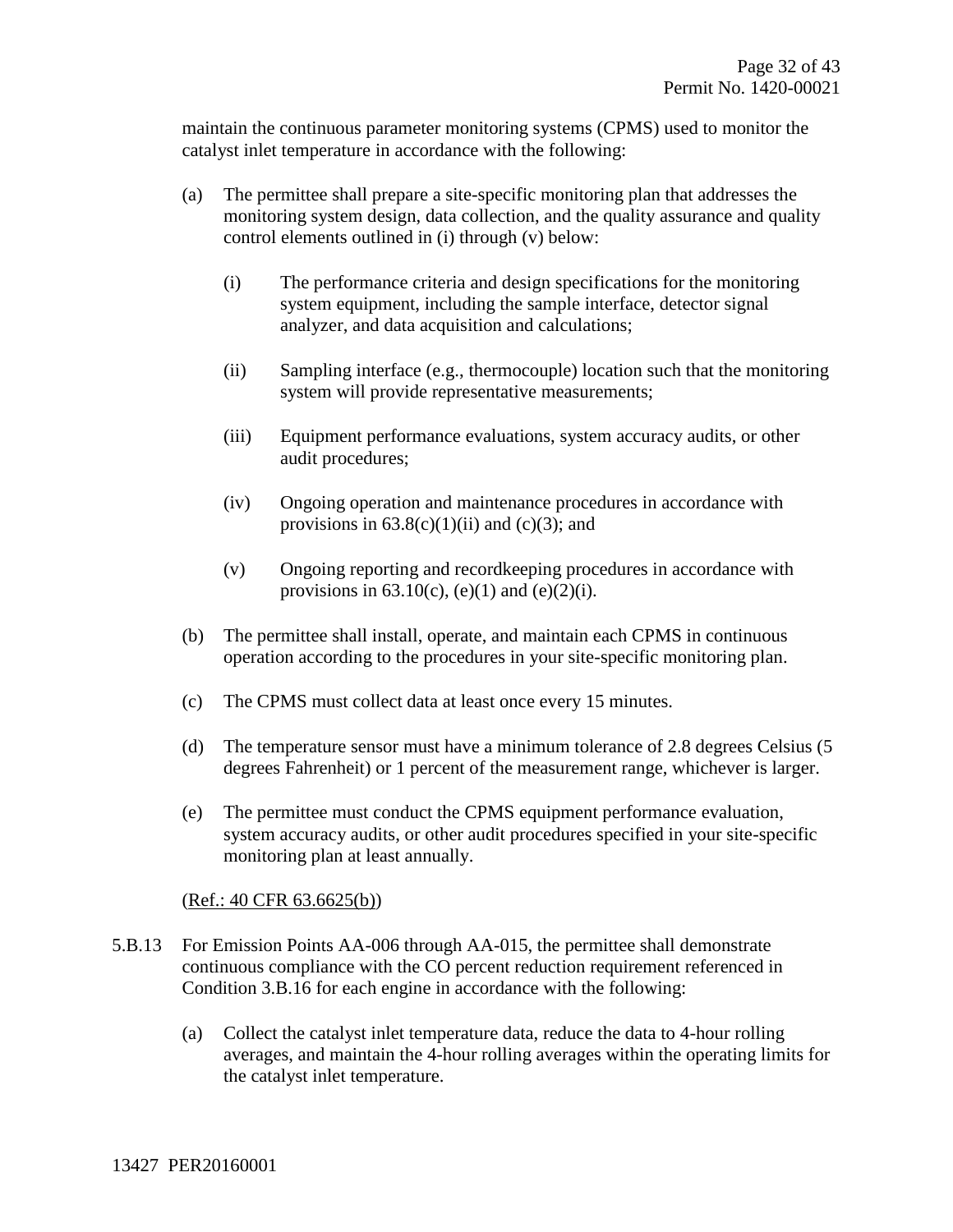(b) Measure the pressure drop across each catalyst once per month and demonstrate that the pressure drop across the catalyst is within the operating limitation established during the previous performance test.

The permittee shall monitor continuously at all times the engines are operating except for periods of monitor malfunctions, associated repairs, required performance evaluations, and required quality assurance or control activities. Any data obtained during one of these periods shall not be used in any average or calculation used to demonstrate compliance.

#### (Ref.: 40 CFR 63.6635, 63.6640(a), and Table 6, Item 10 of Subpart ZZZZ).

- 5.B.14 For Emission Points AA-006 through AA-015, the permittee shall keep the following records:
	- (a) A copy of each notification or report submitted to comply with Subpart ZZZZ;
	- (b) Records of the occurrence and duration of each malfunction of process, air pollution control, or monitoring equipment;
	- (c) Records of performance tests and performance evaluations;
	- (d) Records of all maintenance performed on the air pollution control and monitoring equipment;
	- (e) Records of actions taken during periods of malfunction to minimize emissions, including corrective actions to restore malfunctioning process, air pollution control, and monitoring equipment to its normal or usual manner of operation.
	- (f) For each CPMS, records of the following:
		- (i) Each period during which the CPMS is malfunctioning or inoperative;
		- (ii) All required measurements needed to demonstrate compliance;
		- (iii) All measurements necessary to determine the conditions of performance tests and performance evaluations;
		- (iv) All CPMS calibration checks;
		- (v) All adjustments and maintenance performed on the CPMS; and
		- (vi) Previous versions of the performance evaluation plan required under  $63.8(d)(3)$ .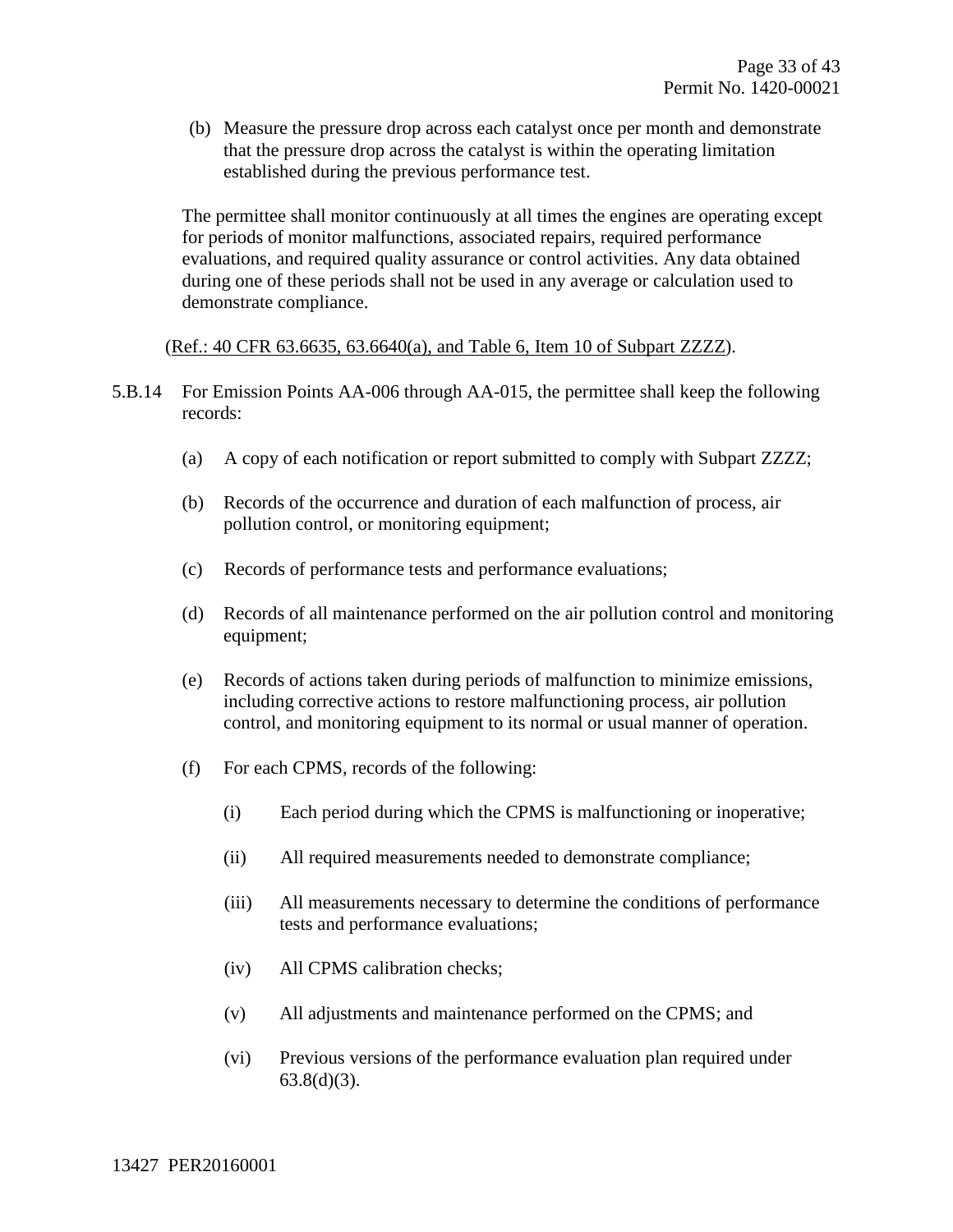#### (Ref.: 40 CFR 63.6655(a), (b), and (d), and 63.6660)

5.B.15 For Emission Points AA-023 through AA-026, the permittee shall demonstrate compliance with the sulfur content of the fuel by obtaining a certification from the fuel supplier that includes the name of the fuel supplier, a statement from the supplier that the fuel complies with the specifications under the definition of distillate oil in Subpart Dc, and the sulfur content or maximum sulfur content of the fuel. The permittee shall record and maintain monthly records of the amount of fuel combusted during each month. All records shall be maintained for a period of two (2) years following the date of such record.

 $(Ref.: 40 CFR 60.44c(h), 60.46c(e), and 60.48c(f), (g)(2), and (i))$ 

5.B.16 For Emission Points AA-023 through AA-026, the permittee shall record the hours of operation for each unit in which fuel oil (i.e., diesel) is fired on a monthly basis and maintain a record of the total hours for each calendar year.

(Ref. 11 Miss. Admin. Code Pt. 2, R. 6.3.A(3).)

5.B.17 For Emission Point AA-027, the permittee shall keep records documenting the monthly gasoline throughput.

(Ref.: 40 CFR 63.11116(b))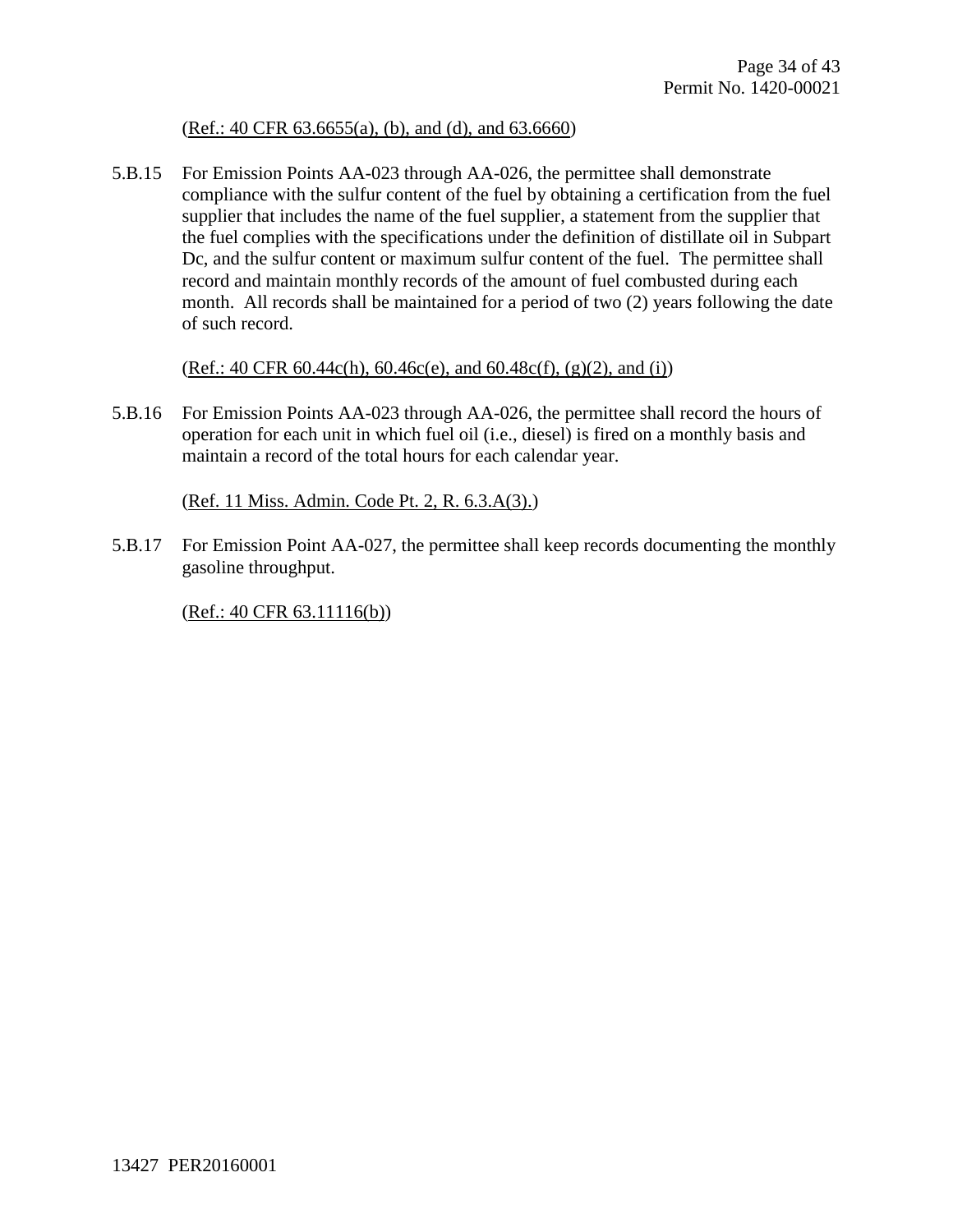#### C. Specific Reporting Requirements

| <b>Emission</b><br>Point(s)                | <b>Applicable Requirement</b>                        | <b>Condition</b><br><b>Number</b> | Pollutant /<br><b>Parameter</b><br><b>Monitored</b> | <b>Reporting Requirement</b>                               |
|--------------------------------------------|------------------------------------------------------|-----------------------------------|-----------------------------------------------------|------------------------------------------------------------|
|                                            | 11 Miss. Admin. Code Pt. 2, R.                       | 5.C.1                             | Fuel                                                | Submit fuel usage data                                     |
| Facility-<br>Wide                          | $6.3.A(3)(c)(1)$ .                                   | 5.C.2                             | NOx<br>CO                                           | Submit emissions summary                                   |
| $AA-005$                                   | 11 Miss. Admin. Code Pt. 2, R.<br>$6.3.A(3)(c)(1)$ . | 5.C.3                             | Hours of Operation                                  | Report hours of operation<br>(Emergency and Non-Emergency) |
|                                            |                                                      | 5.C.4                             |                                                     | Submit stack testing protocol                              |
|                                            | 11 Miss. Admin. Code Pt. 2, R.<br>2.2.B(11).         | 5.C.5                             | NO <sub>x</sub><br>CO                               | Submit stack testing results                               |
| $AA-006$                                   |                                                      | 5.C.6                             |                                                     | Submit notification of<br>determination                    |
| through<br>AA-015                          | 11 Miss. Admin. Code Pt. 2, R.<br>$6.3.A(3)(c)(1)$ . | 5.C.7                             | Hours of Operation                                  | Report hours of operation<br>(Emergency and Non-Emergency) |
|                                            | 63.6595(c), 63.6645(a)(2) and (g)                    | 5.C.8                             |                                                     | Notification of intent                                     |
|                                            | 63.6645(h) and 63.9(h)(2)(ii) and (3)                | 5.C.9                             | CO                                                  | Notification of compliance status                          |
|                                            | $63.6650$ (a), (b), (c), (e), and (f)                | 5.C.10                            |                                                     | Semi-annual compliance report                              |
| $AA-023$<br>AA-024<br>$AA-025$<br>$AA-026$ | $60.48c(d)$ , (e), and (j)                           | 5.C.11                            | <b>Sulfur Content</b>                               | Submit fuel certification(s)                               |
| AA-027                                     | 63.11111(e) and 63.11116(b)                          | 5.C.12                            | Gasoline<br>Throughput                              | Submit monthly gasoline<br>throughput                      |

5.C.1 The permittee shall submit a semi-annual report in accordance with Condition 5.A.4 that includes the amount of fuel oil (i.e. diesel) and natural gas fired on a monthly basis and during the rolling 12-month period. This report should also include information concerning the sulfur content of the fuel oil fired during this period.

(Ref.: 11 Miss. Admin. Code, Pt. 2, R. 6.3.A(3)(c)(1).)

5.C.2 The permittee shall submit a semi-annual report in accordance with Condition 5.A.4 that details both the monthly and 12-month rolling total of emissions for  $NO<sub>x</sub>$  and CO. The basis for the emissions calculations shall be clearly identified in the report, including the supporting data used to determine emissions (e.g., hours of operation, fuel usage, emission factors, etc.).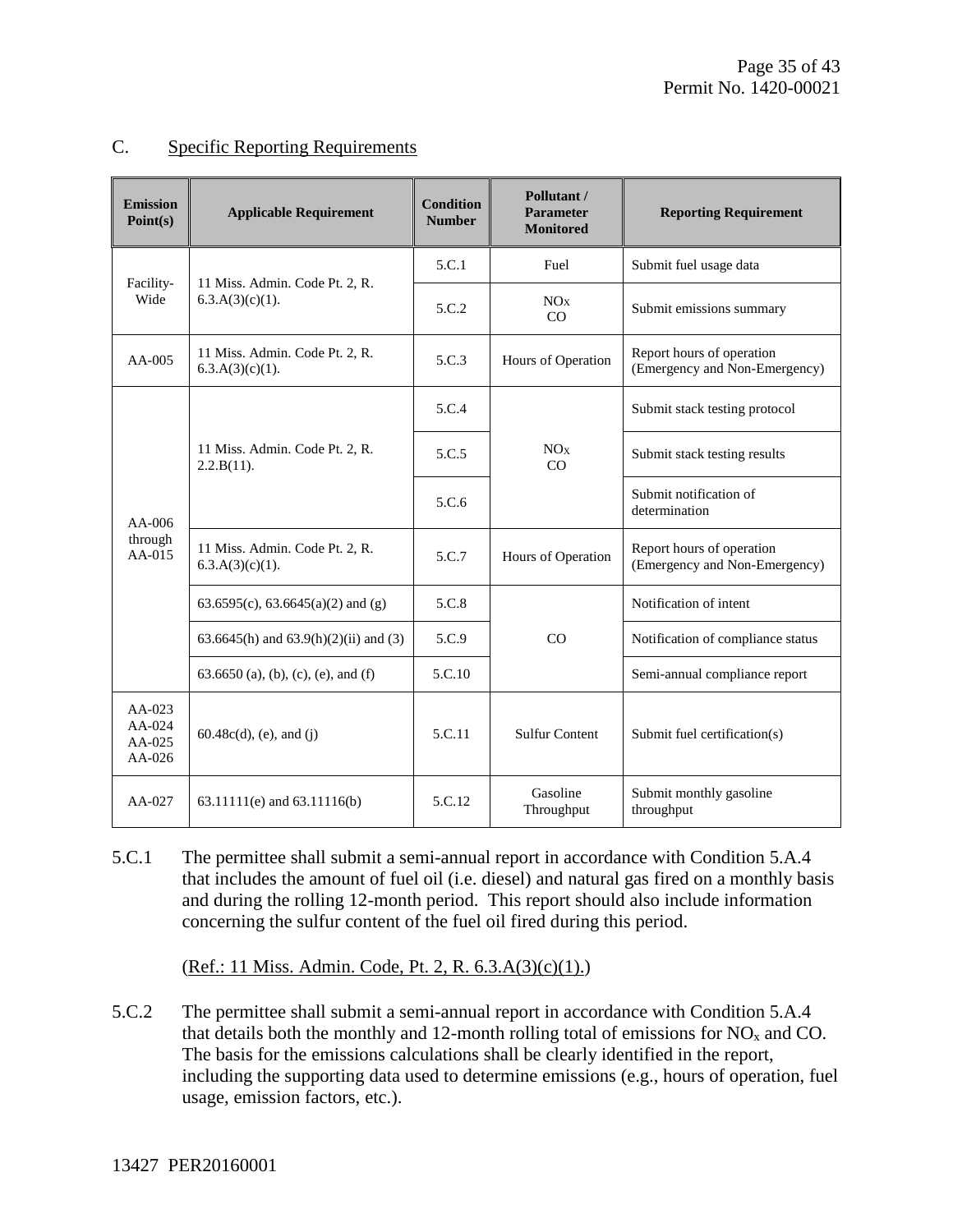#### (Ref.: 11 Miss. Admin. Code, Pt. 2, R. 6.3.A(3)(c)(1).)

5.C.3 For Emission Point AA-005, the permittee shall submit a semi-annual report in accordance with Condition 5.A.4 that summarizes the hours of operation for each engine monthly. The operating hours for each engine should be categorized according to the type of operation for each hour (i.e., emergency, types of non-emergency, etc.).

(Ref.: 11 Miss. Admin. Code, Pt. 2, R. 6.3.A(3)(c)(1).)

5.C.4 For Emission Points AA-006 through AA-015, the permittee shall submit a written stack testing protocol for the respective affected sources and the applicable pollutants at least thirty (30) days prior to the intended testing date(s) to ensure that the all test methods and procedures are acceptable to the MDEQ. If deemed necessary by the MDEQ, a pre-test conference prior to the intended testing date(s) may be required to discuss the test methods and procedures outlined in the stack testing protocol. Additionally, the permittee shall denote within the stack testing protocol the specific engines to be tested.

The permittee shall notify the MDEQ in writing at least ten (10) days prior to the intended testing date(s) so that a representative from the MDEQ may be afforded the opportunity to observe the stack testing.

(Ref.: 11 Miss. Admin. Code Pt. 2, R. 2.2.B(11).)

5.C.5 For Emission Points AA-006 through AA-015, the permittee shall submit the results of the performance testing referenced in Conditions 5.B.9 and 5.B.11 to the MDEQ within sixty (60) days of completing the testing event.

(Ref.: 11 Miss. Admin. Code Pt. 2, R. 2.2.B(11).)

5.C.6 For Emission Points AA-006 through AA-015, the permittee shall submit a notification detailing the appropriate emission factors for determining carbon monoxide (CO) and nitrogen oxides  $(NO_X)$  emissions respectively, as specified by Condition 5.B.3(b), within sixty (60) days upon completion of the performance testing outlined in Conditions 5.B.9 and 5.B.11.

(Ref.: 11 Miss. Admin. Code Pt. 2, R. 2.2.B(11).)

5.C.7 For Emission Points AA-006 through AA-015, the permittee shall submit a semi-annual report in accordance with Condition 5.A.4 that summarizes the hours of operation for each individual engine on a monthly and rolling 12-month total.

(Ref.: 11 Miss. Admin. Code Pt. 2, R. 6.3.A.(3)(c)(1).)

5.C.8 For Emission Points AA-006 through AA-015, the permittee shall submit a notification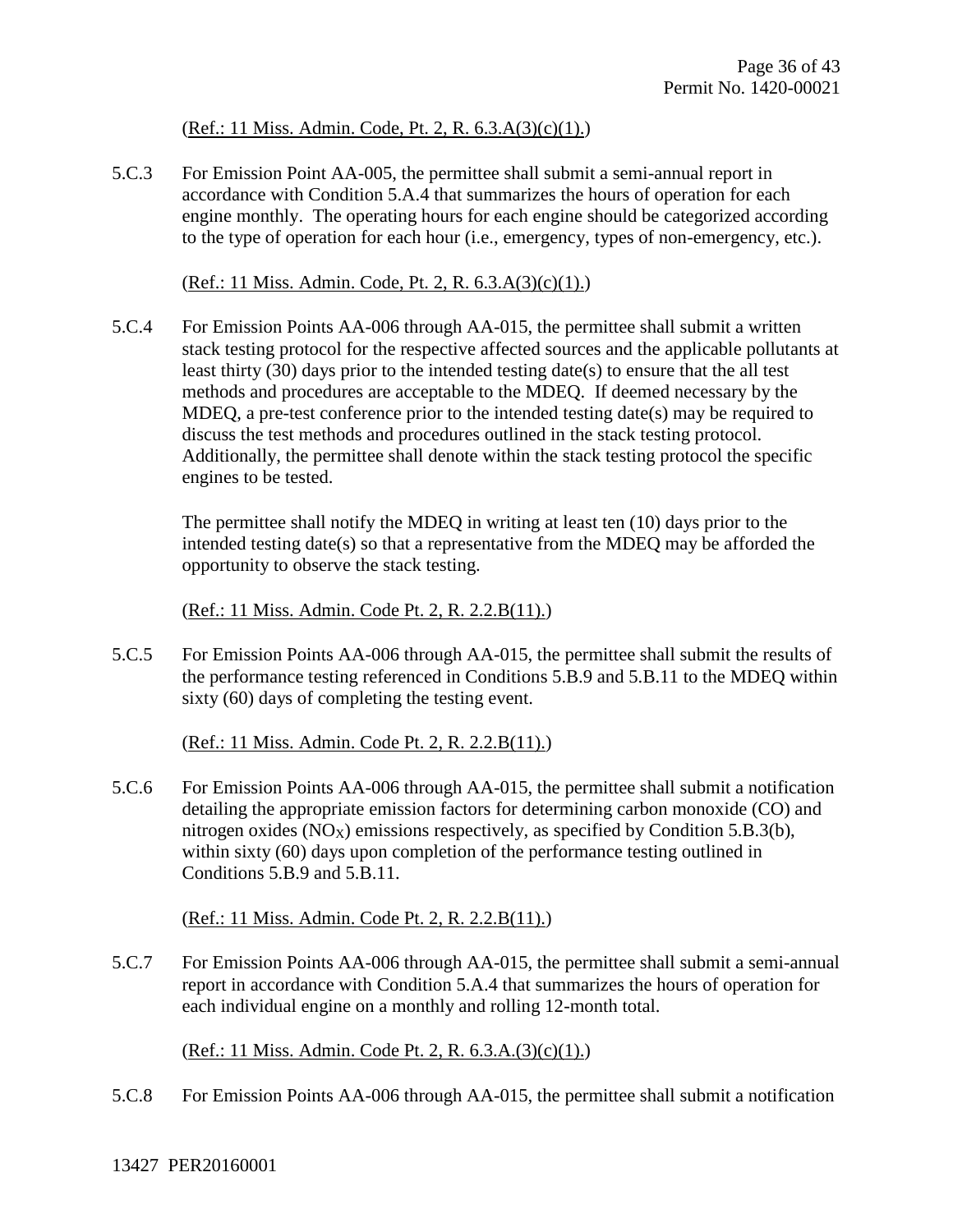of intent to conduct a performance test at least sixty (60) days before the performance test is scheduled to begin.

(Ref.: 40 CFR  $63.6595(c)$ ,  $63.6645(a)(2)$  and  $(g)$ )

- 5.C.9 For Emission Points AA-006 through AA-015, the permittee shall submit a Notification of Compliance Status within sixty (60) days following the completion of required performance tests. Each notification will be certified by the permittee as being accurate and shall include the following information:
	- (a) The methods used to determine compliance;
	- (b) The results of the performance tests;
	- (c) The methods that will be used to determine continuous compliance, including a description of monitoring and reporting requirements;
	- (d) The type and quantity of pollutants emitted by the engine(s) reported in units and averaging times in accordance with the relevant test methods;
	- (e) A description of the air pollution control equipment for each emission point, including each control device for each hazardous air pollutant and the control efficiency (percent) for each control device; and,
	- (f) A statement by the responsible official as to whether the source has complied with the requirements of Subpart ZZZZ.

#### $(Ref.: 40 CFR 63.6645(h)$  and  $63.9(h)(2)(ii)$  and  $(3))$

- 5.C.10 For Emission Points AA-006 through AA-015, the permittee shall submit a semi-annual report in accordance with Condition 5.A.4 that contains the information outlined in (a) through (f):
	- (a) Company name and address;
	- (b) Statement by a responsible official, with that official's name, title, and signature, certifying the accuracy of the content of the report;
	- (c) Date of report and beginning and ending dates of the reporting period;
	- (d) If there was a malfunction in the reporting period, the report shall include the number, duration, and a brief description for the malfunction that occurred during the reporting period and which caused or may have caused any applicable emission limitation to be exceeded. The report should also include a description of any actions taken by the permittee during a malfunction to minimize emissions;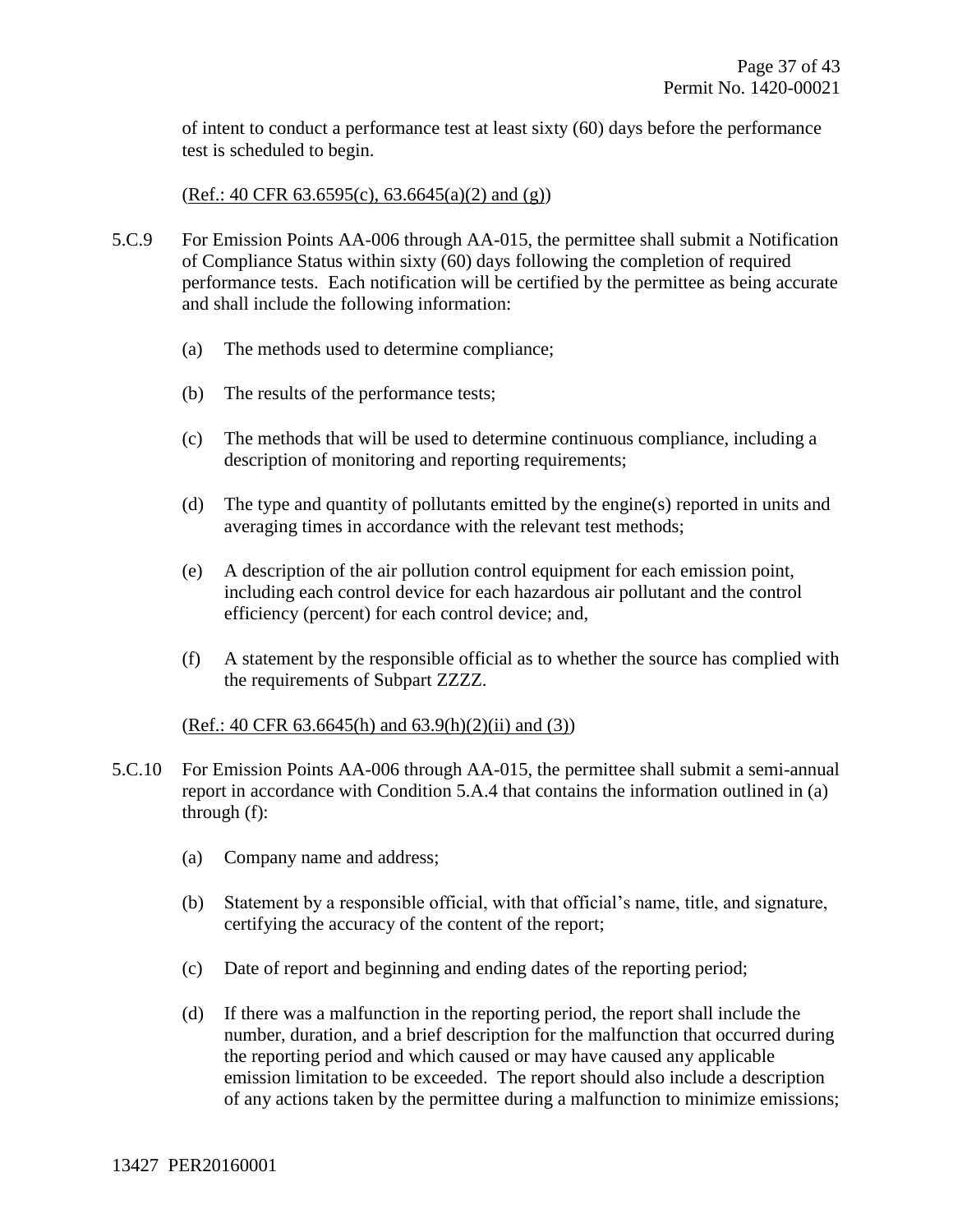- (e) If there are no deviations from any emission or operating limitation, a statement that there were no deviations from the emission or operating limitations during the reporting period; and
- (f) If there were no periods during which the CPMS was out-of-control, a statement that there were no periods during which the CPMS was out-of-control during the reporting period.

For each compliance period where there is a deviation from an emission or operating limitation, the compliance report shall include the information outlined both in (a) through (d) above and (g) through (r) below:

- (g) The date and time that each malfunction started and stopped;
- (h) The date, time, and duration that each CPMS was inoperative, except for zero (low-level) and high-level checks;
- (i) The date, time, and duration that each CPMS was out-of-control and a summary of the corrective actions taken;
- (j) The date and time that each deviation started and stopped, and whether each deviation occurred during a period of malfunction or during another period;
- (k) A summary of the total duration of the deviation during the reporting period, and the total duration as a percent of the total source operating time during the reporting period;
- (l) A breakdown of the total duration of the deviations during the reporting period into those that are due to control equipment problems, process problems, other known causes, and other unknown causes;
- (m) A summary of the total duration of the CPMS downtime during the reporting period, and the total duration of CPMS downtime as a percent of the total operating time of the engine(s) at which the downtime occurred during the reporting period;
- (n) An identification of each parameter and pollutant (i.e., CO) that was monitored;
- (o) A brief description of the engine(s);
- (p) A brief description of the CPMS;
- (q) The date of the latest CPMS certification or audit;
- (r) A description of any changes in CPMS, processes, or controls since the last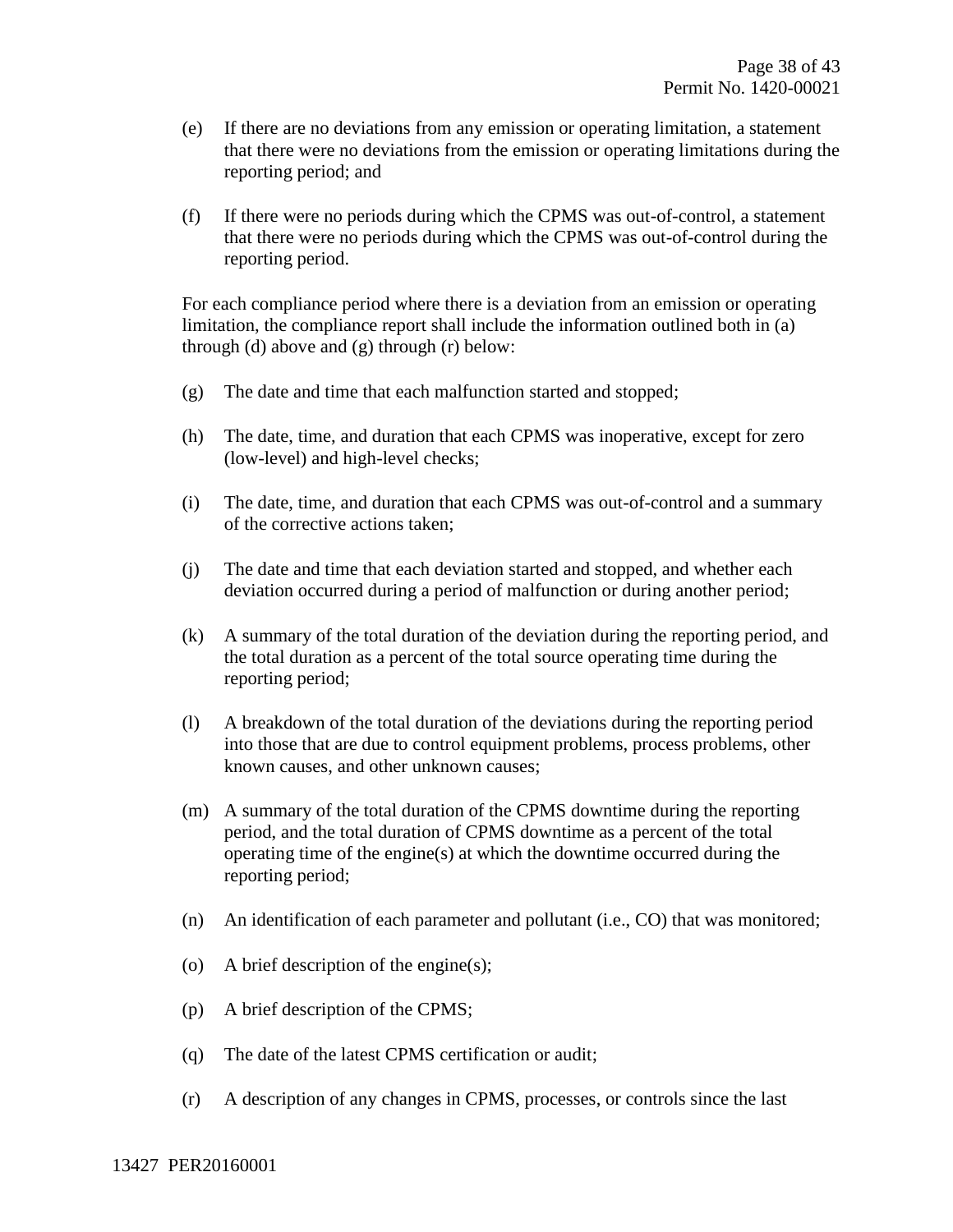reporting period;

While such deviations are to be reported in the semi-annual compliance report under Subpart ZZZZ, the permittee is still required to comply with the deviation reporting requirements of Condition 5.A.5.

 $(Ref.: 40 CFR 63.6650(a), (b), (c), (e)$  and  $(f)$ )

- 5.C.11 For Emission Points AA-023 through AA-026, the permittee shall submit a semi-annual report in accordance with Condition 5.A.4 that contains the following information:
	- (a) Calendar dates covered in the reporting period;
	- (b) Fuel supplier certifications which include:
		- (i) **Distillate Oil**: The name of the fuel supplier, a statement from the fuel supplier that the oil complies with the specifications under the definition of distillate oil as defined in 60.41c, and the sulfur content or maximum sulfur content of the fuel oil;
		- (ii) **Other Fuels**: The name of the supplier of the fuel, the potential sulfur emissions rate or maximum potential sulfur emissions rate of the fuel in ng/J heat input, and the method used to determine the potential sulfur emissions rate of the fuel;
	- (c) A certified statement signed by the permittee stating that the records of fuel supplier certifications represent all the fuel combusted during the reporting period.

(Ref.: 40 CFR 60.48c(d), (e), and (j)).

5.C.12 For Emission Point AA-027, the permittee shall submit a semi-annual report in accordance with Condition 5.A.4 that outlines the monthly gasoline throughput totals.

(Ref.: 40 CFR 63.11111(e) and 63.11116(b))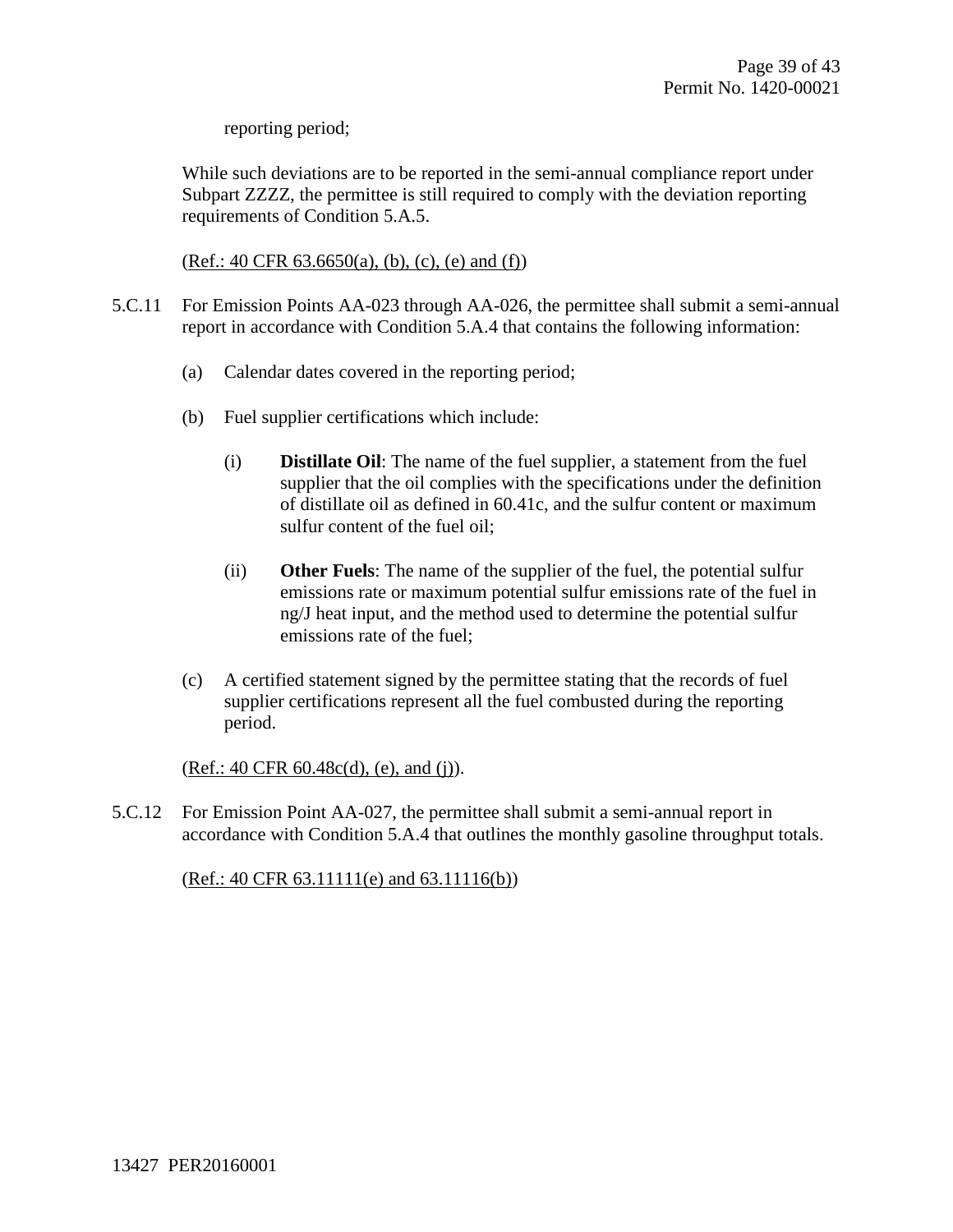## SECTION 6. ALTERNATIVE OPERATING SCENARIOS

6.1 None permitted.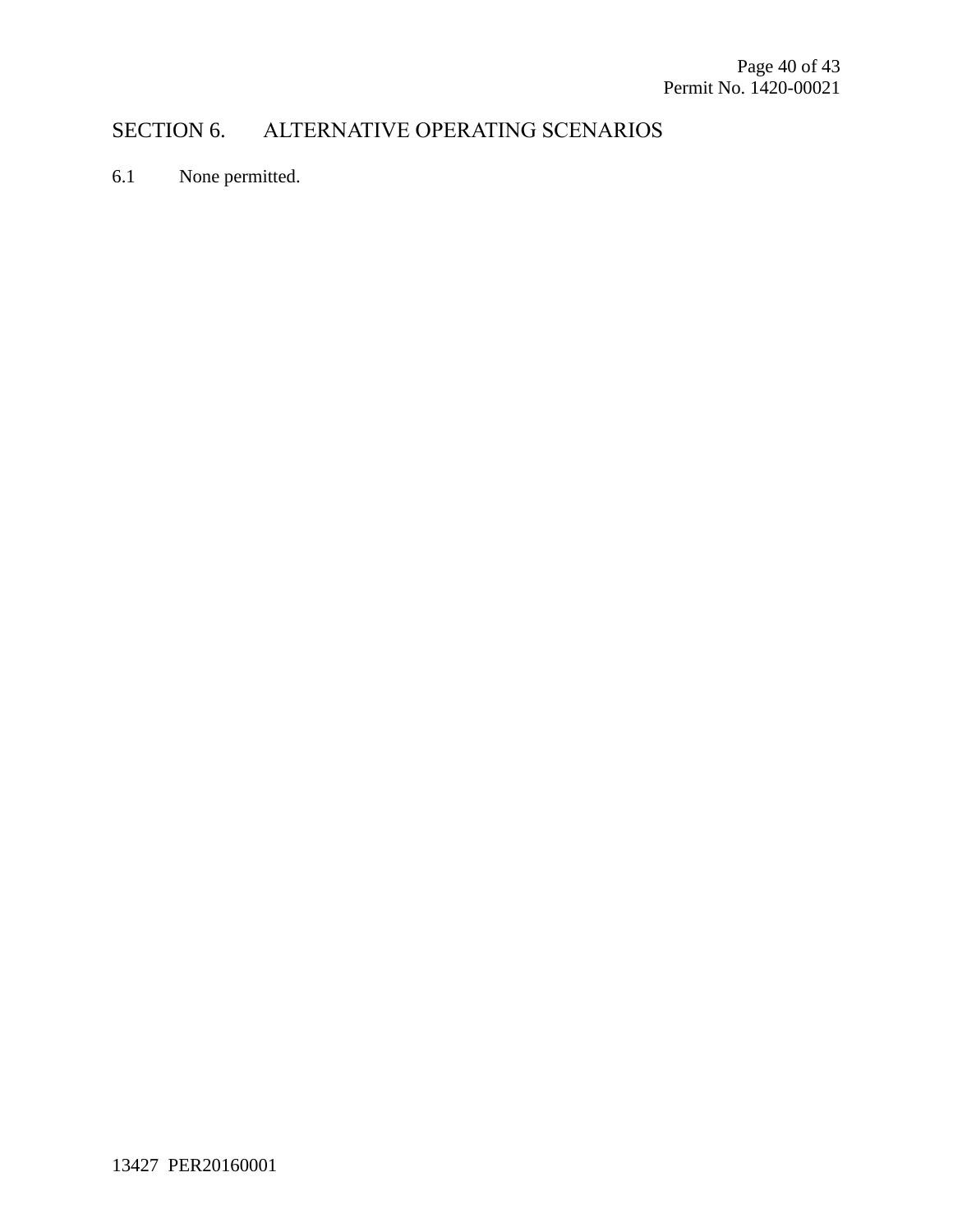### SECTION 7. TITLE VI REQUIREMENTS

The following are applicable or potentially applicable requirements originating from Title VI of the Clean Air Act – Stratospheric Ozone Protection. The full text of the referenced regulations may be found on-line at **<http://www.ecfr.gov/>** under Title 40, or DEQ shall provide a copy upon request from the permittee.

- 7.1 If the permittee produces, transforms, destroys, imports or exports a controlled substance or imports or exports a controlled product, the permittee shall comply with the applicable requirements of 40 CFR Part 82, Subpart A – Production and Consumption Controls.
- 7.2 If the permittee performs service on a motor vehicle for consideration when this service involves the refrigerant in the motor vehicle air conditioner (MVAC), the permittee shall comply with the applicable requirements of 40 CFR Part 82, Subpart B – Servicing of Motor Vehicle Air Conditioners.
- 7.3 The permittee shall comply with the applicable requirements of 40 CFR Part 82, Subpart E – The Labeling of Products Using Ozone-Depleting Substances, for the following containers and products:
	- (a) All containers in which a class I or class II substance is stored or transported;
	- (b) All products containing a class I substance; and
	- (c) All products directly manufactured with a process that uses a class I substance, unless otherwise exempted by this subpart or, unless EPA determines for a particular product that there are no substitute products or manufacturing processes for such product that do not rely on the use of a class I substance, that reduce overall risk to human health and the environment, and that are currently or potentially available. If the EPA makes such a determination for a particular product, then the requirements of this subpart are effective for such product no later than January 1, 2015.
- 7.4 If the permittee performs any of the following activities, the permittee shall comply with the applicable requirements of 40 CFR Part 82, Subpart  $F -$ Recycling and Emissions Reduction:
	- (a) Servicing, maintaining, or repairing appliances;
	- (b) Disposing of appliances, including small appliances and motor vehicle air conditioners; or
	- (c) Refrigerant reclaimers, technician certifying programs, appliance owners and operators, manufacturers of appliances, manufacturers of recycling and recovery equipment, approved recycling and recovery equipment testing organizations,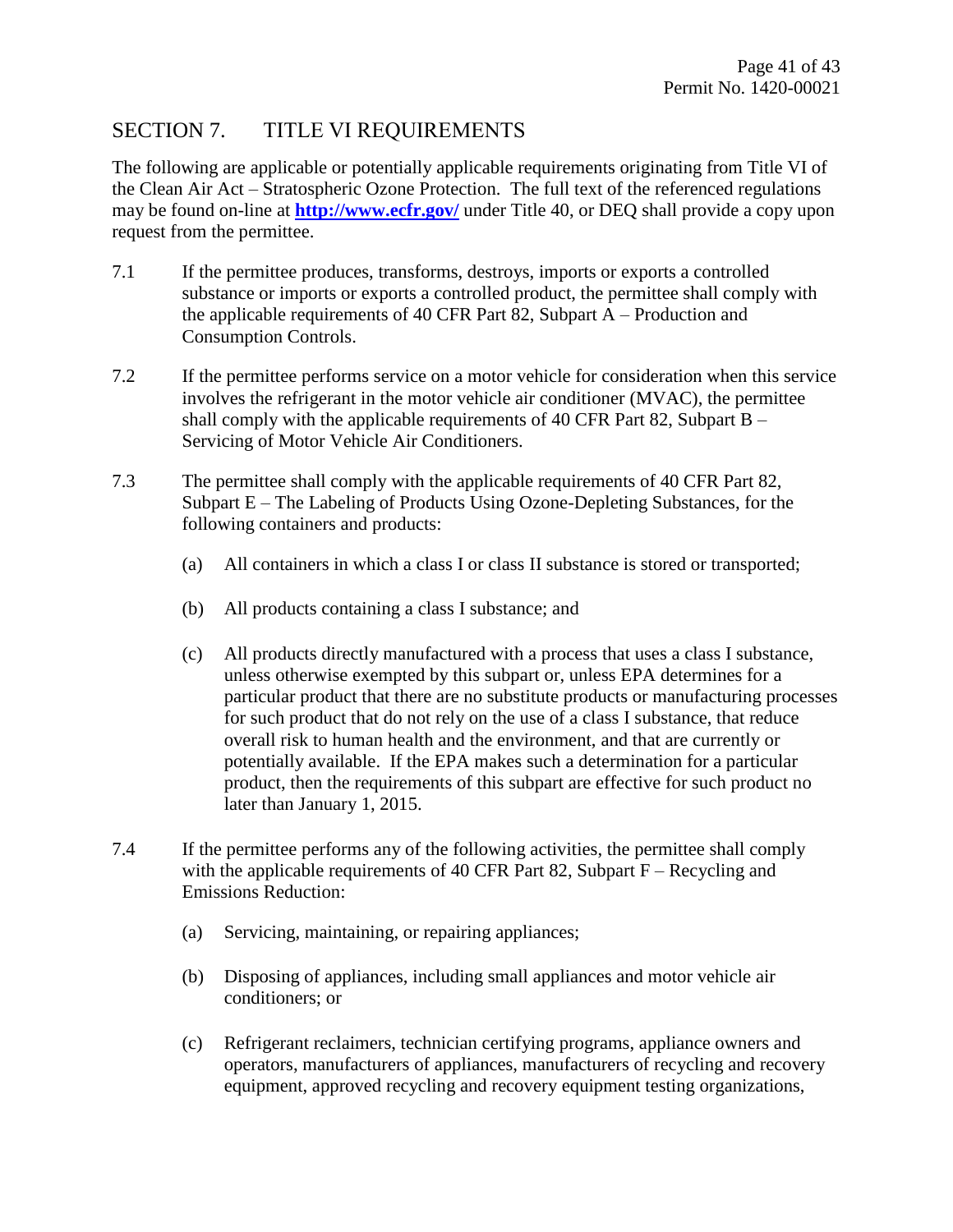persons selling class I or class II refrigerants or offering class I or class II refrigerants for sale, and persons purchasing class I or class II refrigerants.

- 7.5 The permittee shall be allowed to switch from any ozone-depleting substance to any acceptable alternative that is listed in the Significant New Alternatives Policy (SNAP) program promulgated pursuant to 40 CFR Part 82, Subpart G – Significant New Alternatives Policy Program. The permittee shall also comply with any use conditions for the acceptable alternative substance.
- 7.6 If the permittee performs any of the following activities, the permittee shall comply with the applicable requirements of 40 CFR Part 82, Subpart H – Halon Emissions Reduction:
	- (a) Any person testing, servicing, maintaining, repairing, or disposing of equipment that contains halons or using such equipment during technician training;
	- (b) Any person disposing of halons;
	- (c) Manufacturers of halon blends; or
	- (d) Organizations that employ technicians who service halon-containing equipment.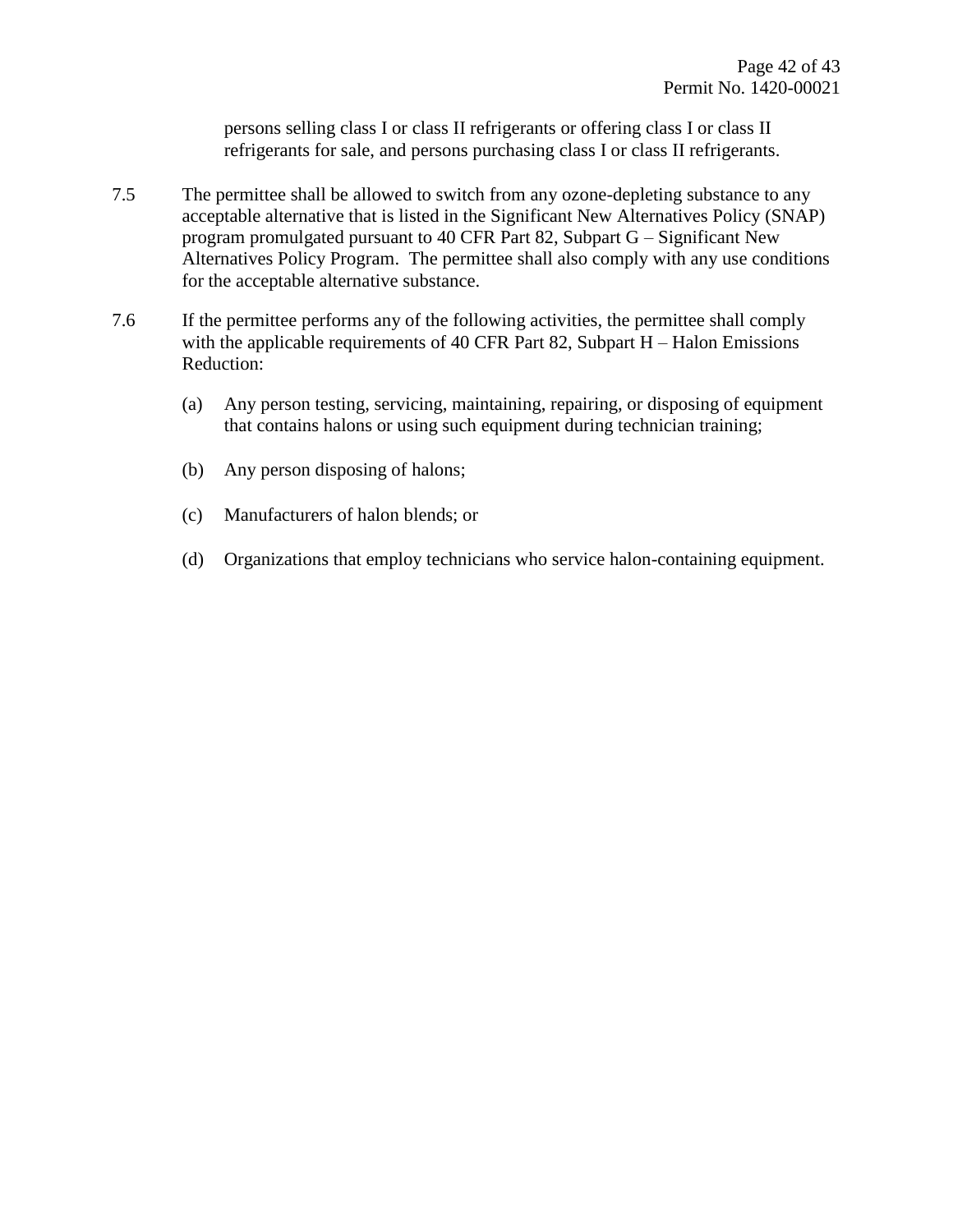### SECTION 8. ACID RAIN REGULATIONS

<span id="page-42-0"></span>For Emission Points AA-006 through AA-015, the permittee shall comply with the requirements of the New Unit Exemption form included as Appendix C of this permit.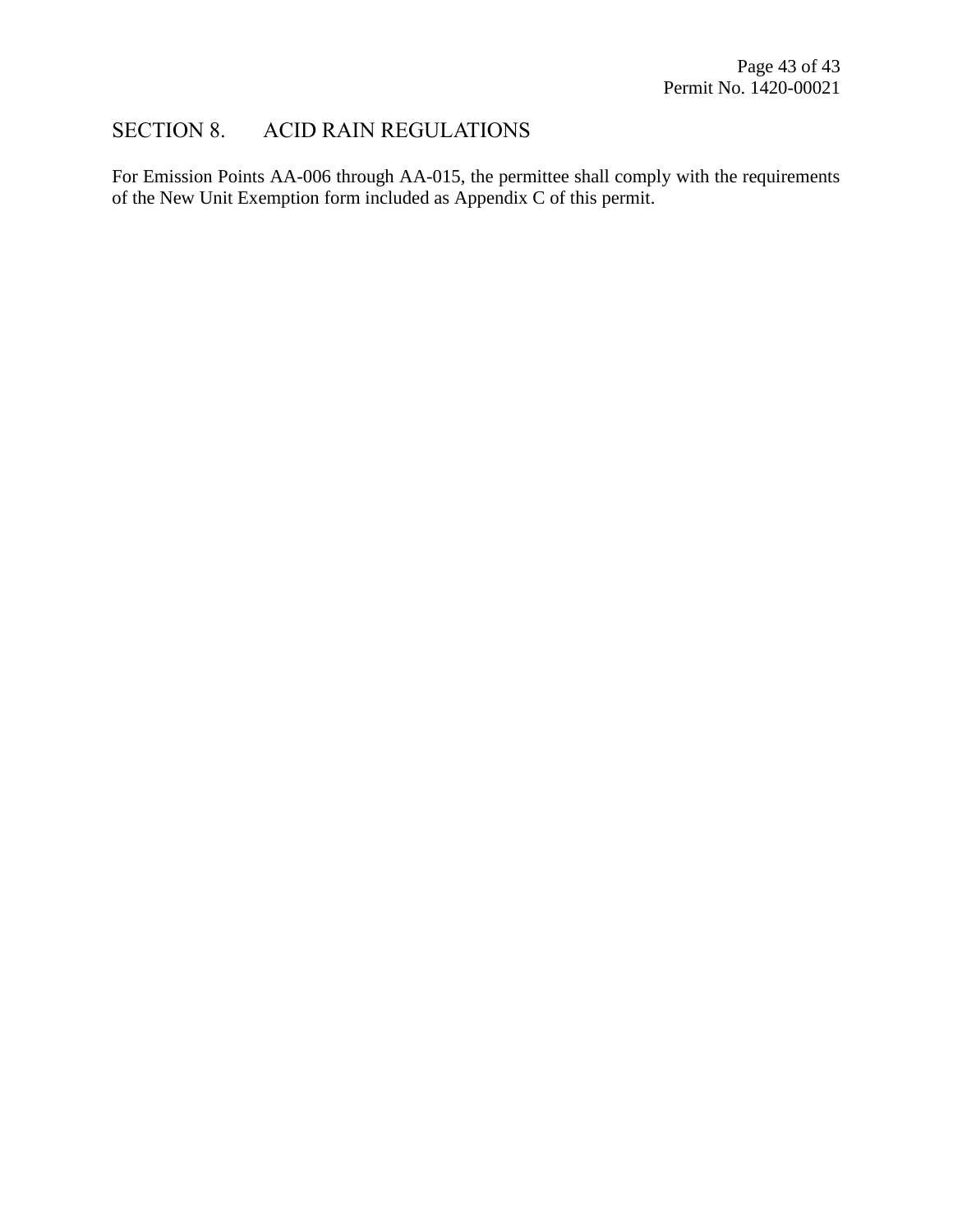# **APPENDIX A**

# **List of Abbreviations Used In this Permit**

| 11 Miss. Admin. Code Pt. 2, Ch. 1.                                                                                                                                                                                                                               | Air Emission Regulations for the Prevention, Abatement, and<br>Control of Air Contaminants                                                                                                                                                                                                                                                                                                                                                                                                                                                                                                                                                                                                                                                                                   |
|------------------------------------------------------------------------------------------------------------------------------------------------------------------------------------------------------------------------------------------------------------------|------------------------------------------------------------------------------------------------------------------------------------------------------------------------------------------------------------------------------------------------------------------------------------------------------------------------------------------------------------------------------------------------------------------------------------------------------------------------------------------------------------------------------------------------------------------------------------------------------------------------------------------------------------------------------------------------------------------------------------------------------------------------------|
| 11 Miss. Admin. Code Pt. 2, Ch. 2.                                                                                                                                                                                                                               | Permit Regulations for the Construction and/or Operation of Air<br><b>Emissions Equipment</b>                                                                                                                                                                                                                                                                                                                                                                                                                                                                                                                                                                                                                                                                                |
| 11 Miss. Admin. Code Pt. 2, Ch. 3.                                                                                                                                                                                                                               | Regulations for the Prevention of Air Pollution Emergency<br>Episodes                                                                                                                                                                                                                                                                                                                                                                                                                                                                                                                                                                                                                                                                                                        |
| 11 Miss. Admin. Code Pt. 2, Ch. 4.                                                                                                                                                                                                                               | <b>Ambient Air Quality Standards</b>                                                                                                                                                                                                                                                                                                                                                                                                                                                                                                                                                                                                                                                                                                                                         |
| 11 Miss. Admin. Code Pt. 2, Ch. 5.                                                                                                                                                                                                                               | Regulations for the Prevention of Significant Deterioration of Air<br>Quality                                                                                                                                                                                                                                                                                                                                                                                                                                                                                                                                                                                                                                                                                                |
| 11 Miss. Admin. Code Pt. 2, Ch. 6.                                                                                                                                                                                                                               | Air Emissions Operating Permit Regulations for the Purposes of<br>Title V of the Federal Clean Air Act                                                                                                                                                                                                                                                                                                                                                                                                                                                                                                                                                                                                                                                                       |
| 11 Miss. Admin. Code Pt. 2, Ch. 7.                                                                                                                                                                                                                               | Acid Rain Program Permit Regulations for Purposes of Title IV<br>of the Federal Clean Air Act                                                                                                                                                                                                                                                                                                                                                                                                                                                                                                                                                                                                                                                                                |
| <b>BACT</b><br><b>CEM</b><br><b>CEMS</b><br><b>CFR</b><br>$\rm CO$<br><b>COM</b><br><b>COMS</b><br><b>DEQ</b><br><b>EPA</b><br>gr/dscf<br>HP<br><b>HAP</b><br>lbs. / hr.<br>M or K<br><b>MACT</b><br>МM<br><b>MMBTUH</b><br>NA.<br><b>NAAQS</b><br><b>NESHAP</b> | <b>Best Available Control Technology</b><br><b>Continuous Emission Monitor</b><br><b>Continuous Emission Monitoring System</b><br>Code of Federal Regulations<br>Carbon Monoxide<br><b>Continuous Opacity Monitor</b><br><b>Continuous Opacity Monitoring System</b><br>Mississippi Department of Environmental Quality<br>United States Environmental Protection Agency<br>Grains Per Dry Standard Cubic Foot<br>Horsepower<br>Hazardous Air Pollutant<br>Pounds per Hour<br>Thousand<br>Maximum Achievable Control Technology<br>Million<br>Million British Thermal Units per Hour<br>Not Applicable<br>National Ambient Air Quality Standards<br>National Emissions Standards for Hazardous Air Pollutants, 40<br>CFR 61 or National Emission Standards for Hazardous Air |
| <b>NMVOC</b><br>NO <sub>x</sub><br><b>NSPS</b><br>O&M<br>PM                                                                                                                                                                                                      | Pollutants for Source Categories, 40 CFR 63<br>Non-Methane Volatile Organic Compounds<br>Nitrogen Oxides<br>New Source Performance Standards, 40 CFR 60<br><b>Operation and Maintenance</b><br>Particulate Matter                                                                                                                                                                                                                                                                                                                                                                                                                                                                                                                                                            |
| $PM_{10}$                                                                                                                                                                                                                                                        | Particulate Matter less than 10 µm in diameter                                                                                                                                                                                                                                                                                                                                                                                                                                                                                                                                                                                                                                                                                                                               |
| ppm<br><b>PSD</b>                                                                                                                                                                                                                                                | Parts per Million<br>Prevention of Significant Deterioration, 40 CFR 52                                                                                                                                                                                                                                                                                                                                                                                                                                                                                                                                                                                                                                                                                                      |
| <b>SIP</b>                                                                                                                                                                                                                                                       | <b>State Implementation Plan</b>                                                                                                                                                                                                                                                                                                                                                                                                                                                                                                                                                                                                                                                                                                                                             |
| SO <sub>2</sub>                                                                                                                                                                                                                                                  | <b>Sulfur Dioxide</b>                                                                                                                                                                                                                                                                                                                                                                                                                                                                                                                                                                                                                                                                                                                                                        |
| <b>TPY</b>                                                                                                                                                                                                                                                       | Tons per Year                                                                                                                                                                                                                                                                                                                                                                                                                                                                                                                                                                                                                                                                                                                                                                |
| <b>TRS</b>                                                                                                                                                                                                                                                       | <b>Total Reduced Sulfur</b>                                                                                                                                                                                                                                                                                                                                                                                                                                                                                                                                                                                                                                                                                                                                                  |
| <b>VEE</b>                                                                                                                                                                                                                                                       | <b>Visible Emissions Evaluation</b>                                                                                                                                                                                                                                                                                                                                                                                                                                                                                                                                                                                                                                                                                                                                          |
| <b>VHAP</b>                                                                                                                                                                                                                                                      | Volatile Hazardous Air Pollutant                                                                                                                                                                                                                                                                                                                                                                                                                                                                                                                                                                                                                                                                                                                                             |
| <b>VOC</b>                                                                                                                                                                                                                                                       | Volatile Organic Compound                                                                                                                                                                                                                                                                                                                                                                                                                                                                                                                                                                                                                                                                                                                                                    |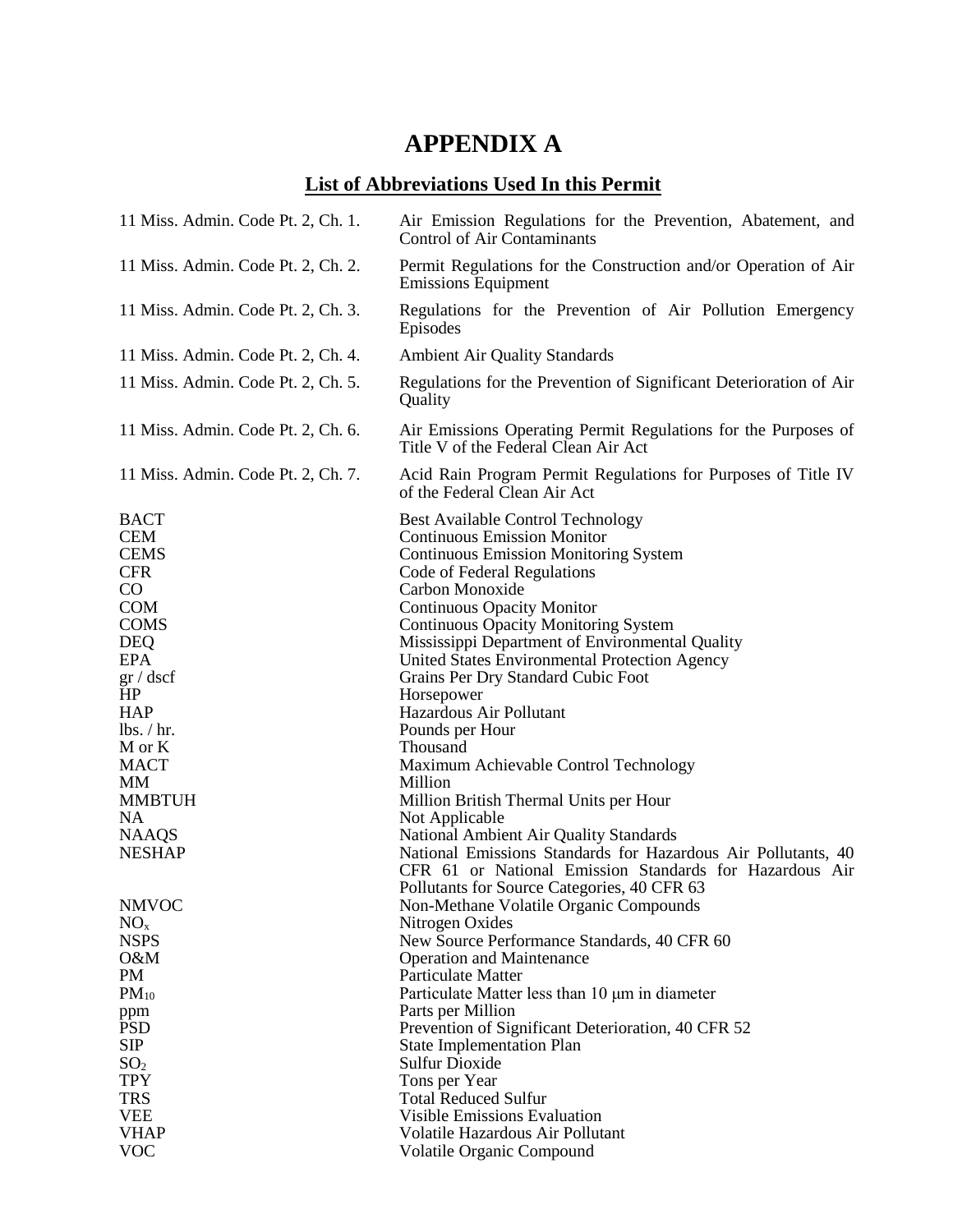# **APPENDIX B**

#### **List of Regulations Referenced in This Permit**

**The full text of the regulations referenced in this permit may be found on-line at**  [http://www.deq.state.us](http://www.deq.state.us/) **and** [http://ecfr.gpoaccess.gov](http://ecfr.gpoaccess.gov/) **or the Mississippi Department of Environmental Quality will provide a copy upon request. A list of regulations referenced in this permit is shown below:**

11 Miss. Admin. Code, Part 2, Ch. 1. – Air Emission Regulations for the Prevention, Abatement, and Control of Air Contaminants (Amended November 10, 2016)

11 Miss. Admin. Code, Part 2, Ch. 2. – Permit Regulations for the Construction and/or Operation of Air Emissions Equipment (Amended July 28, 2005)

11 Miss. Admin. Code, Part 2, Ch. 6. – Air Emission Operating Permit Regulations for the Purposes of Title V of the Federal Clean Air Act (Amended June 28, 2012)

40 CFR 82, Protection of Stratospheric Ozone

40 CFR 60, Subpart Dc – Standards of Performance for Small Industrial-Commercial-Institutional Steam Generating Units

40 CFR 63, Subpart ZZZZ – NESHAP for Stationary Reciprocating Internal Combustion Engines

40 CFR 63, Subpart CCCCCC – NESHAP for Gasoline Dispensing Facilities

40 CFR 72, Subpart A – Acid Rain Program General Provisions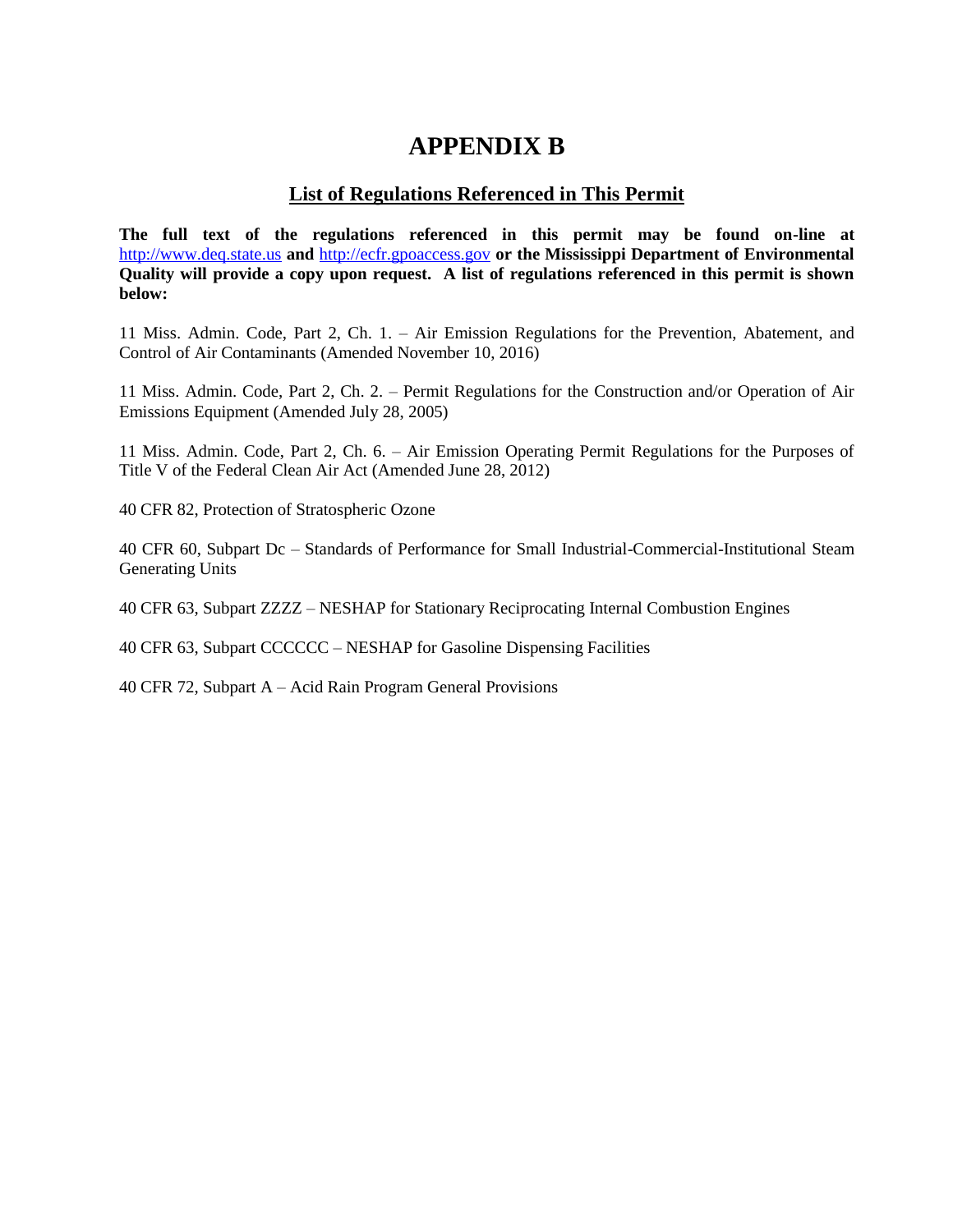# **APPENDIX C**

**New Unit Exemption Forms**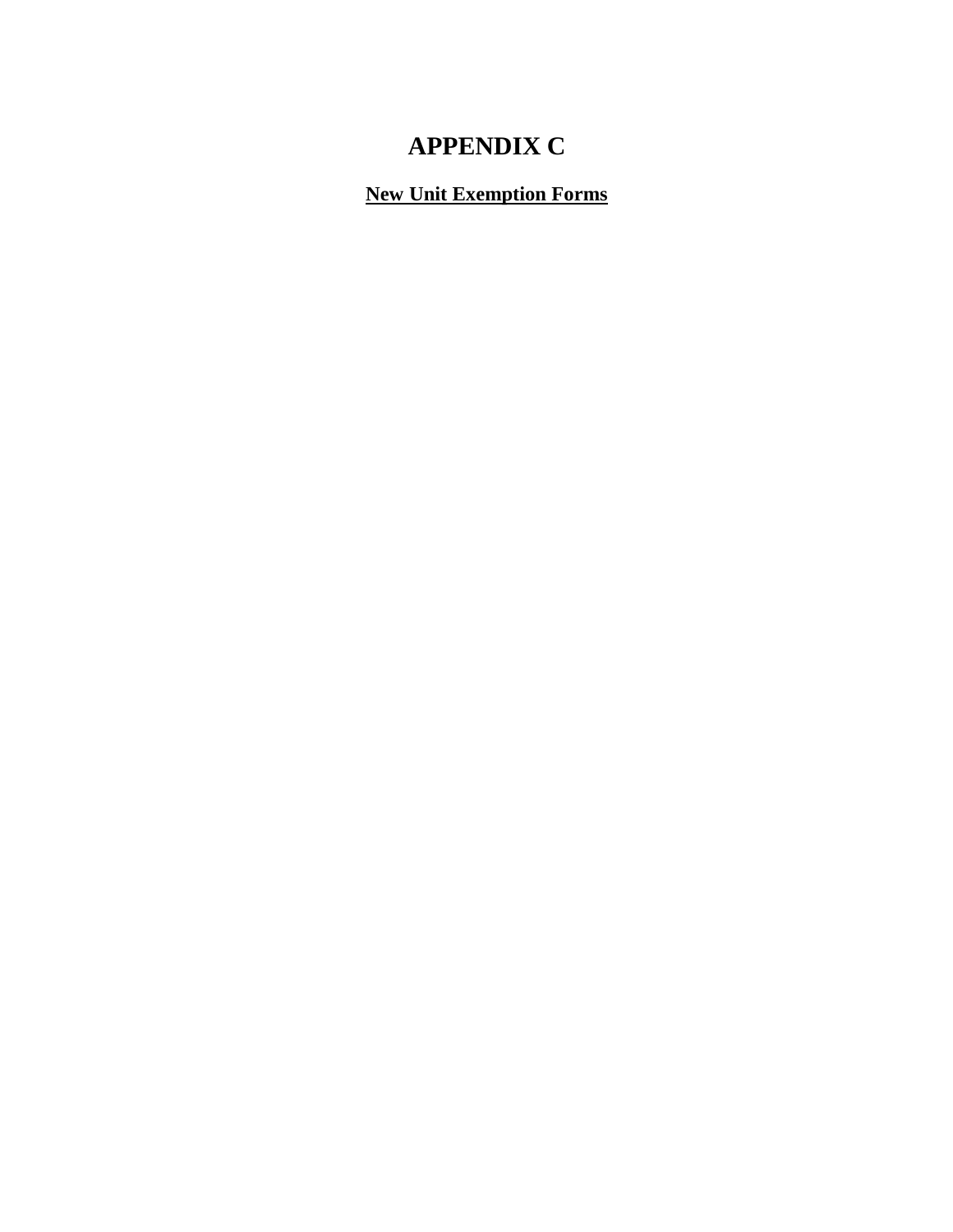

# **New Unit Exemption**

**For more information, see instructions and refer to 40 CFR 72.7**

**This submission is:** □ **New** □ **Revised**

**United States**

| <b>Plant Name</b> | <b>State</b> | <b>Plant Code</b> | Unit ID# |
|-------------------|--------------|-------------------|----------|

| <b>TOTAL</b> |         |         |         |         |         |
|--------------|---------|---------|---------|---------|---------|
|              | GEN ID# | GEN ID# | GEN ID# | GEN ID# | GEN ID# |
| MWe          |         |         |         |         |         |
|              | MWe     | MWe     | MWe     | MWe     | MWe     |
|              |         |         |         |         |         |

| Fuel (current) | Sulfur Content (current) | Fuel (expected) | Sulfur Content (expected) |
|----------------|--------------------------|-----------------|---------------------------|
|                | %                        |                 | %                         |
|                | %                        |                 | %                         |
|                |                          |                 |                           |

**STEP 4**

Identify the first full calendar year in which the unit meets (or will meet) the requirements of 40 CFR  $72.7(a)$ .

**STEP 5**

Read the special provisions.

#### **Special Provisions**

**January 1,** .

(1) The owners and operators and, to the extent applicable, the designated representative of a unit exempt under 40 CFR 72.7 shall (i) comply with the requirements of 40 CFR 72.7(a) for all periods for which the unit is exempt under 40 CFR 72.7 and (ii) comply with the requirements of the Acid Rain Program concerning all periods for which the exemption is not in effect, even if such requirements arise, or must be complied with, after the exemption takes effect.

(2) For any period for which a unit is exempt under 40 CFR 72.7, the unit is not an affected unit under the Acid Rain Program and 40 CFR parts 70 and 71 and is not eligible to be an opt-in source under 40 CFR part 74. As an unaffected unit, the unit shall continue to be subject to any other applicable requirements under 40 CFR parts 70 and 71.

(3) For a period of 5 years from the date the records are created, the owners and operators of a unit exempt under 40 CFR 72.7 shall retain at the source that includes the unit records demonstrating that the requirements of 40 CFR 72.7(a) are met. The 5-year period for keeping records may be extended for cause, at any time prior to the end of the period, in writing by the Administrator or the permitting authority. Such records shall include, for each delivery of fuel to the unit or for fuel delivered to the unit continuously by pipeline, the type of fuel, the sulfur content, and the sulfur content of each sample taken. The owners and operators bear the burden of proof that the requirements of paragraph 40 CFR 72.7(a) are met.

(4) On the earliest of the following dates, a unit exempt under 40 CFR 72.7(b), (c), or (e) shall lose its exemption and become an affected unit under the Acid Rain Program and 40 CFR parts 70 and 71: (i) the date on which the unit first serves one or more generators with total nameplate capacity in excess of 25 MWe; (ii) the date on which the unit burns any coal or coal-derived fuel except for coal-derived gaseous

#### **STEP 1**

Identify the new unit by plant name, State, Plant Code (ORISPL) and unit ID#.

#### **STEP 2**

List the generator ID numbers and, to one decimal place, the nameplate capacity of each generator served by the unit. Then total nameplate capacity and enter the result.

#### **STEP 3**

List all fuels currently burned or expected to be burned, by the unit and the percent sulfur content by weight of each.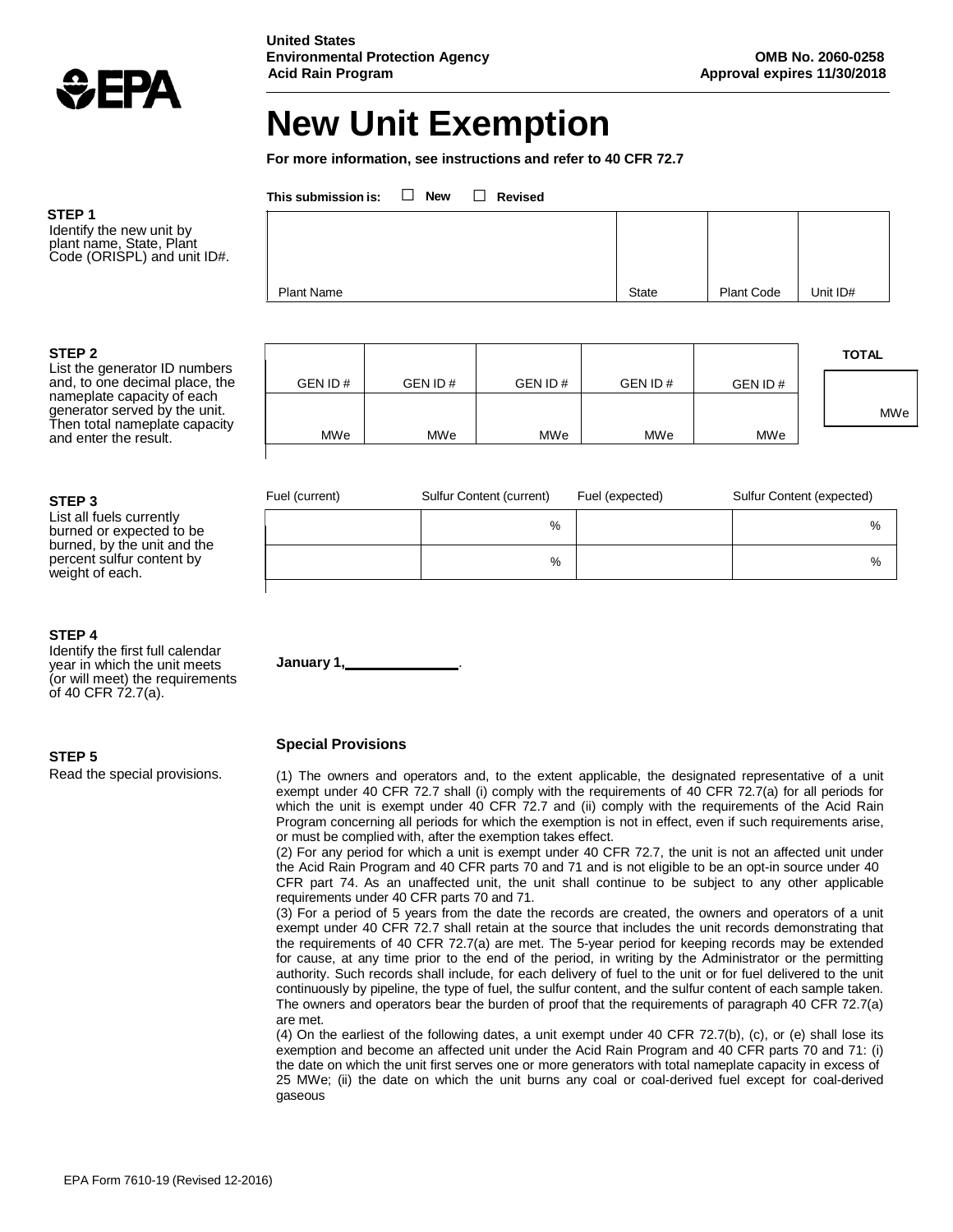fuel with a total sulfur content no greater than natural gas; or (iii) January 1 of the year following the year in which the annual average sulfur content for gaseous fuel burned at the unit exceeds 0.05 percent by weight (as determined under 40 CFR 72.7(d)) or for nongaseous fuel burned at the unit exceeds 0.05 percent by weight (as determined under 40 CFR 72.7(d)). Notwithstanding 40 CFR 72.30(b) and (c), the designated representative for a unit that loses its exemption under 40 CFR 72.7 shall submit a complete Acid Rain permit application on the later of January 1, 1998 or 60 days after the first date on which the unit is no longer exempt. For the purpose of applying monitoring requirements under 40 CFR part 75, a unit that loses its exemption under 40 CFR 72.7 shall be treated as a new unit that commenced commercial operation on the first date on which the unit is no longer exempt.

#### **Certification (for designated representatives only)**

I am authorized to make this submission on behalf of the owners and operators of the affected source or affected units for which the submission is made. I certify under penalty of law that I have personally examined, and am familiar with, the statements and information submitted in this document and all its attachments. Based on my inquiry of those individuals with primary responsibility for obtaining the information, I certify that the statements and information are to the best of my knowledge and belief true, accurate, and complete. I am aware that there are significant penalties for submitting false statements and information or omitting required statements and information, including the possibility of fine or imprisonment.

| Name      |      |
|-----------|------|
|           | Date |
| Signature |      |

#### **Certification (for certifying officials only)**

I certify under penalty of law that I have personally examined, and am familiar with, the statements and information submitted in this document and all its attachments. Based on my inquiry of those individuals with primary responsibility for obtaining the information, I certify that the statements and information are to the best of my knowledge and belief true, accurate, and complete. I am aware that there are significant penalties for submitting false statements and information or omitting required statements and information, including the possibility of fine or imprisonment.

| Name                   | Title                |       |          |
|------------------------|----------------------|-------|----------|
|                        |                      |       |          |
| Company Owner Name     |                      |       |          |
|                        |                      |       |          |
| <b>Mailing Address</b> | City                 | State | Zip Code |
|                        |                      |       |          |
| Phone                  | <b>Email Address</b> |       |          |
|                        |                      |       |          |
| Signature              | Date                 |       |          |

# **STEP 6**

Read the appropriate certification and sign and date.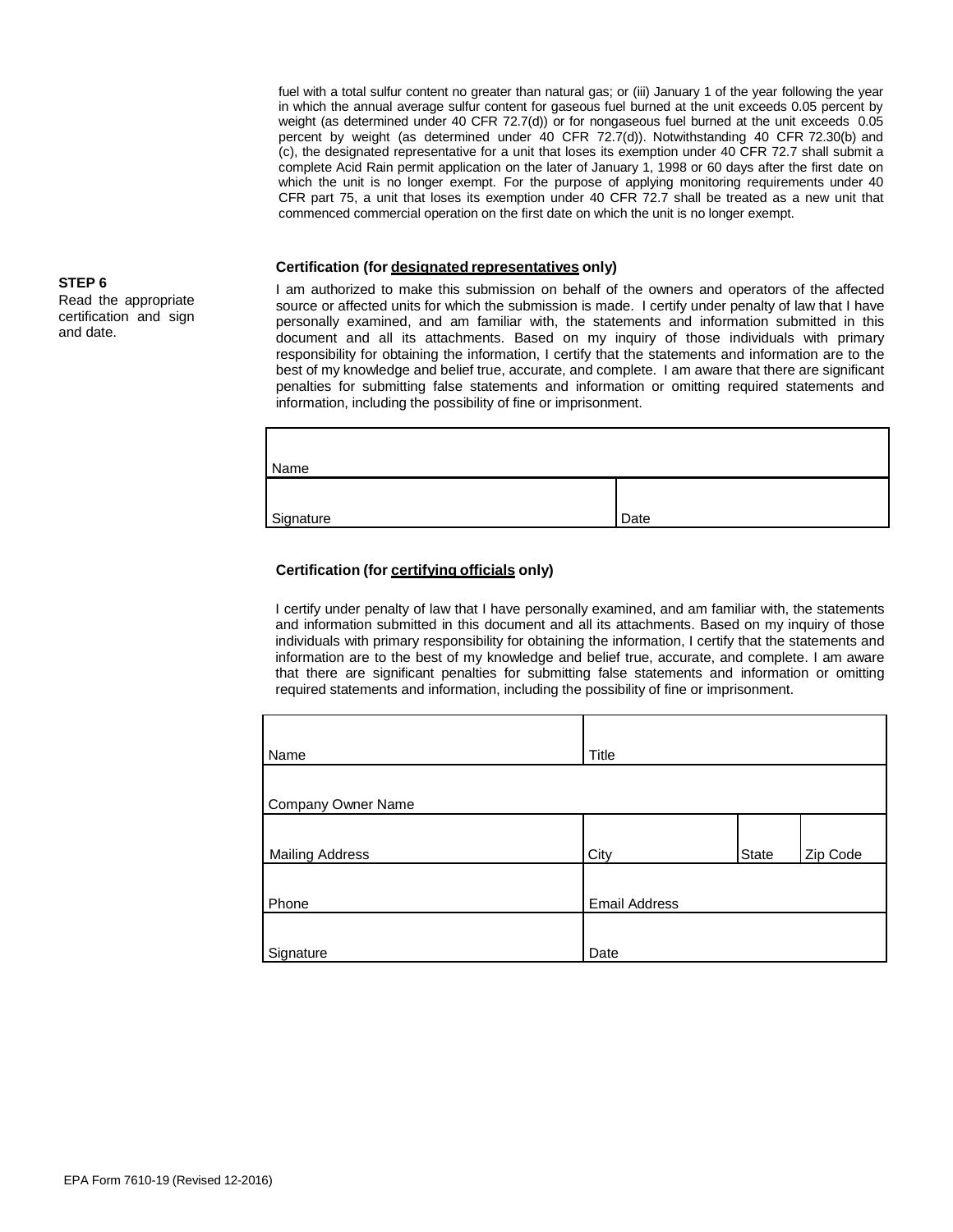#### **Certification (for additional certifying officials, if applicable)**

I certify under penalty of law that I have personally examined, and am familiar with, the statements and information submitted in this document and all its attachments. Based on my inquiry of those individuals with primary responsibility for obtaining the information, I certify that the statements and information are to the best of my knowledge and belief true, accurate, and complete. I am aware that there are significant penalties for submitting false statements and information or omitting required statements and information, including the possibility of fine or imprisonment.

| Name                      | Title                |       |          |
|---------------------------|----------------------|-------|----------|
| <b>Company Owner Name</b> |                      |       |          |
| <b>Mailing Address</b>    | City                 | State | Zip Code |
| Phone                     | <b>Email Address</b> |       |          |
| Signature                 | Date                 |       |          |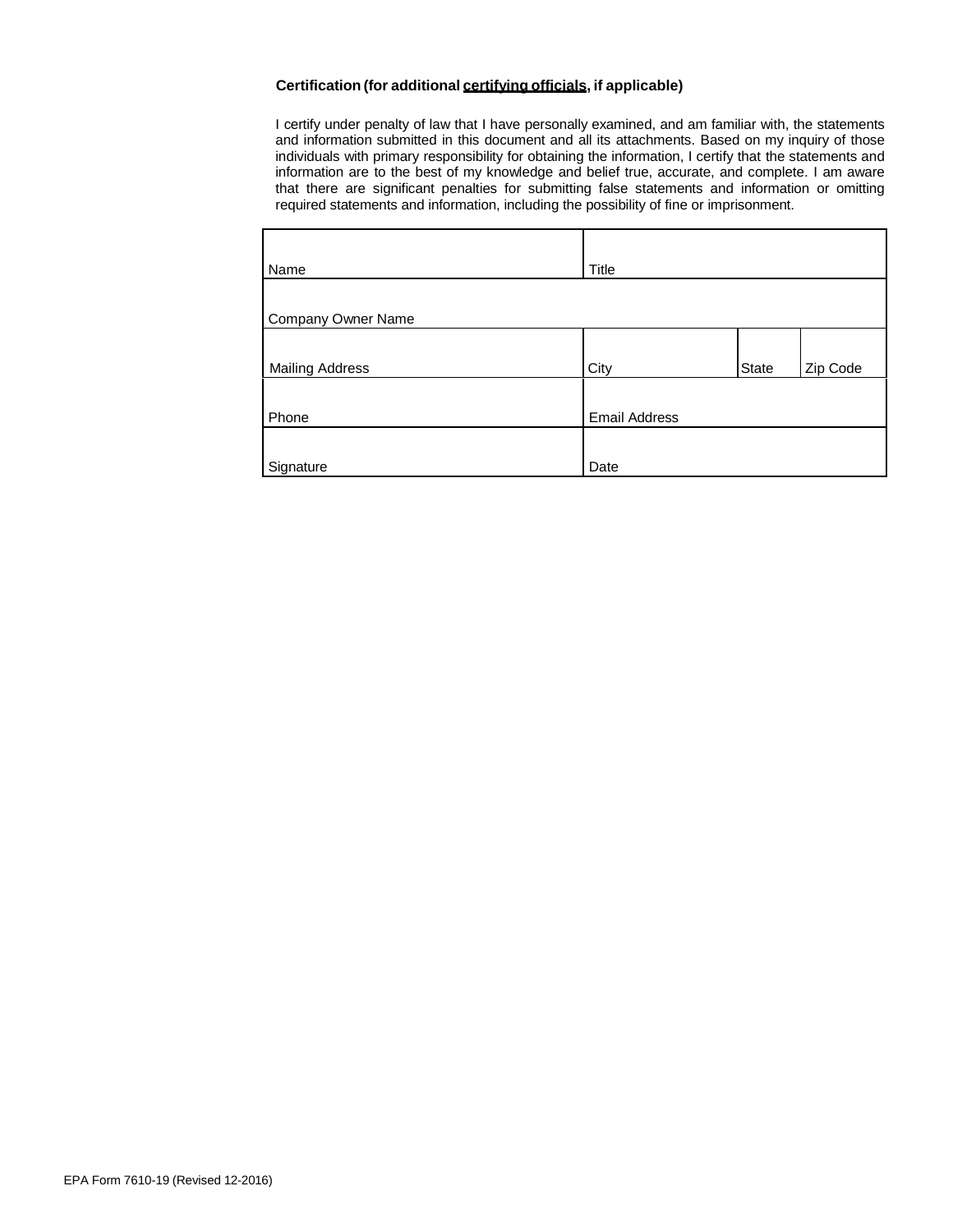# **Acid Rain Program Instructions for**  $EPA$ **New Unit Exemption Notice (40 CFR 72.7)**

*The Acid Rain Program regulations provide that any new, affected utility unit that serves generators with total nameplate capacity not greater than 25 MWe and where fuel burned each year has an annual average sulfur content of 0.05 percent or less is exempted from the requirements to obtain an Acid Rain permit, monitor emissions, and hold allowances. The designated representative or certifying official(s) of such a unit must submit the New Unit Exemption notice. The provisions governing the new unit exemption are found at 40 CFR 72.7.*

Please type or print. If you have questions regarding the exemption notice contact your local, State, or EPA Regional Acid Rain contact, or contact Robert Miller, U.S. EPA Clean Air Markets Division, at [miller.robertl@epa.gov](mailto:miller.robertl@epa.gov) or (202) 343-9077, or call EPA's Acid Rain Hotline at (202) 343-9620.

**STEP 1** Use the plant name and plant code (ORISPL) listed on the Certificate of Representation (if any) for the affected unit. A plant code is a 4 or 5 digit number assigned by the Energy Information Agency (EIA) of the U.S. Department of Energy to power plants. If a plant code has not been assigned to the facility in question, put "NA" in the "Plant Code" box.

Identify the new unit by providing the appropriate unit identification number, consistent with the unit identification number entered for the Certificate of Representation (if any) and with unit identification numbers used in reporting to EIA and/or DOE. For new units without identification numbers, owners and operators may assign such numbers consistent with EIA and DOE requirements.

**STEP 2** Identify the generators served by the unit by providing the appropriate generator identification numbers, consistent with the generator identification numbers entered for the Certificate of Representation (if any) and with the generator identification numbers used in reporting to EIA and/or DOE. For generators without identification numbers, owners and operators may assign such numbers consistent with EIA and DOE requirements.

Nameplate capacity is defined at 40 CFR 72.2 as the maximum electrical generating output (in MWe) that a generator can sustain over a specified period of time when not restricted by seasonal or other deratings, as listed in NADB (the National Allowance Data Base for the Acid Rain Program) or, if not in NADB, as measured in accordance with the U.S. Department of Energy standards. To qualify for the exemption from the requirements of the Acid Rain Program, the total nameplate capacity entered at Step 2 must be 25 MWe or less.

**STEP 3** To qualify for and maintain exempt status, the fuels consumed at the unit must have an annual average sulfur content of 0.05 percent or less by weight for each year for which the exemption is to be in effect, as determined using the test methods specified in 40 CFR 72.7(d). This requirement is applied separately for gaseous and non-gaseous fuels. If the unit's only current or expected gaseous fuel is natural gas, enter "# 0.05%" in the appropriate "Sulfur Content" portion of the form for the natural gas. If other gaseous fuels in addition to natural gas are or are expected to be consumed at the unit, the actual sulfur content of the natural gas and the other gaseous fuels must be entered. The unit cannot burn coal or coal-derived fuel (except gaseous fuel with total sulfur content no greater than natural gas).

**STEP 4** Enter the first full calendar year in which the unit meets the requirements of 40 CFR 72.7(a) (described generally in STEP 3 of these instructions) and, if the unit is allocated allowances, the allowance and proceeds surrender requirements of 40 CFR 72.7(c).

**STEP 5** If the source where the unit is located has units that are subject to the Acid Rain Program, the unit for which the exemption is being submitted must be included on the Certificate of Representation for the source, which must be received by U.S. EPA before the exemption notice is submitted. The designated representative or alternate designated representative must read, sign, and date the certification at STEP 6 labeled "for designated representatives only."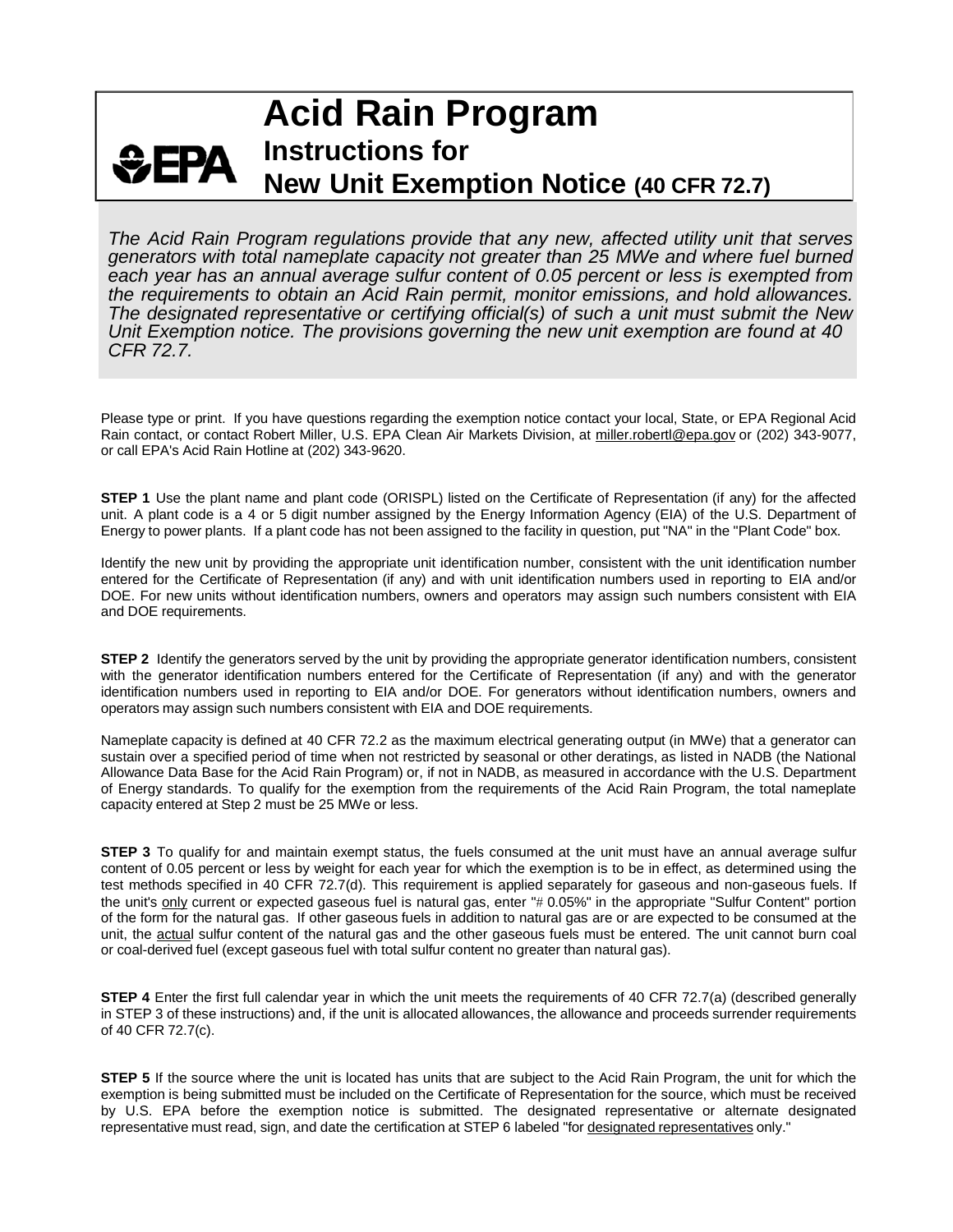If the source where the unit is located has no units that are subject to the Acid Rain Program and consequently has no designated representative, a certifying official for each owner of the unit must read the certification at STEP 6 labeled "for certifying officials only," enter his or her name, title, name of the ownership company for which he or she is the certifying official, mailing address, phone number, email address, and then sign and date. A certifying official is not required to submit a Certificate of Representation. If there is more than one owner of a new unit for which no designated representative has been authorized, each owner of the unit must have a certifying official sign the appropriate certification at STEP 6.

#### **Submission Deadlines**

The form must be submitted by December 31 of the first year for which the unit is to be exempt.

#### **Submission Instructions**

Submit the original New Unit Exemption notice to the title V permitting authority for the facility, and a copy to U.S. EPA:

#### **For regular/certified mail: For overnight mail:**

U.S. Environmental Protection Agency<br>1200 Pennsylvania Ave., NW<br>1201 Constitution Ave., NW 1200 Pennsylvania Ave., NW Mail Code 6204M Attention: New Unit Exemption<br>
Washington, DC 20460<br>
Washington DC, 20004

7<sup>th</sup> Floor, Room # 7421M Washington DC, 20004 (202) 343-9191

#### **Paperwork Burden Estimate**

The burden on the public for collecting and reporting of information under the Acid Rain Program is estimated to be 10 hours per response. Send comments regarding this collection of information, including suggestions for reducing the burden, to: Chief, Information Policy Branch (PM-223), U.S. Environmental Protection Agency, 1200 Pennsylvania Ave., NW, Washington, D.C. 20460; and to: Paperwork Reduction Project (OMB#2060-0258), Office of Information and Regulatory Affairs, Office of Management and Budget, Washington, D.C. 20503. *Do not submit forms to these addresses; see the submission instructions above.*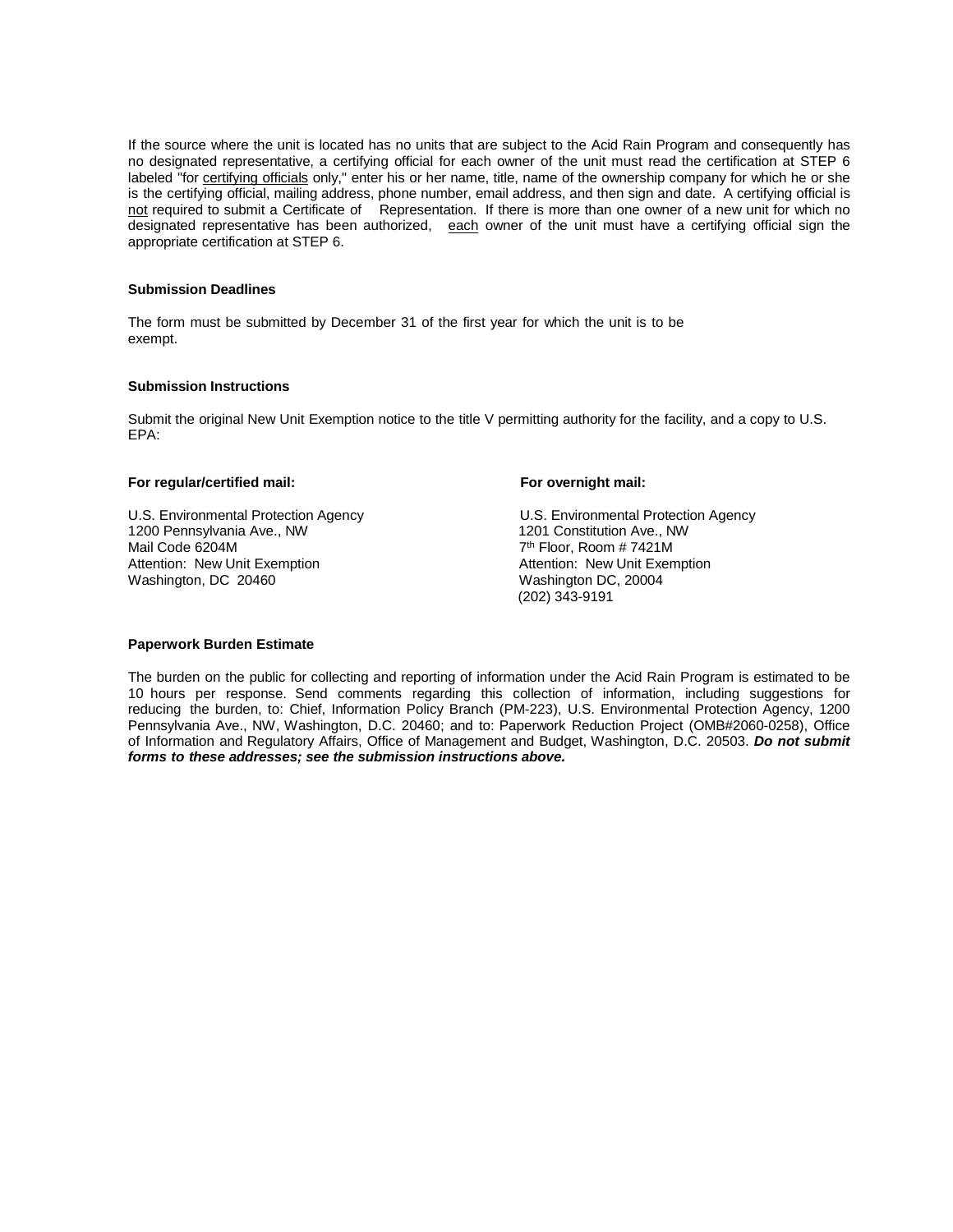# **APPENDIX D**

**List of Emergency Engines**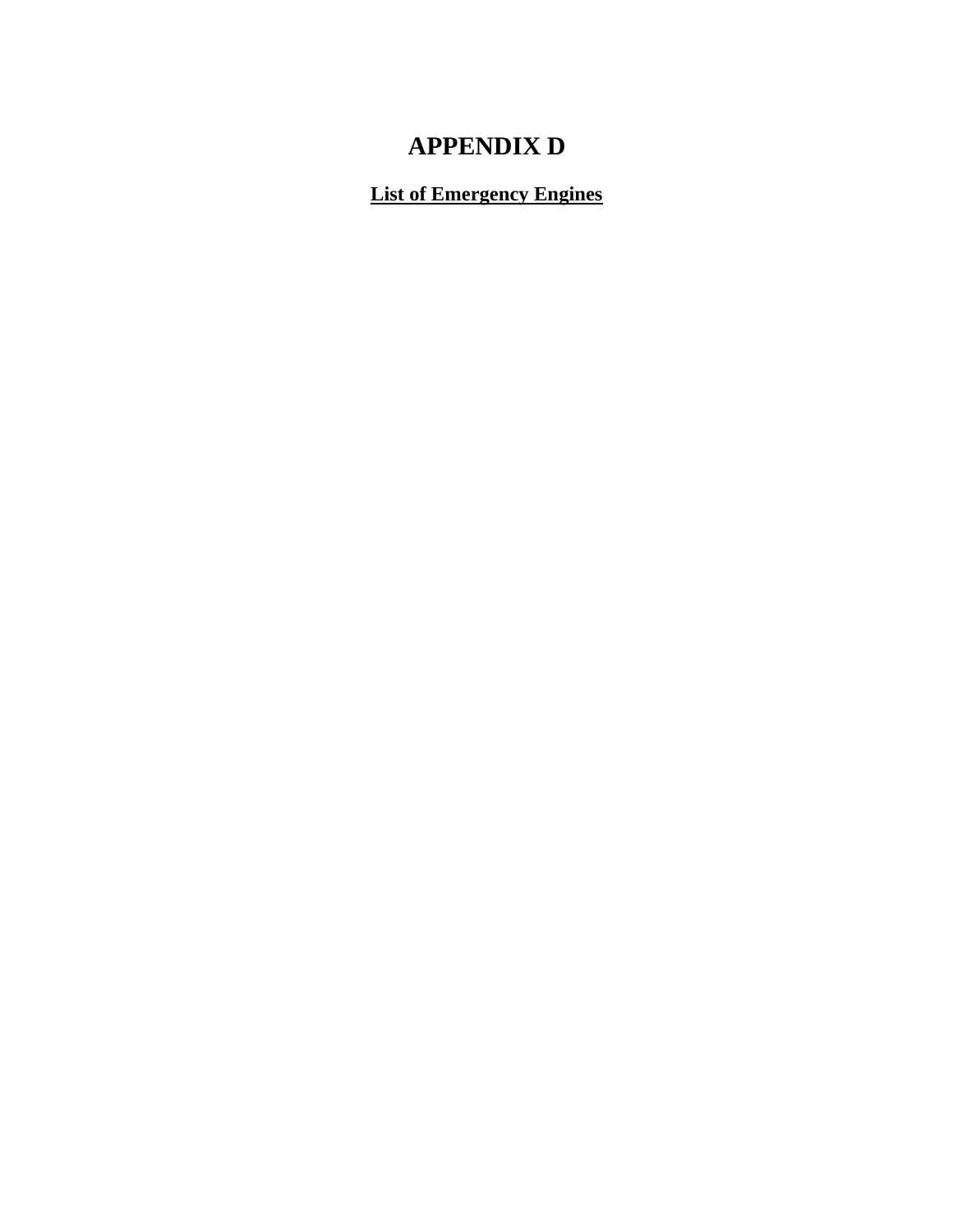#### **University of Mississippi Emergency SI Engines**

| <b>Engine Location</b>        | Engine<br>Make | <b>Engine Model</b> | Engine<br>Rating<br>(HP) | GenSet<br>Capacity<br>(kW) | SI/CI     | Date      | Date     | Manufacture Installation Displacement<br>(L/cylinder) | Equipped with a<br>particulate filter with a<br>backpressure monitor? | Equipped with a<br>non-resettable hour<br>meter? | Subject to<br>Subpart ZZZZ<br>(YES or NO) | Subject to<br>Subpart JJJJ<br>(YES or NO) |
|-------------------------------|----------------|---------------------|--------------------------|----------------------------|-----------|-----------|----------|-------------------------------------------------------|-----------------------------------------------------------------------|--------------------------------------------------|-------------------------------------------|-------------------------------------------|
| <b>Baseball Bldg.</b>         | <b>Kohler</b>  | <b>15RMY72</b>      | 32                       | 15                         | SI        | n/a       | pre-1980 | <10                                                   | <b>NO-Engine is SI</b>                                                | <b>YES</b>                                       | <b>NO</b>                                 | <b>NO</b>                                 |
| <b>BIS Bldg.</b>              | <b>Kohler</b>  | <b>15RM62</b>       | 32                       | 15                         | SI        | n/a       | pre-1980 | $10$                                                  | <b>NO-Engine is SI</b>                                                | <b>YES</b>                                       | <b>NO</b>                                 | <b>NO</b>                                 |
| <b>Coulter Bldg.</b>          | Ohan           | 30.0EK-16R          | 60                       | 30                         | SI        | n/a       | 1975     | <10                                                   | <b>NO-Engine is SI</b>                                                | <b>YES</b>                                       | <b>NO</b>                                 | <b>NO</b>                                 |
| Coulter addn.                 | Generac        | OJ5866              | 304                      | 200                        | <b>SI</b> | Dec-14    | 2015     | < 10                                                  | NO-Engine is SI                                                       | <b>YES</b>                                       | <b>YES</b>                                | YES                                       |
| <b>Football Stadium</b>       | <b>Kohler</b>  | 80RZ272             | 132                      | 80                         | SI        | n/a       | 1997     | <10                                                   | <b>NO-Engine is SI</b>                                                | <b>YES</b>                                       | <b>NO</b>                                 | <b>NO</b>                                 |
| <b>Turner Center</b>          | <b>Kohler</b>  | 30RZ72              | 49                       | 30                         | SI        | n/a       | 1983     | <10                                                   | <b>NO-Engine is SI</b>                                                | <b>YES</b>                                       | <b>NO</b>                                 | <b>NO</b>                                 |
| <b>Kinard UPD Bldg.</b>       | <b>Kohler</b>  | 30RC62              | 49                       | 30                         | SI        | n/a       | 2004     | <10                                                   | <b>NO-Engine is SI</b>                                                | <b>YES</b>                                       | <b>NO</b>                                 | <b>NO</b>                                 |
| Lamar Bldg.                   | Kohler         | 150REZGB            | 228                      | 150                        | SI        | 5/3/2012  | 2013     | < 10                                                  | NO-Engine is SI                                                       | YES                                              | YES                                       | YES                                       |
| Library Bldg.                 | Cummins        | OSP-0028-10         | 152                      | 100                        | <b>SI</b> | est. 2012 | 2013     | < 10                                                  | NO-Engine is SI                                                       | YES                                              | YES                                       | <b>YES</b>                                |
| <b>Martindale Bldg.</b>       | Olympian       | 97A02804-5          | 156                      | 100                        | SI        | n/a       | 2000     | $10$                                                  | <b>NO-Engine is SI</b>                                                | <b>YES</b>                                       | <b>NO</b>                                 | <b>NO</b>                                 |
| Lift Station Bldg.            | Cummins        | CCEXB06.8DGB        | 250                      | 75                         | <b>SI</b> | n/a       | 2013     | < 10                                                  | NO-Engine is SI                                                       | <b>YES</b>                                       | YES                                       | <b>YES</b>                                |
| NCPA Bldg.                    | <b>Cummins</b> | 37122170            | 480                      | 400                        | SI        | n/a       | 1991     | <10                                                   | NO-Engine is SI                                                       | <b>YES</b>                                       | <b>NO</b>                                 | <b>NO</b>                                 |
| <b>Union Bldg.</b>            | Onan           | 15.0JC-4R           | 40                       | 15                         | SI        | n/a       | 1975     | $10$                                                  | NO-Engine is SI                                                       | <b>YES</b>                                       | <b>NO</b>                                 | <b>NO</b>                                 |
| <b>Wier Bldg.</b>             | <b>Cummins</b> | LRG4251-6005A       | 40                       | 30                         | SI        | n/a       | 1989     | <10                                                   | <b>NO-Engine is SI</b>                                                | <b>YES</b>                                       | <b>NO</b>                                 | <b>NO</b>                                 |
| Kinard Well                   | Cummins        | GGHH-4482189        | 362                      | 75                         | SI.       | est. 2009 | 2010     | < 10                                                  | NO-Engine is SI                                                       | YES                                              | YES                                       | YES                                       |
| <b>Hefley Bldg.</b>           | <b>Kohler</b>  | <b>100RZG</b>       | 162                      | 100                        | SI        | n/a       | 2001     | <10                                                   | NO-Engine is SI                                                       | <b>YES</b>                                       | <b>NO</b>                                 | <b>NO</b>                                 |
| <b>Brown Bldg.</b>            | <b>Onan</b>    | 15.0JC-18r          | 48                       | 15                         | SI        | n/a       | 1962     | <10                                                   | <b>NO-Engine is SI</b>                                                | <b>YES</b>                                       | <b>NO</b>                                 | <b>NO</b>                                 |
| Crosby                        | <b>Kohler</b>  | 30RZ82              | 60                       | 30                         | SI        | n/a       | 1970     | <10                                                   | <b>NO-Engine is SI</b>                                                | <b>YES</b>                                       | <b>NO</b>                                 | <b>NO</b>                                 |
| <b>Kincannon Bldg.</b>        | Onan           | 15.0JC-18R          | 32                       | 15                         | SI        | n/a       | mid-60's | <10                                                   | <b>NO-Engine is SI</b>                                                | <b>YES</b>                                       | <b>NO</b>                                 | <b>NO</b>                                 |
| Deaton                        | Cummins        | ACEXB08-1GDA        | 375                      | 185                        | SI.       | est. 2010 | 2011     | < 10                                                  | NO-Engine is SI                                                       | YES                                              | <b>YES</b>                                | <b>YES</b>                                |
| Shoemaker                     | Kohler         | 125RZG              | 195                      | 125                        | SI        | est. 2008 | 2009     | < 10                                                  | NO-Engine is SI                                                       | <b>YES</b>                                       | <b>YES</b>                                | <b>NO</b>                                 |
| <b>Indoor pract. Facility</b> | <b>Cummins</b> | <b>ESG642</b>       | 67                       | 35                         | SI        | n/a       | 2000     | $10$                                                  | <b>NO-Engine is SI</b>                                                | <b>YES</b>                                       | <b>NO</b>                                 | <b>NO</b>                                 |
| Small Bus Dev.                | Cummins        | GGLA                | 152                      | 125                        | SI.       | est. 2010 | 2011     | < 10                                                  | NO-Engine is SI                                                       | YES                                              | YES                                       | YES                                       |
| Stewart                       | Cummins        | GTA8.3G2            | 224                      | 140                        | <b>SI</b> | Nov. 2009 | 2010     | <10                                                   | NO-Engine is SI                                                       | <b>YES</b>                                       | <b>YES</b>                                | <b>YES</b>                                |
| Inn at Ole Miss               | Generac        | 7750610100          | 267                      | 175                        | SI        | Feb-07    | 2009     | < 10                                                  | NO-Engine is SI                                                       | <b>YES</b>                                       | <b>YES</b>                                | <b>NO</b>                                 |
| Res Coll South                | Generac        | 10684330100         | 454                      | 250                        | <b>SI</b> | Feb-09    | 2009     | <10                                                   | NO-Engine is SI                                                       | <b>YES</b>                                       | <b>YES</b>                                | <b>YES</b>                                |
| <b>Res Coll South</b>         | Kohler         | 125RZG              | 195                      | 125                        | SI        | est. 2008 | 2009     | < 10                                                  | NO-Engine is SI                                                       | <b>YES</b>                                       | <b>YES</b>                                | <b>NO</b>                                 |
| Res Coll. North               | Olympian       | 0H0924              | 304                      | 200                        | SI        | Feb-10    | 2011     | < 10                                                  | NO-Engine is SI                                                       | YES                                              | YES                                       | YES                                       |
| <b>Minor Hall</b>             | Cummins        | 253672z5            | 383                      | 250                        | <b>SI</b> | est. 2010 | 2011     | < 10                                                  | NO-Engine is SI                                                       | <b>YES</b>                                       | <b>YES</b>                                | <b>YES</b>                                |
| <b>Burns Hall</b>             | Cummins        | M11H326437          | 152                      | 125                        | SI        | est. 2010 | 2011     | < 10                                                  | NO-Engine is SI                                                       | YES                                              | YES                                       | YES                                       |
| Coulter II                    | Olympian       | SC136T304D          | 304                      | 200                        | <b>SI</b> | 2014      | 2015     | < 10                                                  | NO-Engine is SI                                                       | YES                                              | YES                                       | YES                                       |
| Northgate Dorm                | Generac        | SG0150KGO136        | 304                      | 150                        | SI.       | 2014      | 2015     | < 10                                                  | NO-Engine is SI                                                       | YES                                              | YES                                       | YES                                       |
| Indoor Tennis Facility        | Cummins        | QSJ5.9G-G1          | 85                       | 80                         | SI.       | 2015      | 2017     | < 10                                                  | NO-Engine is SI                                                       | YES                                              | YES                                       | YES                                       |
| Swayze Field                  | Kohler         | 30REZGB             | 72                       | 54                         | SI        | 2017      | 2017     | < 10                                                  | NO-Engine is SI                                                       | YES                                              | YES                                       | YES                                       |
| South Campus Rec              | Kohler         | 150REZGC            | 260                      | 194                        | <b>SI</b> | 2017      | 2017     | < 10                                                  | NO-Engine is SI                                                       | <b>YES</b>                                       | <b>YES</b>                                | <b>YES</b>                                |
| Shoemaker Hall                | Olympian       | G300LG6             | 460                      | 194                        | SI        | 2017      | 2018     | < 10                                                  | NO-Engine is SI                                                       | YES                                              | YES                                       | YES                                       |

Engines that are considered existing institutional emergency RICE and are not subject to 40 CFR 63, Subpart ZZZZ.

Engines that are new units but are not subject to 40 CFR 60, Subpart JJJJ since they are emergency engines manufactured before January 1, 2009.

Engines that are subject to requirements in 40 CFR 60, Subpart JJJJ.